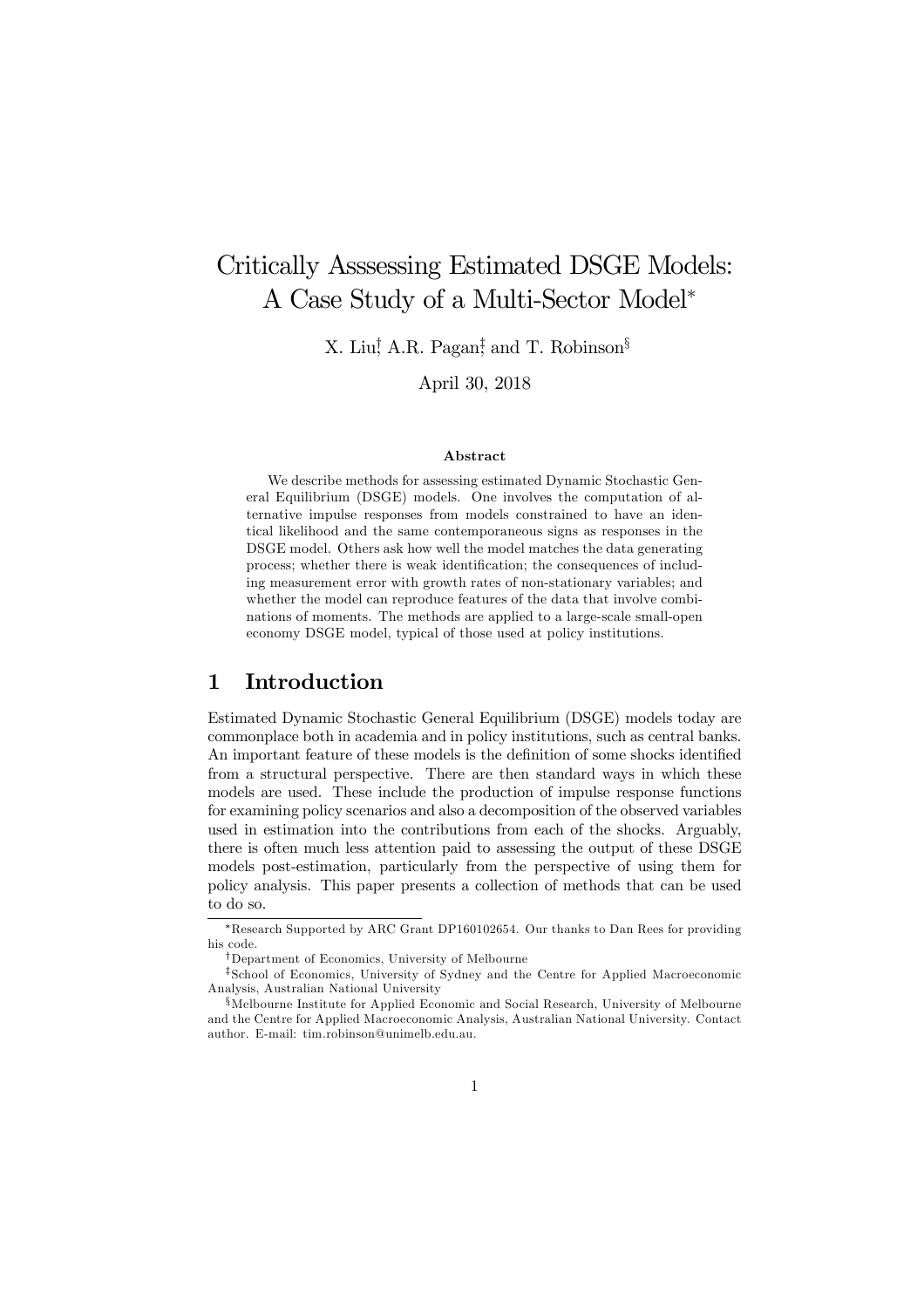Throughout the paper we focus our analysis on a multi-sector model of the Australian economy (MSM in this paper) which has been developed by Rees et al. (2016) at the Reserve Bank of Australia. Many of the issues we will address are common to a large number of DSGE models e.g. Andrle (2014) observes that many of the models he has seen feature one of the problems we will observe, namely that empirical shocks are not uncorrelated, even though this was assumed in estimation. Apart from its Australian context, what made the MSM an attractive vehicle for analysis is that it is a fairly large model, and that poses questions that don't arise to the same degree for many of the smaller New Keynesian models one sees in use in academia, largely because they feature only one sector. Moreover, the data and the code used to estimate and simulate it were available. Fundamentally, though we use the MSM to illustrate our general points about DSGE models.

The MSM features seventeen shocks and three production sectors: (i) nontraded commodities and services, (ii) traded non-resource commodities and services, and, (iii) traded resources. It has a unit root process for the log of technology so that some of the variables in the model follow integrated processes that are also co-integrated. What makes the model innovative is the presence of three sectors, and in many ways it can be seen as an extension of the dependent economy model whose origins are strongly Australian - see Metaxas and Weber (2016). A key element in it is a real exchange rate, but it also allows for nominal rigidities, so it is potentially a very useful model for policy analysis. Data on seventeen variables were used to estimate the parameters of MSM. In addition to those commonly used for small-open economy DSGE models, such as GDP growth, inflation, the real exchange rate, and the policy rate, there are a variety of others reflecting sector-specific variables. The foreign sector was captured through three core variables - GDP growth, inflation and a policy rate.<sup>1</sup> An extra variable in MSM that is external to the Australian economy is a resources price. The foreign variables (and resource prices) are strictly exogenous to the Australian economy and so the model is of a small dependent economy. Estimation was performed with Bayesian methods, requiring some prior distributions for the DSGE model parameters to be stated. After estimation some experiments were done with the model in order to assess features such as the impact of monetary and risk premium shocks.

There are many issues raised when assessing output from any DSGE model such as MSM.<sup>2</sup> Section 2 looks at one of these. It stems from the fact that

<sup>1</sup> Throughout this paper we try to use the same notation as in the MSM, with <sup>∗</sup> denoting the foreign sector; for example  $p$  and  $p^*$  would be the logs of the domestic and foreign price levels respectively. The complete list of variables whose data are used in estimation includes the growth rates in GDP ( $\Delta y^{va}$ ), consumption ( $\Delta c$ ), investment ( $\Delta i$ ), public demand ( $\Delta g$ ), resource exports  $(\Delta z^x)$ , non-resource exports  $(\Delta y_m^x)$ , non-tradeable value added  $\Delta y_n^{va}$ , nonresource tradeable value added  $(\Delta y_m^{va})$ , resources valued added  $(\Delta y_z^{va})$ , domestic inflation  $\pi_t$ , non-tradeable inflation  $(\pi_n)$ , the Australian cash rate  $(r)$  and the change in the nominal exchange rate ( $\Delta s$ ). There are also data on growth in foreign GDP ( $\Delta y^*$ ), inflation ( $\pi^*$ ), a short term interest rate  $(r^*)$  and resource price inflation  $(\Delta p_z^*)$ .

<sup>&</sup>lt;sup>2</sup>The approaches adopted here are not meant to be exhaustive - see, for example, Schorfheide (2013) for an earlier discussion. The methods we advance can be thought of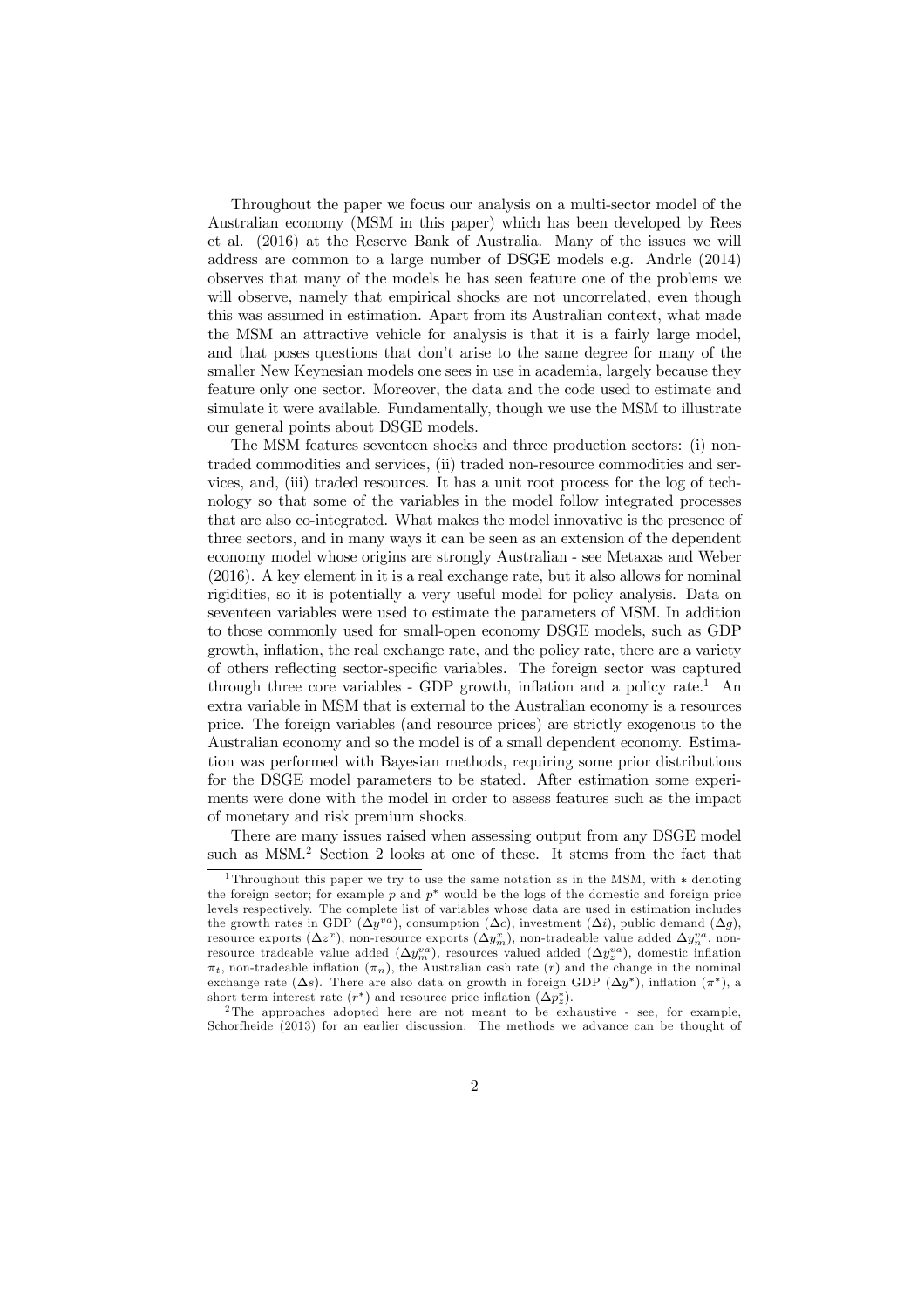shocks are a pivotal feature of DSGE models and that one can recombine them to produce different different impulse responses and yet have the same fit as the estimated DSGE model.<sup>3</sup> When using the latter for policy scenarios we would presumably want to know how big the range of alternative impulse responses is. We find such alternative models, after imposing two restrictions. First, the alternative model must fit the data equally well as the DSGE model. Second, the impulse responses to the named shocks from any alternative model must have the same contemporaneous signs as those given by the estimated DSGE model, in this case the MSM.<sup>4</sup> To perform this task we utilize the fact that a DSGE model solves for a Vector Autoregression in all its variables, and this can be written in such a way as to highlight its structural shocks. We refer to the resulting representation as a semi-structural VAR (SSVAR) model. Because many DSGE models, including MSM, imply that there is co-integration between certain variables, Section 3 also considers different representations of the basic SSVAR from MSM, moving towards a semi-structural Vector Error Correction. Such a representation is useful for a number of analyses of output from DSGE models such as MSM.

Now a model can be defined as a representation of a system that allows an investigation of the properties of that system. A model is built up from what are thought to be key variables in the system, and the quantitative relationships between then are captured by assigning some values to parameters involved in these. Hence a different set of parameter values implies a different model, although they may not imply very different properties for the system. Think of a demand/supply system. The model and implied system properties are different if there is a very low supply elasticity to when there is a high one, and the model differences will be evident from a graph. Hence, multiple models with the same generating process can arise if there are many values for the estimated parameters which produce the same likelihood. If so, then there would be many different values for impulse responses. This would be an example of a failure of structural identification of the DSGE model parameters, and so it is important to check for such problems. Basically, one wants to check the shape of the likelihood (or whatever function is being optimized to produce parameter estimates). Some identification measures are now in Dynare and these were set out in Ratto and Iskrev (2010). In Section 4 we discuss these measures and apply them to the MSM model. Another approach,described in

as complements to existing techniques. A lot of the previous literature focusses on judging either whether the DSGE model fits the data as well as alternatives such as VARs or whether it will produce good predictions. Although we do have some suggestions for judging the quality of fit they are based on examining measures that have some particular interest e.g. on whether recessions are more likely to be predicted by the model rather than are present in the data.

<sup>3</sup>Although we focus on DSGE models what we propose can also be used for many other structural macroeconomic models. What is distinctive about DSGE models however is their concentration upon shocks.

 $40f$  course if one insisted that the impulse responses must have the same quantitative values as those from the DSGE model then there should be no alternative models if the model is identified.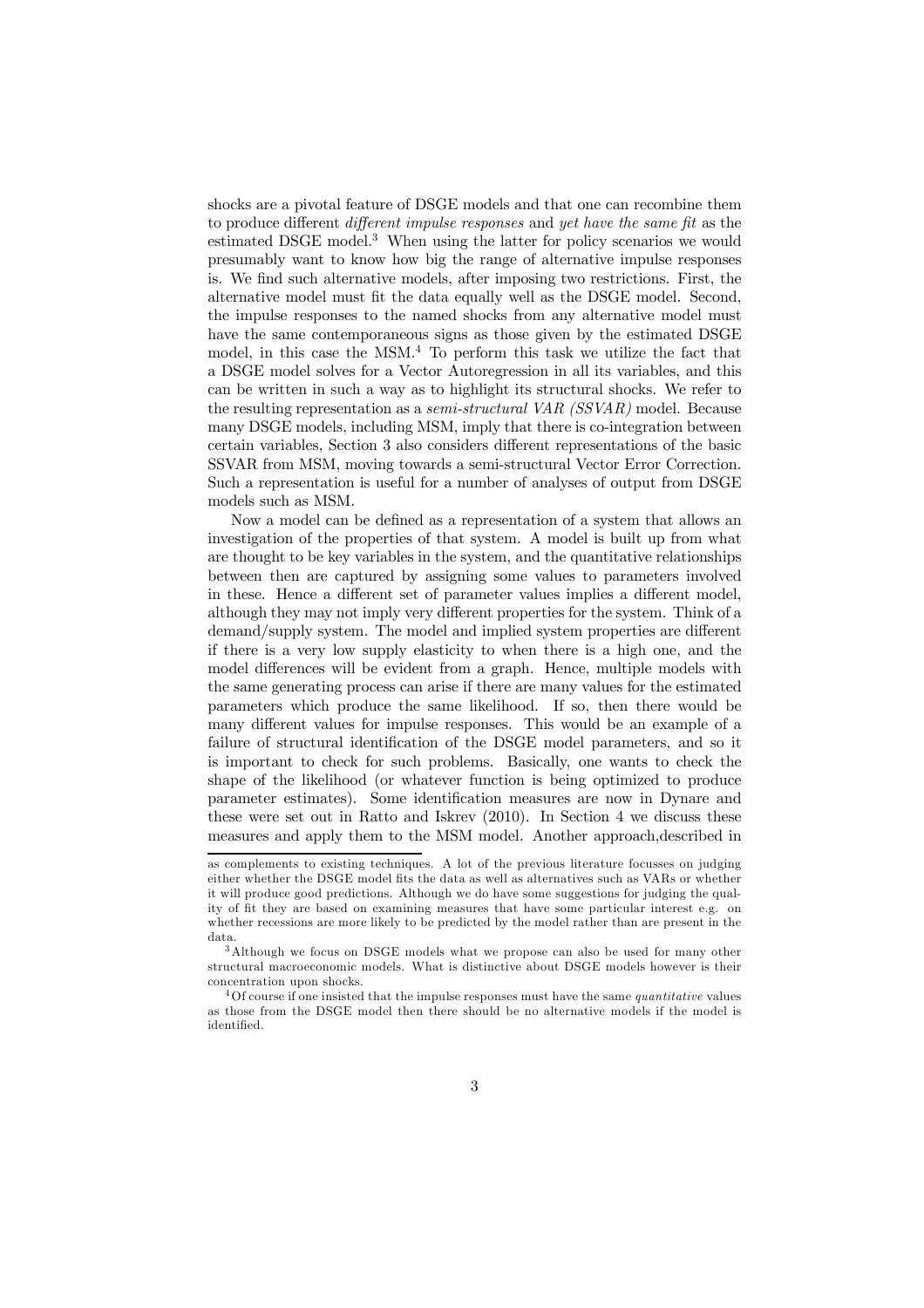Koop et al. (2013), uses a convergence rate indicator to flag parameters that are possibly only weakly identified. This involves simulation of the estimated DSGE model and, in Section 4, we suggest another way that the simulated data can be fruitfully used to judge identification issues. It appears that some of the crucial parameters in the MSM, namely the slopes of Phillips curves, may be weakly identified.

Finally, we have the fundamental question of how the generating process of the selected DSGE model (the *model generating process MGP*) matches the *data* generating process (DGP). That there can be a gap between these comes from the fact that some of the DSGE model variables may be unobserved i.e. do not have an exact analogue in the data. In that situation, although the MGP for all variables may be a VAR, this may not be true of the DGP for the observed variables. Section 5 looks at this in a number of stages. Given a distinction between the data and the model generated variables, it seems natural to ask how one might bridge these? In many DSGE models, including MSM, reconciling the model and data is often partially done by allowing for "measurement error" in the data. Section 5.1 examines how productive this approach is, pointing out the difficulties with it when data is measured by growth rates in  $I(1)$  variables, as is done in MSM.

Section 5.2 moves on to ask whether dropping the unobservables means that the form of the MGP for the complete MSM differs from the format of the generating process for a reduced number of variables. Using impulse responses to measure the correspondence between these two generating mechanisms we find that the SSVAR(2) implied by the MSM is reasonably well approximated by an  $SSVAR(2)$  in just observables. In Section 5.3 we ask how well certain features of the MGP match the DGP of the observables. This is a quantitative test. Simple statistics such as moments can be informative about this question, and more complex ones, such as business cycle outcomes, can be important for conceptualizing what any failure to match the data means. Finally, at various times we utilize the different representations of Section 3 in order to shed light on a failure of data and the MSM model moments to match.

# 2 Examining the Model Generating Process of MSM

### 2.1 Generating a Range of Models Compatible with a Given Model Generating Process

Let the DSGE model have parameters  $\theta$ . Then its variables will be generated using the model with these parameters set to some estimated values  $\theta^*$ . We will call this the *Model Generating Process (MGP)*. Suppose there are other models that have the same generating process as that found with  $\theta^*$ , i.e. the MGP, but with different impulse responses to shocks. In that case, the location of the responses of the DSGE model in this range is a useful indicator of the uncertainty surrounding such responses when used for policy analysis. This is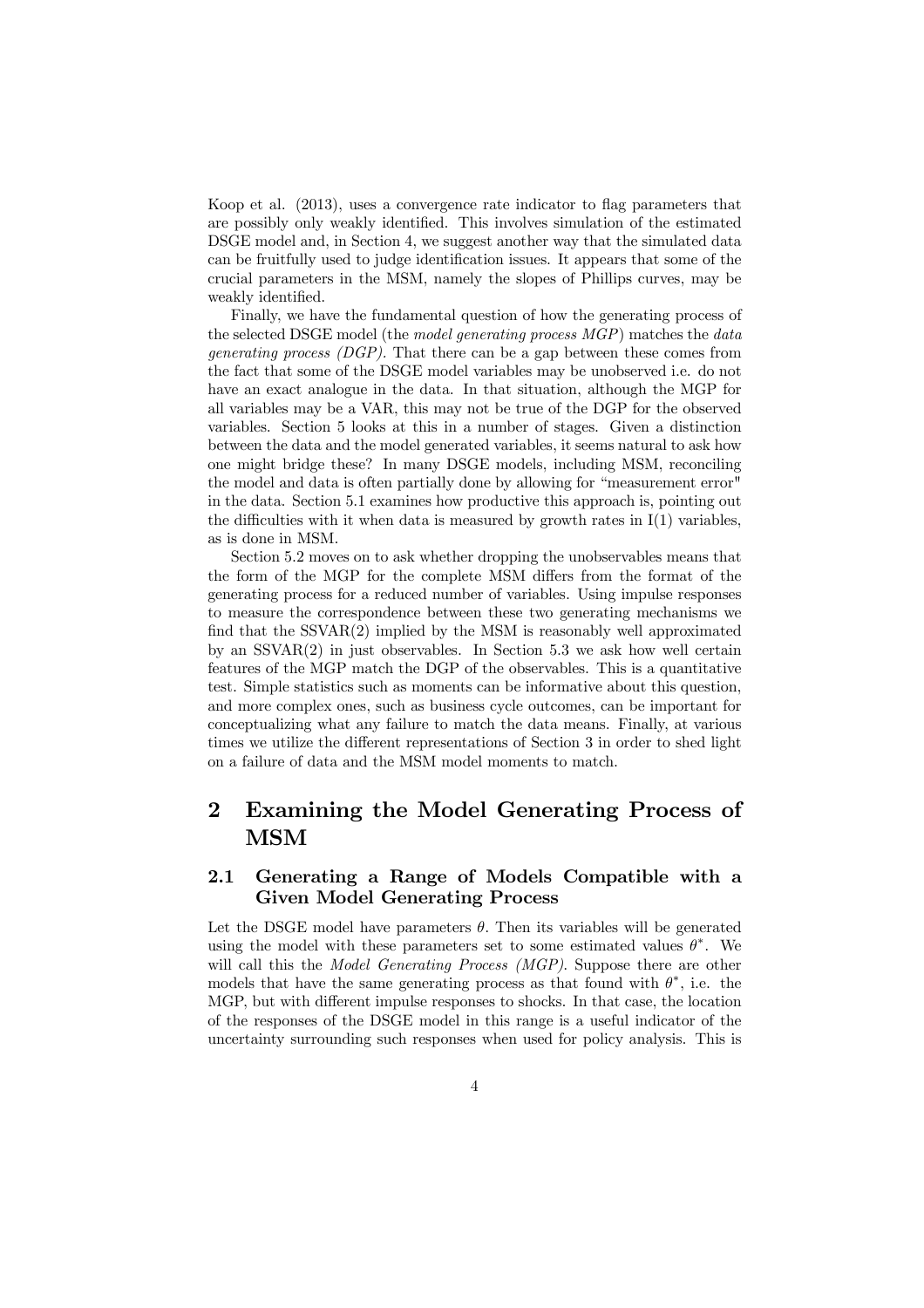different to the statistical uncertainty coming from the fact that the parameters are estimated. Rather it is model uncertainty, reflecting the fact that there are other models compatible with the MGP but which produce different reactions to shocks.<sup>5</sup> One way to think about the difference is to suppose we have an infinite amount of data. Then the statistical uncertainty would disappear but the model uncertainty would remain. The focus of this sub-section is to demonstrate how it is possible to quantify the extent of the latter.<sup>6</sup> In particular, we show how to produce such a range of models and define what we mean by compatibility.

Variables in DSGE models can be taken to be  $I(0)$ , perhaps after some transformation. The most common transformation needed is to convert  $I(1)$ variables into  $I(0)$  variables by de-trending them with the level of technology. We will focus on this later but, for now, assume that the  $z_t$  in a DSGE model are all  $I(0)$  variables. In most instances the DSGE model has the structural equations<sup>7</sup>

$$
A_0 z_t = C E_t(z_{t+1}) + A_1 z_{t-1} + H u_t, \tag{1}
$$

where  $u_t$  are shocks possibly following a VAR(1),  $u_t = \Phi u_{t-1} + \varepsilon_t$ , and  $\varepsilon_t$  is a vector of white noise structural shocks with covariance matrix  $\Sigma$  that is diagonal. The latter are generally referred to as innovations to the structural shocks and we will use that terminology here.  $A_0, C, A_1$  and H are matrices which are functions of  $\theta$ . This system can then be solved for  $z_t$  by using (for example) the method of undetermined coefficients, and it produces a solution

$$
z_t = Bz_{t-1} + Gu_t.
$$

Binder and Pesaran (1995) present the two relevant conditions for this solution to exist, namely a rank condition and the Blanchard-Kahn stability conditions. Hence

$$
z_t = Bz_{t-1} + G(\Phi u_{t-1} + \varepsilon_t)
$$
  
=  $Bz_{t-1} + G\Phi(G^+(z_{t-1} - Bz_{t-2})) + G\varepsilon_t$   
=  $(B + G\Phi G^+)z_{t-1} - G\Phi G^+ Bz_{t-2} + G\varepsilon_t$   
=  $B_1z_{t-1} + B_2z_{t-2} + e_t$ ,

where  $e_t \equiv G\varepsilon_t$  are the VAR error terms,  $G^+$  is the (possibly generalised) inverse of G,  $B_1 \equiv (B + G\Phi G^+)$  and  $B_2 \equiv -G\Phi G^+ B$ . This is a VAR(2) in which the VAR errors have been written as functions of the structural shocks  $\varepsilon_t$ . For convenience we will refer to this as a semi-structural VAR (SSVAR). As we will see later the MSM can be expressed in this form.

<sup>&</sup>lt;sup>5</sup>It is important to note that we are not discussing alternative models that have a different set of variables in them compared to the DSGE model. A lot of work on specification errors in DSGE models involves expanding the set of variables used.

<sup>6</sup> The presentation of the solution of the DSGE model draws on Pagan and Robinson (2016).

<sup>&</sup>lt;sup>7</sup>DSGE models with long lags can be accommodated by expanding  $z_t$  to include lagged variables. The subsequent analysis is similar; the current values of variables would have to be selected from  $z_t$ .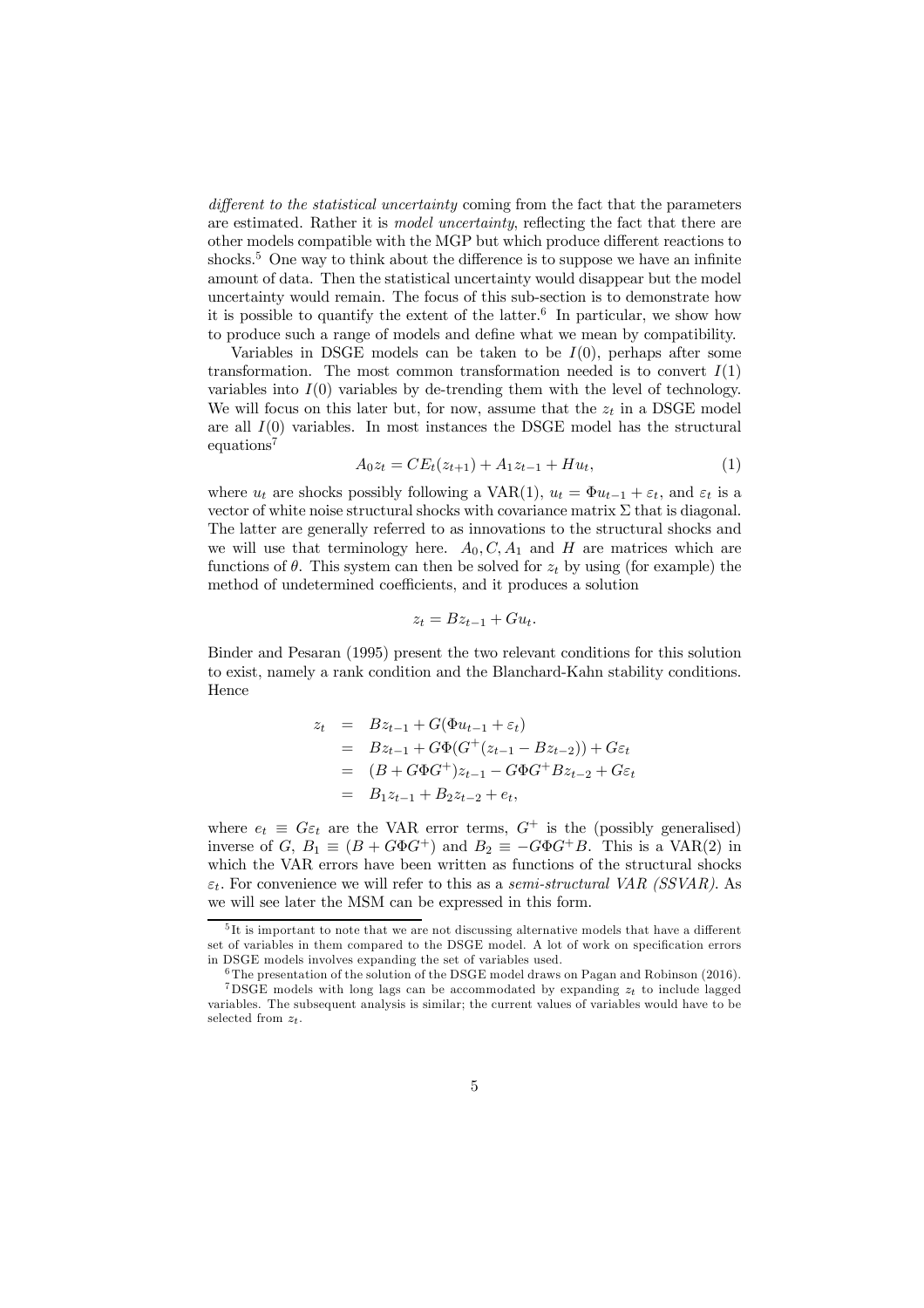Now let us write

$$
z_t = B_1 z_{t-1} + B_2 z_{t-2} + G \Sigma \Sigma^{-1} \varepsilon_t
$$
  
=  $B_1 z_{t-1} + B_2 z_{t-2} + G \Sigma \eta_t$ ,  
=  $B_1 z_{t-1} + B_2 z_{t-2} + F \eta_t$ ,

where  $F \equiv G\Sigma$ . The resulting  $\eta_t$  will have unit variances but the impulse responses to  $\eta_t$  are the same as those for a one standard deviation perturbation to whatever the shocks  $\varepsilon_t$  are named.

That there are other models with different structural impulse responses can be seen by writing

$$
z_t = B_1 z_{t-1} + B_2 z_{t-2} + FQ'Q\eta_t
$$
  
=  $B_1 z_{t-1} + B_2 z_{t-2} + D\tilde{\eta}_t$ ,

where Q is a matrix with the property that  $QQ' = Q'Q = I, D = FQ'$  and  $\tilde{\eta}_t =$  $Q\eta_t$ .<sup>8</sup> Then the new shocks  $\tilde{\eta}_t$  will be uncorrelated and the impulse responses to them will also be to a one standard deviation perturbation in whatever they are named. So the contemporaneous impulse responses have been changed from  $F$  to  $D$ , i.e. we have a new model.

In what sense is the new model compatible with the MGP of the original model with shocks  $\eta_t$ ? The answer is that, since the  $cov(e_t) = cov(G \Sigma \eta_t)$  $cov(G\Sigma Q'\tilde{\eta}_t)$ , the model with  $\tilde{\eta}_t$  shocks produces the same covariance matrix for the VAR errors. Because  $B_1$  and  $B_2$  have not changed, the density function for  $z_t$  must be the same for both models i.e. the likelihood has not changed. The new and existing model fit the data equally as well.<sup>9</sup>

Alternative Q matrices will therefore be the approach used to study the range of impulse responses that are compatible with the MSM model, which is a way to quantify the extent of model uncertainty present. The nature of this analysis with the semi-structural VAR has strong parallels with sign-restricted VARs, but  $B_1$  and  $B_2$  here are anchored by the DSGE model.

#### 2.2 The Nature of Shocks in the Estimated MSM Model

Before we proceed to further analysis it is necessary to make clear what the constraints are when generating any new set of impulse responses. Specifically, we will not be generating impulse responses that produce a better match to the data. Instead, we will be generating responses that constrain the shocks to be uncorrelated and which replicate certain hypothetical results from the MSM model. In these hypothetical results the dynamic parameters of the model  $B_1$ 

<sup>8</sup>Fry and Pagan (2011) discuss Q matrices that have this property. The best known of them is the Givens matrix used in the sign restriction literature by Canova and de Nicolo (2002) while Rubio-Ramirez et al (2010) give a general way of finding a Q matrix with the requisite properties using simulation methods. We use an adaption of that method in what follows.

<sup>9</sup> In this respect the SSVAR is distinctly different to the DSGE-VAR literature, such as Del Negro and Schorfheide (2004).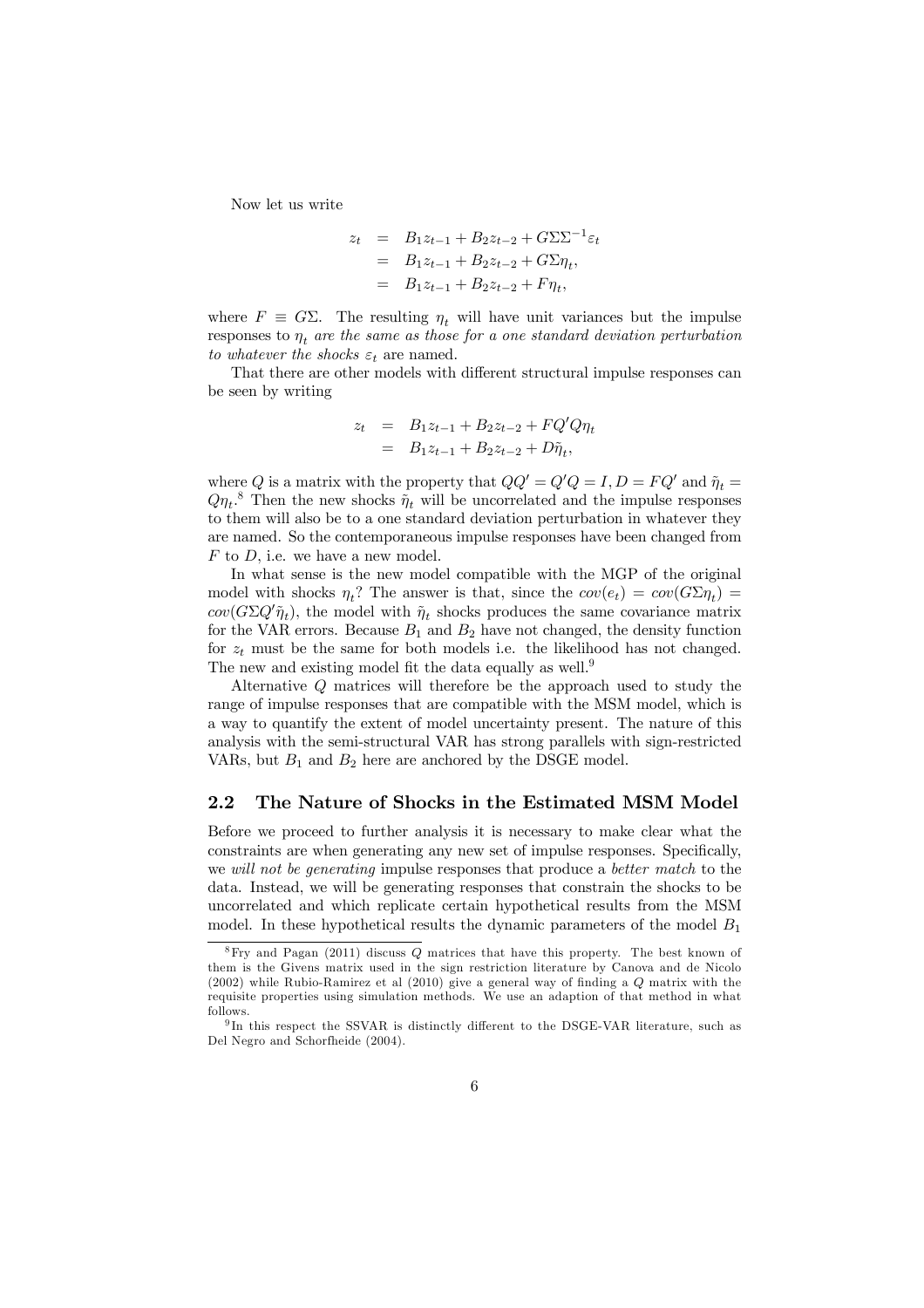and  $B_2$  are fixed at values estimated from data, while the structural shocks are assumed to be uncorrelated. We raise this issue since it is not the case that the MSM shocks estimated from the data are uncorrelated. Table 1 shows some of the larger correlations.<sup>10</sup>

| Shock Pair                                      | Correlation |
|-------------------------------------------------|-------------|
| $corr(\varepsilon_r, \varepsilon_{y^*})$        | .67         |
| $corr(\varepsilon_{r^*}, \varepsilon_{\psi})$   | -.36        |
| $corr(\varepsilon_{\pi^*}, \varepsilon_{\psi})$ | .44         |
| $\text{corr}(\varepsilon_{p^*}, \varepsilon_r)$ | .34         |
| $corr(\varepsilon_q, \varepsilon_{\Upsilon})$   | -.56        |
| $corr(\varepsilon_{r^*}, \mu)$                  | -.53        |
| $corr(\varepsilon_f, \varepsilon_n)$            | .78         |
| $corr(\varepsilon_{m^*}, \varepsilon_{a_m})$    | .62         |
| $corr(\varepsilon_m, \varepsilon_n)$            | .32         |

Table 1 Correlations of Selected Shocks from the Estimated MSM Model

To understand why Table 1 can record such non-zero correlations, even though they are assumed zero in estimation, take the two regression equations

$$
y_{1t} = x_{1t}\beta_1 + \varepsilon_{1t}
$$
  

$$
y_{2t} = x_{2t}\beta_2 + \varepsilon_{2t},
$$

and *assume* that  $\varepsilon_{1t}$  and  $\varepsilon_{2t}$  are uncorrelated when estimating  $\beta_1$  and  $\beta_2$ . Then, based on that assumption, the maximum likelihood estimates of  $\beta_1$  and  $\beta_2$ would be the OLS estimates. However, nothing guarantees that the residuals  $\hat{\varepsilon}_{it}$  formed from these are orthogonal. For this to be asymptotically true it would be necessary that the assumption of zero correlation between the shocks is correct. If this assumption is not true in the data, then  $\hat{\varepsilon}_{jt}$  will not be orthogonal. Of course the estimators of  $\beta_j$  in the example above are consistent, even if there is correlation.

The reason for the lack of orthogonality is that we have two moment conditions defining the parameter estimates  $\beta_j$ -  $E(x_{jt} \varepsilon_{jt}) = 0, (j = 1, 2)$  - and two others defining the shock variances -  $E(\varepsilon_{jt}^2) = \sigma_j^2$   $(j = 1, 2)$  - meaning that the moment condition  $E(\varepsilon_{1t}\varepsilon_{2t})=0$  has not been needed for estimation of the parameters. So the moment conditions deliver more than is needed to get estimators of the parameters i.e. we have an over-identified model.

Suppose instead we had written

$$
y_{1t} = x_{1t}\beta_1 + \varepsilon_{1t} \tag{2}
$$

$$
y_{2t} = x_{2t}\beta_2 + \gamma y_{1t} + \varepsilon_{2t}.
$$
 (3)

Then three moment conditions are needed to estimate all the unknown parameters, the system is exactly identified, and the residuals are orthogonal.

 $10$  The symbols are as in the MSM.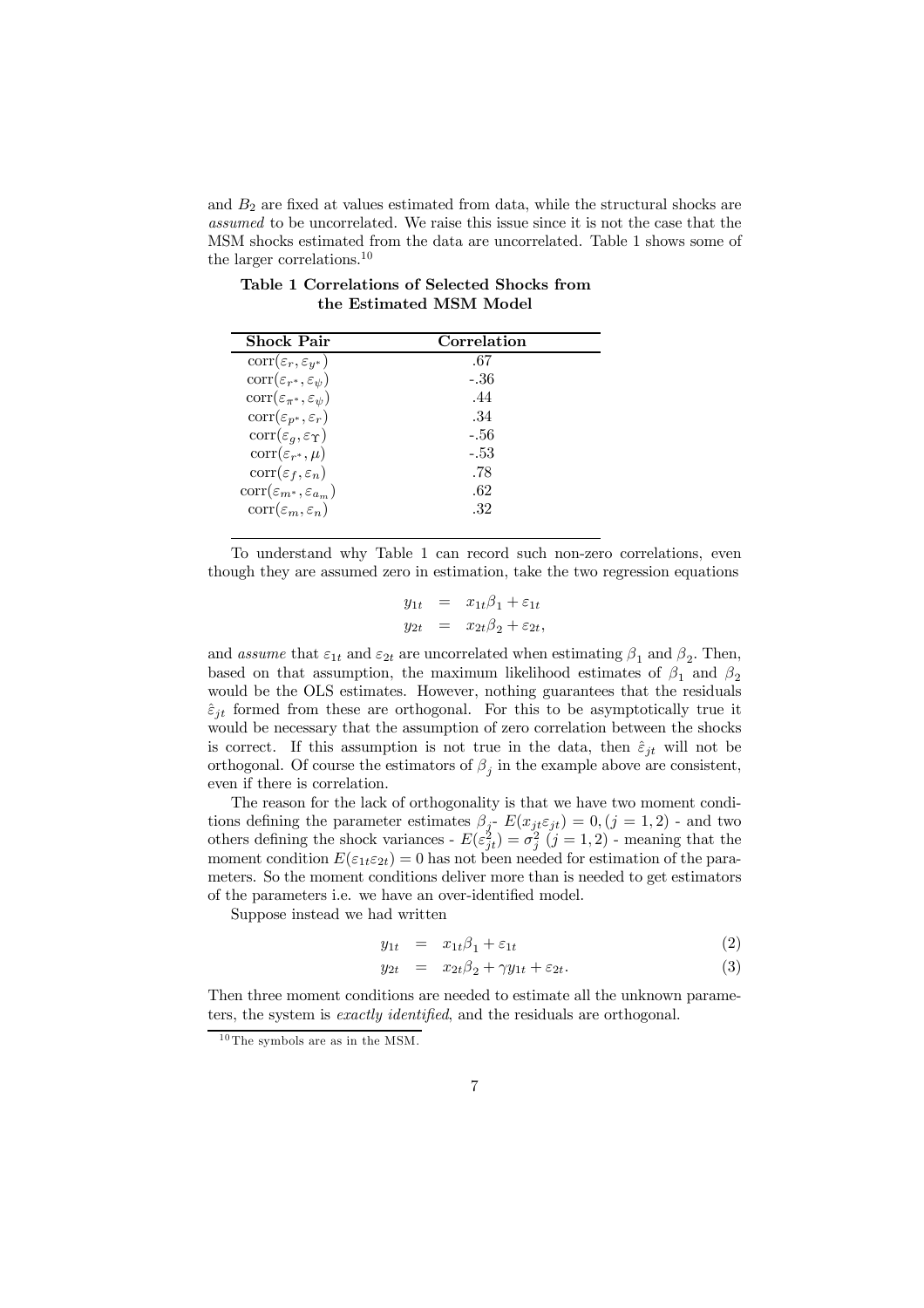The last scenario is a characteristic of recursively just-identified SVAR models, and it is this that ensures shocks in such models are orthogonal. In contrast, DSGE models are typically heavily over-identified. For example, in Smets and Wouters (2007), 36 parameters are estimated with 7 observed variables; a justidentified SVAR(2), in contrast, would include 126 estimated parameters. In MSM it is even more stark; 45 parameters are estimated, but there are 600 moment conditions. The theory built into these models results in them often being very tightly parameterised.

In an overidentified system, not all of the moment conditions are used in estimation or can be satisfied at once. Consequently, even though it is assumed that the shocks are uncorrelated, this restriction may not be used in estimation and the shocks obtained from an estimated DSGE model may well be correlated.<sup>11</sup> This provides one explanation of the results in Table 1.

A second, supplementary, reason involves the use of Bayesian estimation. Take the model in (2) and (3) but set  $x_{1t} = x_{2t} = z_t$ . Let the MLE(OLS) estimates by  $\hat{\beta}_j, \hat{\gamma}, \hat{\sigma}_j$  and the Bayesian estimates be  $\beta_j^B, \gamma^B$ . Then we know that the OLS residuals  $\hat{\varepsilon}_{1t}$  and  $\hat{\varepsilon}_{2t}$  satisfy the condition  $\frac{1}{T} \sum_{t=1}^{T} \hat{\varepsilon}_{1t} \hat{\varepsilon}_{2t} = 0$ , where  $\hat{\varepsilon}_{1t} = y_{1t} - z_t \hat{\beta}_1$ ,  $\hat{\varepsilon}_{2t} = y_{2t} - \hat{\gamma} y_{1t} - z_t \hat{\beta}_2$ . This is a zero covariance between estimated shocks.<sup>12</sup> Writing  $\hat{\beta}_j = \beta^B + (\hat{\beta}_j - \beta^B), \hat{\gamma} = \gamma^B + (\hat{\gamma} - \gamma^B)$  we can see that the sample covariance between the Bayesian shocks is

$$
\frac{1}{T} \sum_{t=1}^{T} \varepsilon_{1t}^{B} \varepsilon_{2t}^{B} = \hat{\sigma}_{1}^{2}(\hat{\gamma} - \gamma^{B}) + (\hat{\beta}_{1} - \beta_{1}^{B})\hat{\sigma}_{z}^{2}[\hat{\beta}_{1}(\hat{\gamma} - \gamma^{B}) + (\hat{\beta}_{2} - \beta_{2}^{B})],
$$

where  $\varepsilon_{1t}^B, \varepsilon_{2t}^B$  are the estimated Bayesian shocks using  $\beta_j^B, \gamma^B$  instead of  $\hat{\beta}_j, \hat{\gamma}$ . There is no reason why this should be zero unless  $\hat{\beta}_j = \beta_j^B$ ,  $\hat{\gamma} = \gamma^B$ .<sup>13</sup> Now the Bayesian estimates of parameters,  $\beta_j^B$ ,  $\gamma^B$  can be thought of as a weighted average of the MLEs and the priors for  $\beta_j$ ,  $\gamma$ . So it is unlikely that  $\hat{\beta}_j = \beta_j^B$ ,  $\hat{\gamma} = \gamma^B$  although if the sample size is large the prior will drop out and these will converge to zero. So another possible explanation is that Table 1 reflects Bayesian estimation.<sup>14</sup> Nevertheless, because the MSM is highly over-identified it seems more likely that the results are due to that feature.

<sup>&</sup>lt;sup>11</sup> Andrle, M. (2014) has made this point as well and says - "Yet, the actually estimated 'structural' shocks are strongly correlated as a rule rather than exception. Correlated structural shocks are a sign of misspecification". As our simple example shows this need not be the case, although it is certainly inconsistent with the statistical assumptions being made for estimation.

 $^{12}\mathrm{We}$  assume here that all data are mean corrected - as is common in DSGE models - so OLS residuals have zero mean.

 $13$  The point we are making here is that in exactly identified models MLE will produce orthogonal shocks but the use of prior information will change this. It is not an issue of having a small sample. The OLS shocks have a zero correlation for any sample size but the Bayesian ones will only have this for large samples.

 $14$  We have looked at the shocks in the Smets and Wouters (2007) model and find that there the shocks are correlated but the correlations are smaller than for the MSM, probably because the degree of over-identification is very much smaller. Of the 21 shock correlations 4 exceed .2 in absolute value.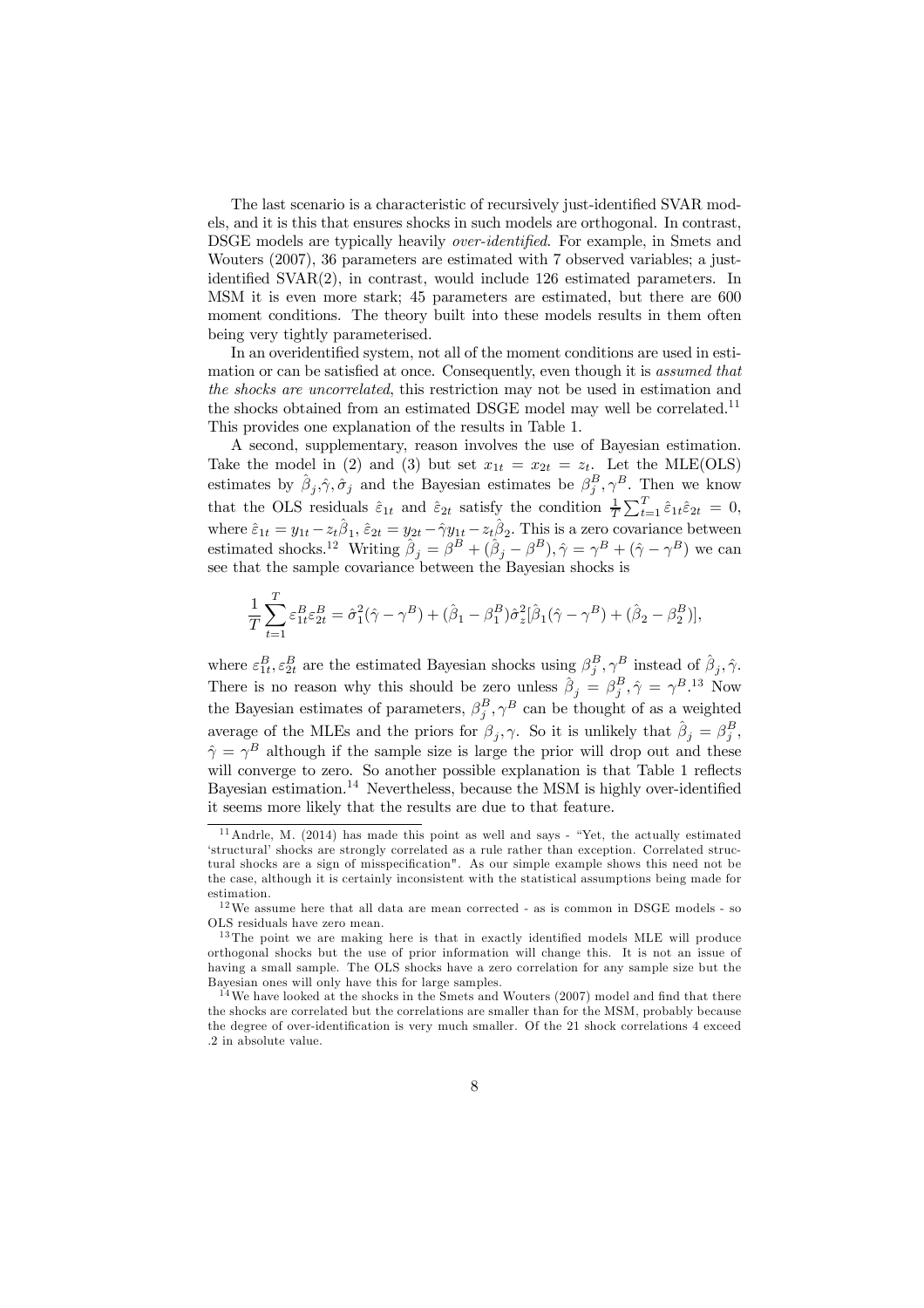It should be said that this is not the only problem that can arise for model shocks from over-identifying information. The restriction that the innovations to the structural shocks have no serial correlation may not be enforced. Table 2 shows that this is clearly evident for the MSM; for example the supposed innovation to technology growth actually has an autocorrelation coefficient of 0.64. The phenomenon is not isolated to the innovations for the structural shocks, but can also be true for any of the "measurement errors" that we will discuss later. As Table 2 shows the autocorrelation of that type of shock for resource prices is particularly high (0.76). So the empirical shocks and the measurement errors are often very different from what has been assumed about them. When it comes to data, assuming that they are white noise does not make them so, as regression users learnt many years ago.

Table 2 Autocorrelation of Selected Shock Innovations from the Estimated MSM Model

| Innovation               | Mnemomic              | Autocorrelation |
|--------------------------|-----------------------|-----------------|
| Technology Growth        | $\varepsilon_{\mu}$   | .64             |
| Investment Efficiency    | $\varepsilon \gamma$  | -.33            |
| Resource Price           | $\varepsilon_{p_z^*}$ | .40             |
| Foreign Output           | $\varepsilon_{y^*}$   | .64             |
| Monetary Policy          | $\varepsilon_r$       | .59             |
|                          |                       |                 |
| <b>Measurement Error</b> |                       |                 |
| Nominal Exchange Rate    | .39                   |                 |
| Foreign GDP              |                       | .52             |
| Resource Price           |                       | .76             |

What are the consequences of the shocks being correlated? From the perspective of using the model, it makes variance decompositions problematic. Moreover, one also really needs shocks to be innovations in order to utilize impulse responses, for these work under a ceteris paribus assumption that would not hold when shocks are correlated. Thus, if two shocks, say money and technology, are correlated, then we don't know what the common component to them represents - is it money or technology? Decompositions of variables according to shocks are then very hard to interpret.

Of course we can take the estimated parameters  $B_1, B_2$  as given and then ask what the impulse responses are in this hypothetical context, that is *assuming* that the shocks are uncorrelated, even though this assumption may not be compatible with the data. The variance decompositions presented in Rees et al. (2016) are a hypothetical experiment and relate to internal consistency of the model, as the experiment does not represent the situation with the estimated shocks and the data variables. Essentially they are constructing a scenario i.e. asking what the results would be if the estimated parameter values were used for  $B_1$  and  $B_2$ , and then uncorrelated shocks are applied, rather than the actual shocks found from the data. In what follows we will adopt this same scenario,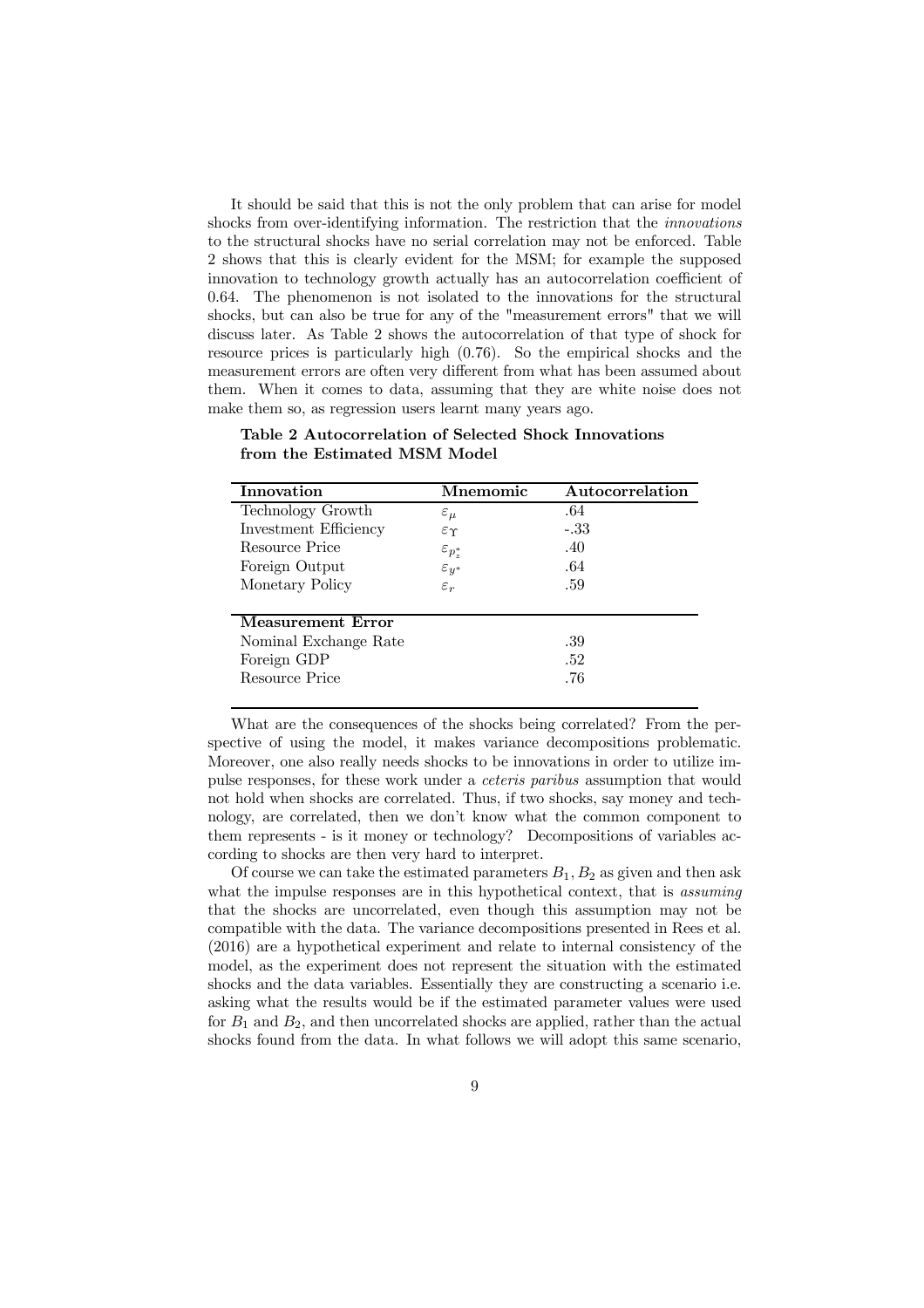constructing models and impulse responses which utilize the estimated  $B_1, B_2$ and which reproduce the  $cov(e_t)$  from the experiments they performed.

#### 2.3 Constructing the Alternative Models in Practice

One difficulty in constructing alternative models that have the same fit as the hypothetical MSM model, but which embody different impulse responses, is to make decisions about which shocks should be recombined. To understand the issue consider the three variable SSVAR given by (4 )- (6) that we wish to capture with an alternative model:

$$
y_{1t} = b_{11}^1 y_{1t-1} + b_{12}^1 y_{2t-1} + b_{13}^1 y_{3t-1} + f_{11} \eta_{1t} \tag{4}
$$

$$
y_{2t} = b_{21}^1 y_{1t-1} + b_{22}^1 y_{2t-1} + b_{23}^1 y_{3t-1} + f_{21} \eta_{1t} + f_{22} \eta_{2t} + f_{23} \eta_{3t} \tag{5}
$$

$$
y_{3t} = b_{31}^1 y_{1t-1} + b_{32}^1 y_{2t-1} + b_{33}^1 y_{3t-1} + f_{31} \eta_{1t} + f_{32} \eta_{2t} + f_{33} \eta_{3t}.
$$
 (6)

In this model only one shock affects  $y_{1t}$ . Now consider constructing new shocks  $\tilde{\eta}_{it} = q_{i1}\eta_{1t} + q_{i2}\eta_{2t} + q_{i3}\eta_{3t}$  using a Q matrix. Then we see that all of the new shocks  $\tilde{\eta}_{jt}$  will have an impact upon  $y_{1t}$ , because they are formed with  $\eta_{1t}$ . However, we may not want all of the  $\tilde{\eta}_{jt}$  shocks to impact upon  $y_{1t}$ , as this would not preserve the fact that only one of the  $\tilde{\eta}_{it}$  should have a non-zero impact on it. Therefore a Q matrix must be designed that preserves the zero impact of some shocks. The simplest way to do this is to set  $q_{11} = 1, q_{12} = 0, q_{13} = 0, q_{21} = 0$ and  $q_{31} = 0$ . Consequently,  $\tilde{\eta}_{1t} = \eta_{1t}$  and  $\tilde{\eta}_{jt} = q_{j2}\eta_{2t} + q_{j3}\eta_{3t}$   $(j = 2, 3)$ . This means that we use a  $(3\times3)$  Q matrix of the form

$$
Q = \left[ \begin{array}{cc} 1 & 0 \\ 0 & Q_2 \end{array} \right],
$$

where the  $(2\times2)$  matrix  $Q_2$  has the properties  $Q'_2Q_2 = I_2 = Q_2Q'_2$ . Clearly Q has the requisite properties of  $Q'Q = I_3 = QQ'^{15}$ 

Another issue arises with the external sector. The MSM has a simple New-Keynesian representation for the foreign sector of the form

$$
\tilde{y}_t^* = E_t(\tilde{y}_{t+1}^*) - (r_t^* - E_t(\pi_{t+1}^*)) + u_{yt}^* \tag{7}
$$

$$
\pi_t^* = \beta E_t(\pi_{t+1}^*) + \kappa \tilde{y}_t^* + u_{\pi t}^* \tag{8}
$$

$$
r_t^* = \rho_r r_{t-1}^* + (1 - \rho_r)(\gamma_y \tilde{y}_t^* + \gamma_\pi \pi_t^*) + \delta \Delta \tilde{y}_t^* + \varepsilon_{rt}^*.
$$
 (9)

Here the variables in the model are foreign ones and so are distinguished with an asterisk.  $u_{yt}^*$  and  $u_{\pi t}^*$  are AR(1) shocks driven by innovations  $\varepsilon_{yt}^*$  and  $\varepsilon_{\pi t}^*$ ,  $y_t^*$ is the log level of foreign output,  $\tilde{y}_t^* = y_t^* - a_t$ , where  $a_t$  is the log of the level of technology, and  $\pi_t^*$ ,  $r_t^*$  are the foreign inflation and interest rate. There is a separate equation, namely

$$
\Delta y_t^* = \Delta \tilde{y}_t^* + \Delta a_t = \Delta \tilde{y}_t^* + \mu_t,\tag{10}
$$

<sup>&</sup>lt;sup>15</sup>Arias et. al. (2014) have another way of generating  $Q$  that preserves zero restrictions. Consequently, our choice may not exhaust the range of possible Q matrices and alternative models that might be generated, but that would only mean that our range is possibly smaller. Because it turns out that our range is large this does not seem a crucial issue, but further investigation is warranted.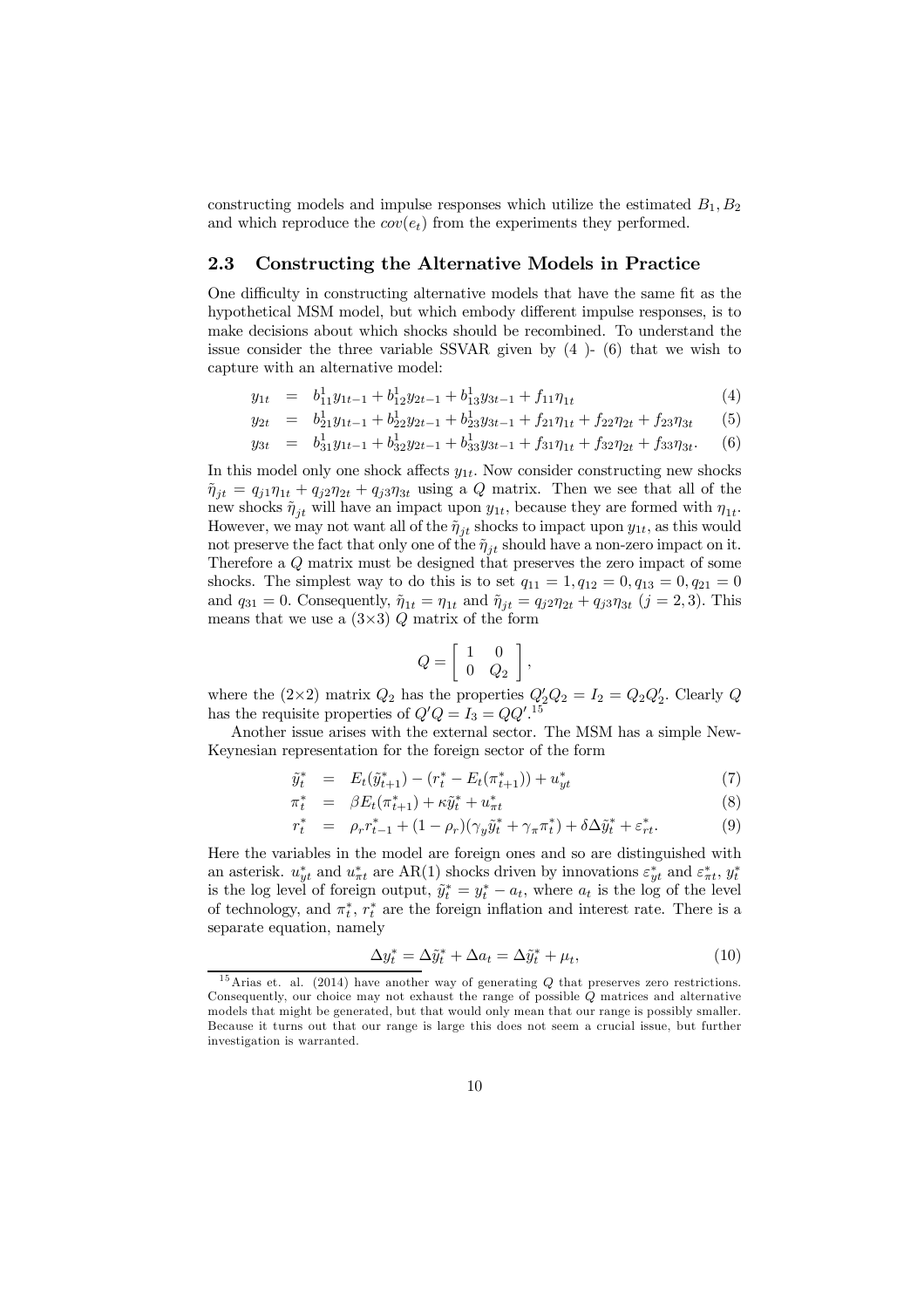where  $\mu_t$  is the innovation into technology described in the MSM model. We will not re-combine this technology shock  $\mu_t$  with the other external shocks in forming new shocks. The reason is that  $\mu_t$  is a permanent shock and the other three are transitory. As Fry and Pagan (2011) observed one cannot combine permanent with transitory shocks if you want some of the final shocks  $\tilde{\eta}_t$  to be transitory. Given that all shocks (apart from technology) are transitory in MSM, it is not sensible to include the technology shock in the set to be re-combined.<sup>16</sup>

Finally, we have foreign and domestic shocks. In the MSM Australia is assumed to be a small open economy, that is, the foreign sector is strictly exogenous. However, if some of the newly created shocks were obtained by combining the MSM external and domestic shocks then the small open economy assumption would be violated. Consequently, by constructing new uncorrelated shocks from the hypothetical uncorrelated shocks of the MSM those shocks that are not re-combined are left at the MSM estimates, and so they will be uncorrelated with any combination of the other shocks.

The MSM external sector has a SSVAR(1) format

$$
z_t = B_1 z_{t-1} + \varepsilon_t^{MSM}
$$

,

(13)

where  $z_t' = \begin{bmatrix} \tilde{y}_t^* & \pi_t^* & r_t^* \end{bmatrix}$ . Hence, using the parameter values given by Rees et al. the solution to the external system is an  $SSVAR(1)$  of the form<sup>17</sup>

$$
\tilde{y}_{t}^{*} = .865\tilde{y}_{t-1}^{*} - .248\pi_{t-1}^{*} + .083r_{t-1}^{*} + .003\varepsilon_{yt}^{*MSM} - .005\varepsilon_{\pi t}^{*MSM} - .049\varepsilon_{rt}^{*MSM}
$$
\n(11)  
\n
$$
\pi_{t}^{*} = .108\tilde{y}_{t-1}^{*} + .269\pi_{t-1}^{*} + .123r_{t-1}^{*} + .0006\varepsilon_{yt}^{*MSM} + .013\varepsilon_{\pi t}^{*MSM} - .009\varepsilon_{rt}^{*MSM}
$$
\n(12)  
\n
$$
r_{t}^{*} = .954r_{t-1}^{*} + .005\tilde{y}_{t-1}^{*} - .0095\pi_{t-1}^{*} + .0005\varepsilon_{yt}^{*MSM} + .0005\varepsilon_{\pi t}^{*MSM} + .001\varepsilon_{rt}^{*MSM}.
$$

The equations (11)-(13) are identities. The shocks, such as  $\varepsilon_{yt}^{*MSM}$ , can be converted to the corresponding unit variance shocks,  $\eta_{yt}^*$ , simply by re-scaling the coefficients attached to  $\varepsilon_{yt}^{*MSM}$  by the standard deviations of  $\varepsilon_{yt}^{*MSM}$  etc. As an example, the interest rate equation becomes

$$
r_{t}^{*} = .954r_{t-1}^{*} - .0095\pi_{t-1}^{*} + .005\tilde{y}_{t-1}^{*} + .000098\eta_{t}^{r^{*}} + .0001\eta_{t}^{\pi^{*}} + .0065\eta_{t}^{y^{*}}.
$$
 (14)

Then a new set of shocks  $\tilde{\eta}^*_{t}$  needs to be constructed that are linear combinations of the original normalised shocks,  $\eta_t^{y^*}$  etc.. This must be done in such a way as to ensure that they are uncorrelated with unit variance. To be clear, the new SSVAR will still have the same dynamics i.e.  $B_1$  is fixed at the MSM estimated values, and the covariance matrix for the hypothetical reduced-form errors will be replicated by the new set of innovations  $\tilde{\eta}_t^*$  $_{t}^{*}$ . Consequently the

<sup>&</sup>lt;sup>16</sup>If we combined  $\mu_t$  with the transitory shocks to create new ones  $\tilde{\eta}_t$ , these would have permanent effects and that would mean there is more than one supply-side shock.

<sup>&</sup>lt;sup>17</sup> This was obtained using the simulation method in Pagan and Robinson  $(2016)$ .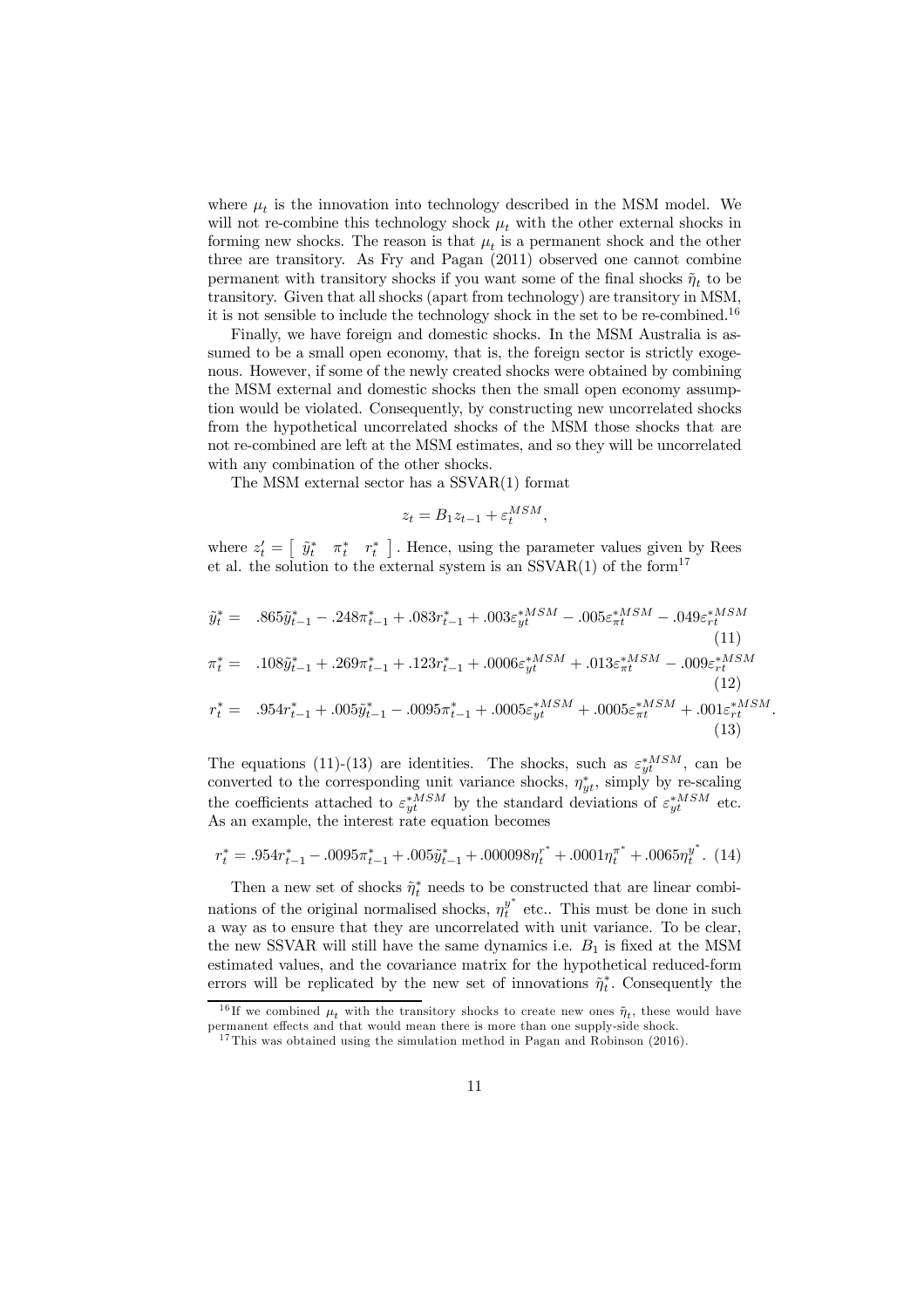alternative model fits the data equally well as the MSM external sector specification. However, these new shocks  $\tilde{\eta}_t^*$  will have different impulse responses, and it is useful to look at the range of responses that can be generated. Of course a wider range of impulse responses might be found that produce a superior fit by allowing changes in the dynamics as well. Our focus here, however, is to gauge the extent of model uncertainty for a given fit with the data.

Some of the alternative models that we generate with uncorrelated shocks might be ruled out. This could be because they produce responses of unrealistic magnitude. A weaker constraint is to eliminate models that do not produce the same signs for contemporaneous impulse responses as the MSM does. Table 3 gives the latter for (positive) shocks to the structural equations (7)-(9).

| Table 3: Signs for Contemporaneous Impulse Responses |  |               |  |                      |  |
|------------------------------------------------------|--|---------------|--|----------------------|--|
| To Three Shocks in the MSM External Sector           |  |               |  |                      |  |
|                                                      |  |               |  |                      |  |
| Variable                                             |  | <b>Shocks</b> |  |                      |  |
|                                                      |  | Demand        |  | Cost   Interest Rate |  |
| $\tilde{y}^*$                                        |  | >∪            |  | $<$ ( )              |  |
| $\pi^*$                                              |  |               |  | $<$ ( )              |  |
| $r^*$                                                |  |               |  |                      |  |

The contemporaneous impulse response functions for the new shocks will be compared to the signs from those in the MSM given in Table 3. If they agree the impulse responses corresponding to the new shocks are accepted. If they don't then we draw a new Q, and once again combine together the three MSM shocks. It is important to emphasize that we have retained the MSM dynamics in this operation, i.e.  $B_1$  is fixed.

Generating 1000 models with uncorrelated shocks by re-combining the MSM ones we find that 118 satisfy the sign restrictions in Table 3. Now, doing this means we will be finding impulse responses in the alternative models to a one standard deviation perturbation. But in each model there will be a different standard deviation for a shock such as the monetary one. Consequently we need to re-scale these impulse responses so that they are comparable to the MSM results (we will refer to these as the *standardized shocks*).<sup>18</sup>

Focussing on the results for a monetary policy shock, these are shown in Table 4. Considering first the contemporaneous impact on output, it is apparent that the MSM responses are very much at the high end of the scale for monetary effects. In fact there are only three impulse responses of the 118 that are larger (in absolute terms) than that given by the estimated MSM. Therefore, it is possible to find models that are observationally equivalent to MSM (in the sense of replicating second moments) but which deliver a much lower impact for monetary policy. This is the type of result that can be produced from the semistructural VAR approach that we believe will be of interest to policymakers when assessing the output produced from estimated DSGE models. At the

 $18$  This requires us to find the implied standard deviation of the monetary shock in the alternative models. To do this we use the method given in Ouliaris and Pagan (2016).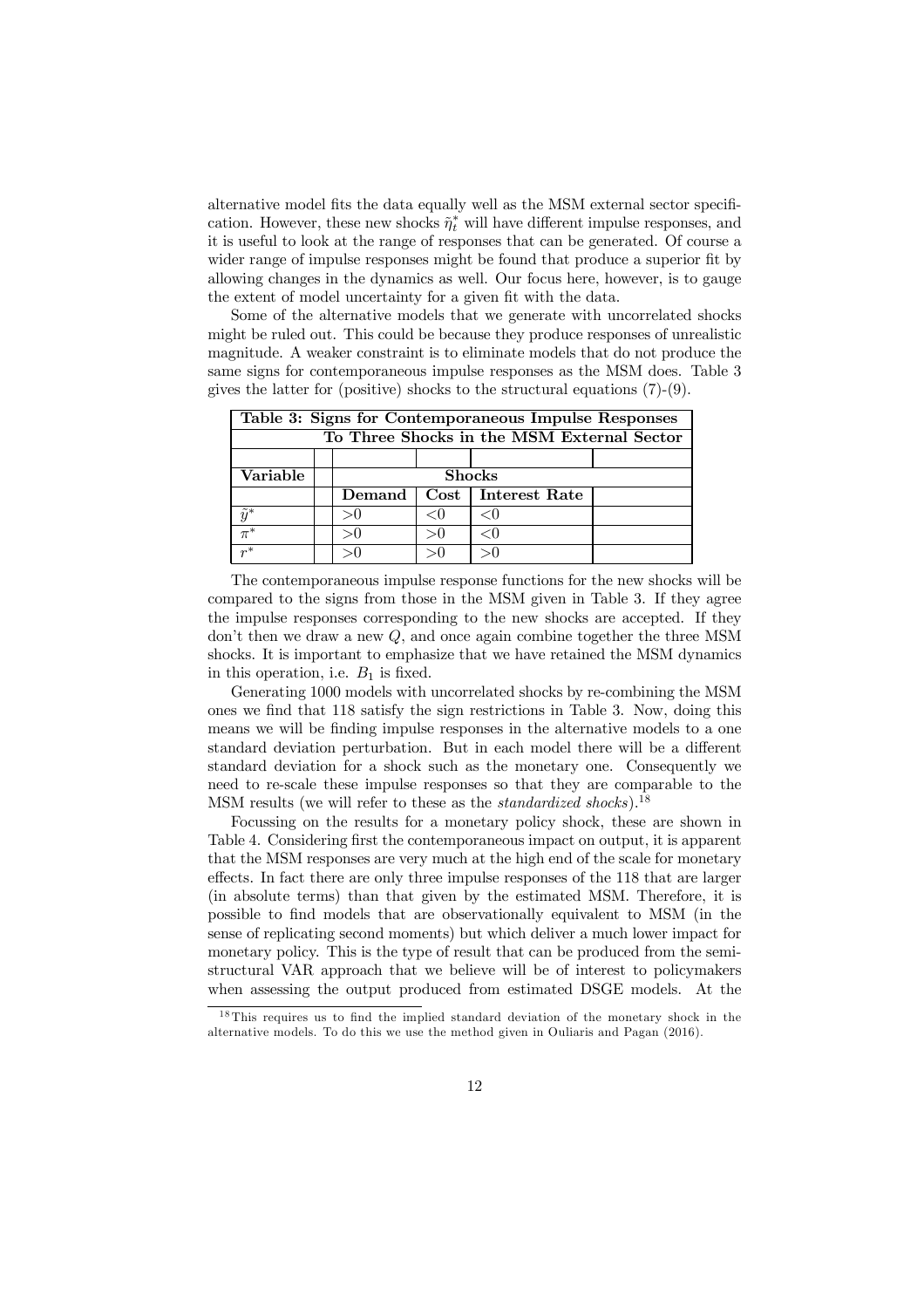moment one is using a model that implies a very strong impact for foreign monetary policy when many other models could be produced that have the same dynamics but a much weaker response.

| Magnitude |          | Variables |
|-----------|----------|-----------|
|           | Output   | Inflation |
| Maximum   | $-.437$  | $-.276$   |
| Minimum   | $-.0004$ | $-.0001$  |
| MSM       | $-.346$  | $-.066$   |

Table 4: Contemporaneous Responses to a Standardized Monetary Policy Shock in the MSM Foreign Sector

Turning to inflation, it appears that the result predicted by MSM is less extreme. As has been argued by Ouliaris and Pagan (2016), inter alia, it is useful to think of the average of the maximum and minimum values as a representative value. With that choice the MSM results are found to be about 1/2 of the representative value.<sup>19</sup> These results suggest that one either might need to look more closely at the specification of the New-Keynesian model which is at the heart of the foreign sector of MSM or at least perform experiments with the equivalent models that produced the minimum and maximum responses. Of course based on the magnitudes of the responses one might be able to rule out some of the range of estimates.<sup>20</sup>

Now it is important to emphasize that we have only considered alternative models that have the impulse response signs of Table 3 for a limited range of variables. But the MSM also produces impulse responses of domestic variables to these external shocks and they have a set of signs implied by the MSM model. Hence we might reject an alternative model if it fails to reproduce the contemporaneous signs of the impulse responses of all variables, both domestic and foreign. When we do this some of the models above will be rejected. Indeed, of the 118 models found above, only 3 are now retained as agreeing with all the signs for impulse responses. Therefore, this requires the generation of many more models than the 1000 used before in order to study the range of impulse responses that are possible. Accordingly, we generated 100000 models, 77 of which were retained as providing a complete match with the signs of all the impulse responses from the MSM (ignoring the level of government expenditure variable where there are zero effects of all shocks). Now the biggest and smallest effects of monetary shocks on outout are at -.0353 and -.001, so the range has

<sup>&</sup>lt;sup>19</sup> Baumeister and Hamilton (2015) pointed out that statistics such as the median of the range of outcomes depended upon the simulation method employed and so were not especially informative. This is illustrated in a simple way in Ouliaris and Pagan (2016).

<sup>&</sup>lt;sup>20</sup> Regarding the foreign interest rate identity,  $(14)$  shows that the foreign demand shock is the dominant force in the evolution of the foreign interest rate. Indeed, in the variance decomposition for the external system the foreign demand shock  $\eta_{v^*}$  explains 99.12% of the variance of the foreign interest rate, while the monetary shock explains virtually nothing. This seems a little odd. Furthermore, 41% of the foreign output gap variance is due to the monetary policy shock, an impact of a magnitude rarely seen in small New-Keynesian models.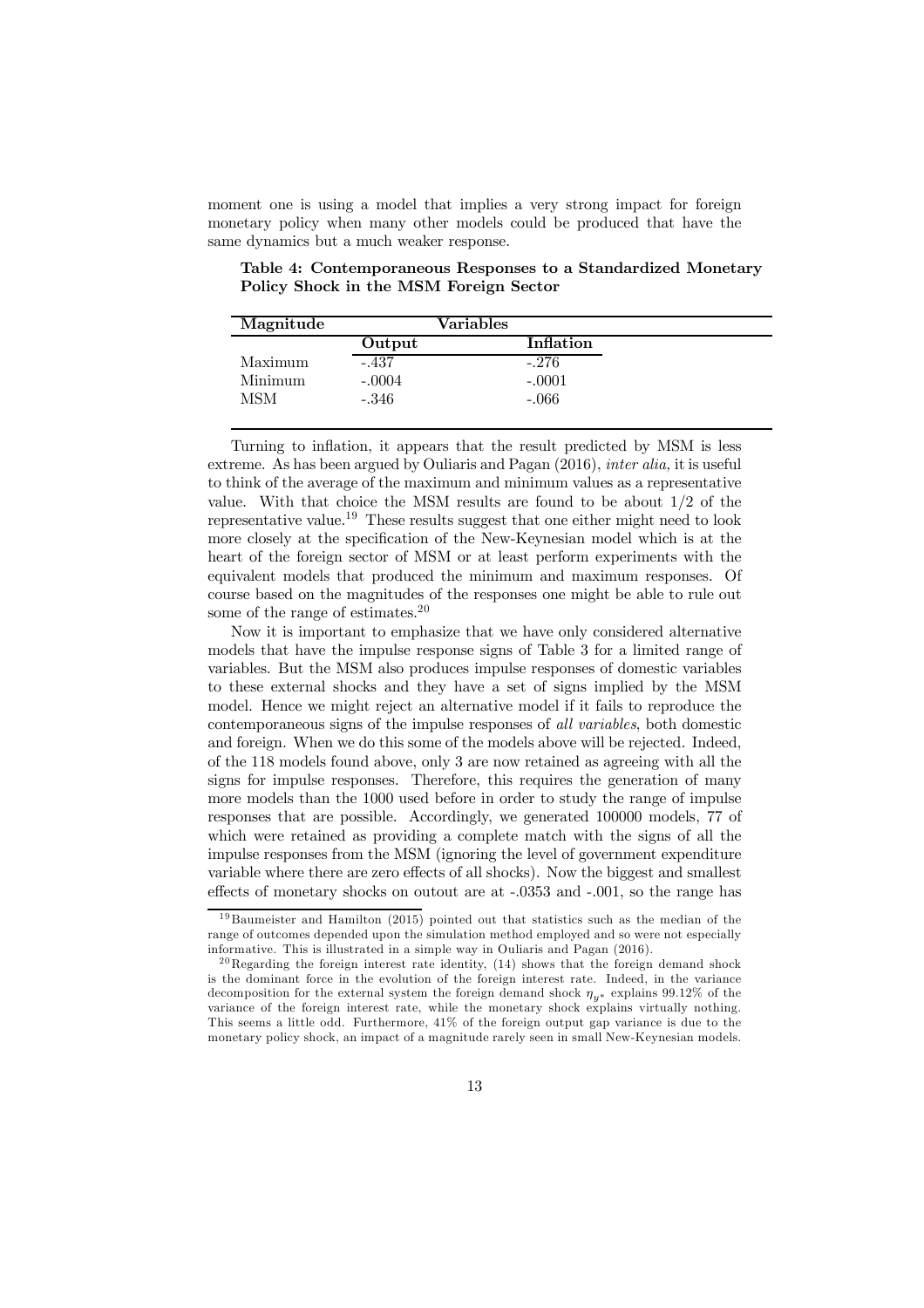narrowed, but it is still the case that the MSM output response is virtually the largest in the complete set of alternative models. The same outcome is true of the inflation response, where the minimum is now -.0359 and the maximum is  $-.1072.<sup>21</sup>$ 

# 3 The Nature of Variables and Their Representation

### 3.1 The Nature of Variables

In DSGE models, particularly as they become large, many of their variables have no counterpart in the data used to estimate their parameters. A useful distinction that can be made between the variables is to separate them into the following categories: (i) observable, i.e. data is available on them; (ii) partially observable, i.e. some data is available which contains information about them; (iii) redundant, namely they can be substituted out as a function of other variables, and (iv) strictly unobservable, for which there is no equivalent data.

Turning to MSM, an example of an observed variable is the interest rate  $r_t$ , while stationized GDP,  $\tilde{y}_t^{va}$ , is partially observed through GDP growth. In total, the MSM model contains more than 80 variables, of which 55 are redundant. Consequently, in the SSVAR representation of the MSM discussed above there were 24 variables, of which 17 are observable or partially observable and seven are unobserved. Examples of the latter are the net foreign assets to GDP ratio and the sectoral capital stocks.<sup>22</sup> MSM also includes 17 shocks (excluding measurement errors).

### 3.2 A VAR/VECM Representation of DSGE Models Via Error-Correction terms

Many DSGE models now include permanent shocks, such as non-stationary technology, and therefore they feature cointegration between many of the variables. This is true of MSM. Our objective here is to look at what the Vector Error Correction representation of it might be. This was done theoretically for DSGE models in Christensen et al.. (2011), but it is much simpler to use the simulation approach in Pagan and Robinson (2016) to construct the underlying SSVAR. Indeed what we will develop could be called a semi-structural VECM, since the system will include changes in some variables, as well as errorcorrection terms. There are other aspects to reconciling the model and the data,

 $21 \text{In}$  Liu et al. (2018) we also look at the range of the MSM impulse responses to domestic shocks that might be generated and retain the same fit as the MSM, finding that that they seem to be less extreme. The method of doing this is the same as for the foreign sector so is omitted to conserve space.

<sup>&</sup>lt;sup>22</sup> The complete list of unobserved variables includes  $\pi_{f,t}, b_t^*, k_{m,t}, k_{z,t}, \lambda_{z,t}, \lambda_{n,t}$  and  $\lambda_{m,t}$ .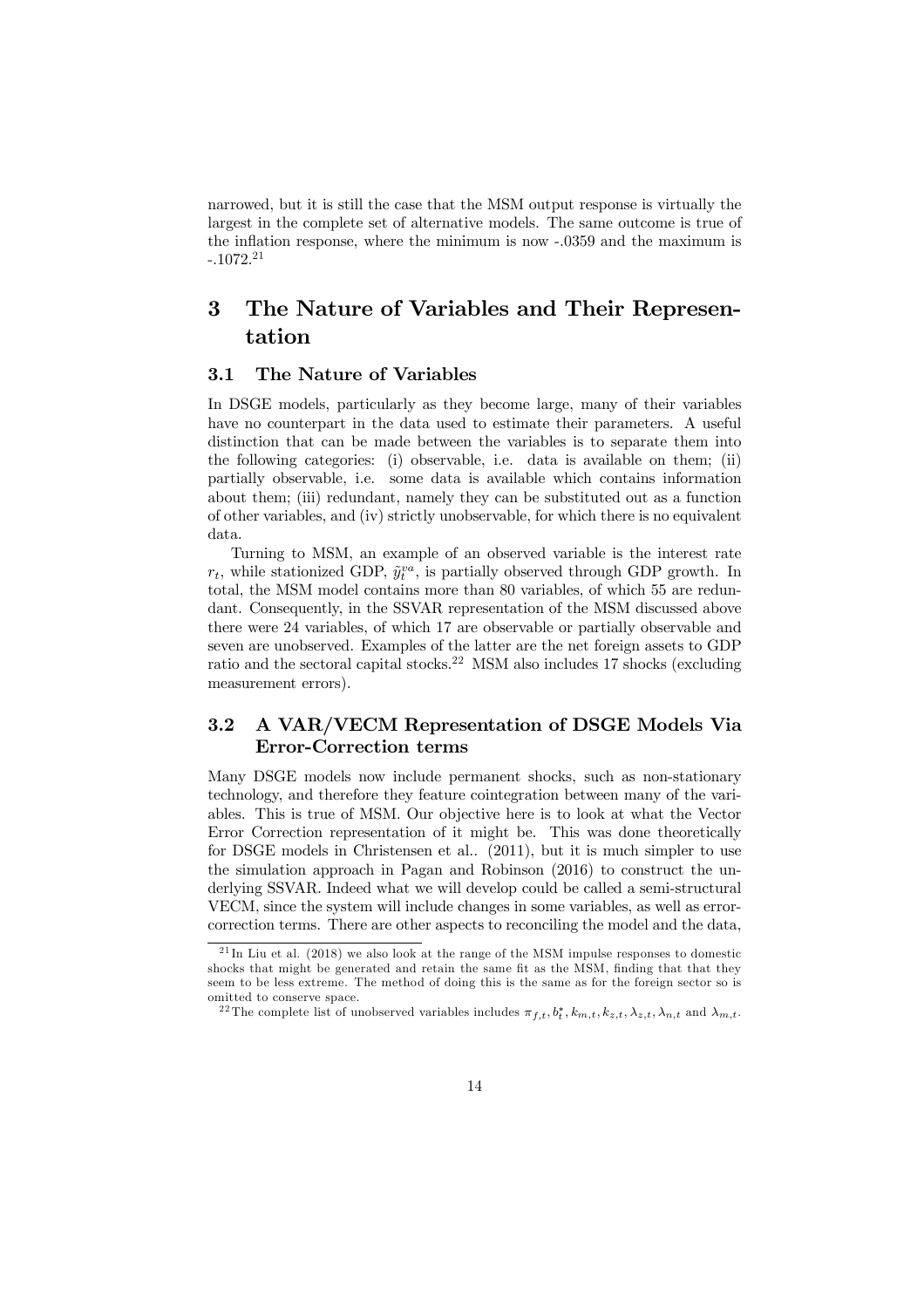such as the nature of deterministic trends and their implications for the errorcorrection terms. In the MSM model the deterministic growth rates in all of the real variables are the same. However, this may not be true in the data. To handle this problem Rees et al. adopted a commonly used approach, namely they mean corrected the data growth rates and then modelled the resulting series. Essentially this removes a linear deterministic trend from the log levels of data and thereby avoids any lack of co-trending between the variables. It means that the error-correction terms should not have any trend. However, if there are breaking trends in the data, rather than a constant one, this can show up as a trend in the error-correction terms. Such a breaking trend would need to be allowed for in estimation, otherwise there is a mis-specification and the likelihood is incorrect.

As many of the policy-oriented DSGE models such as MSM are large, in order to demonstrate the semi-structural VECM representation we first consider a simple example. Suppose we had a DSGE model that had three variables that were  $I(1)$  - the logs of domestic output  $y_t$ , consumption  $c_t$ , and foreign output  $y_t^*$ . Then these are integrated processes because of the log level of technology  $a_t$ being  $I(1)$ . Just as for the MSM, in this DSGE model we would have variables  $\tilde{y}_t = y_t - a_t, \tilde{c}_t = c_t - a_t$  and  $\tilde{y}_t^* = y_t^* - a_t$ . Imposing strong exogeneity of the foreign sector the SSVAR would have a form such as

$$
\begin{array}{rcl}\n\tilde{y}^*_t & = & b_{11}\tilde{y}^*_{t-1} + \varepsilon_{y^*_t} \\
\tilde{y}_t & = & b_{21}\tilde{y}^*_{t-1} + b_{22}\tilde{y}_{t-1} + b_{23}\tilde{c}_{t-1} + g_{21}\varepsilon_{y^*_t} + g_{22}\varepsilon_{yt} + g_{23}\varepsilon_{ct} \\
\tilde{c}_t & = & b_{31}\tilde{y}^*_{t-1} + b_{32}\tilde{y}_{t-1} + b_{33}\tilde{c}_{t-1} + g_{31}\varepsilon_{y^*_t} + g_{32}\varepsilon_{yt} + g_{33}\varepsilon_{ct}.\n\end{array}
$$

Now there are four  $I(1)$  variables here -  $y_t$ ,  $c_t$ ,  $y_t^*$  and  $a_t$  - and there are three error-correction terms -  $\tilde{y}_t$ ,  $\tilde{c}_t$  and  $\tilde{y}_t^*$ . Rather than use this SSVAR form we want to rewrite the equations above in terms of observable error-correction terms, since  $\tilde{y}_t$  and  $\tilde{c}_t$  are only partially observable due to the technology shock. It should be noted, however, that it is not possible to write the model in terms of *observable* error-correction (EC) terms alone.<sup>23</sup> We will use two observable ones, namely  $\xi_{1t} = y_t - y_t^*$  and  $\xi_{2t} = c_t - y_t$ , and one partially observable,  $\xi_{3t} = \tilde{y}_t^*$ . The equation for  $\Delta \tilde{y}_t$  can then be expressed as

$$
\Delta \tilde{y}_t = b_{21} \tilde{y}_{t-1}^* + (b_{22} - 1) \tilde{y}_{t-1} + b_{23} \tilde{c}_{t-1} + g_{21} \varepsilon_{y_t^*} + g_{22} \varepsilon_{y_t} + g_{23} \varepsilon_{ct}
$$
  
\n
$$
= b_{21} \tilde{y}_{t-1}^* + (b_{22} + b_{23} - 1) \tilde{y}_{t-1} + b_{23} \varepsilon_{2t-1} + g_{21} \varepsilon_{y_t^*} + g_{22} \varepsilon_{y_t} + g_{23} \varepsilon_{ct}
$$
  
\n
$$
= (b_{21} + b_{22} + b_{23} - 1) \tilde{y}_{t-1}^* + (b_{22} + b_{23} - 1) \varepsilon_{1t-1} + b_{23} \varepsilon_{2t-1} + g_{21} \varepsilon_{y_t^*}
$$
  
\n
$$
+ g_{22} \varepsilon_{yt} + g_{23} \varepsilon_{ct}
$$
  
\n
$$
= \phi_{21} \tilde{y}_{t-1}^* + \phi_{22} \varepsilon_{1t-1} + \phi_{23} \varepsilon_{2t-1} + g_{21} \varepsilon_{y_t^*} + g_{22} \varepsilon_{yt} + g_{23} \varepsilon_{ct}.
$$

 $23$  To see this, suppose for simplicity that we manipulate the error-correction terms so that they are relative to domestic GDP, rather than to technology. This can be done for all of the variables except domestic GDP itself, so it would remain relative to technology and therefore partially observed.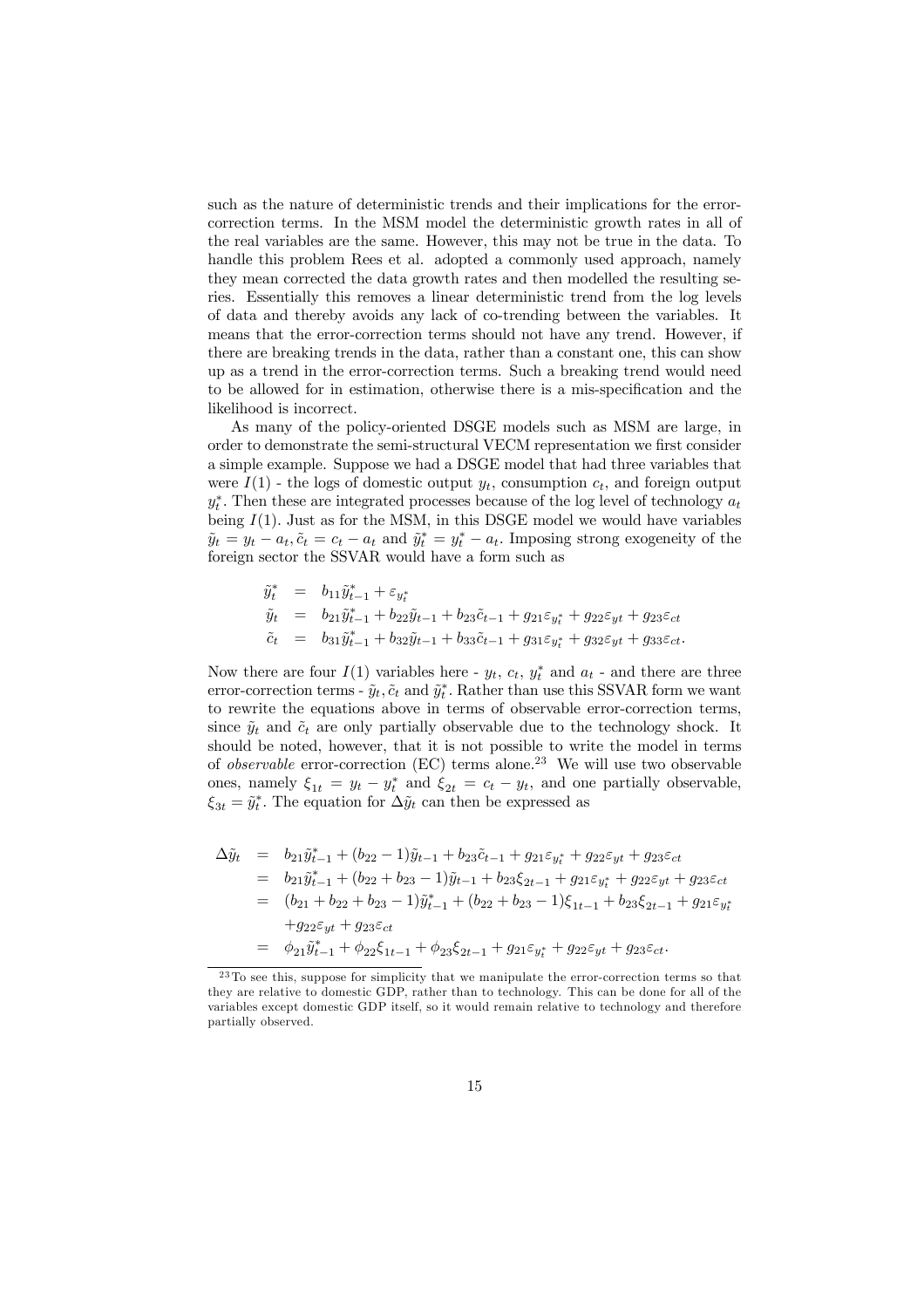Consequently, in terms of the observable  $\Delta y_t$ ,

$$
\Delta y_t = \Delta \tilde{y}_t + \varepsilon_t^a
$$
  
=  $\phi_{21} \tilde{y}_{t-1}^* + \phi_{22} \xi_{1t-1} + \phi_{23} \xi_{2t-1} + g_{21} \varepsilon_{y_t^*} + g_{22} \varepsilon_{yt} + g_{23} \varepsilon_{ct} + \varepsilon_{at} (15)$ 

This is an identity. There will be a similar equation for  $\tilde{c}_t$ . The advantage is the separation of the EC terms into those that are observable -  $\xi_{1t}, \xi_{2t}$  - and only one that is partially unobservable -  $\tilde{y}_t^*$ .

This approach can also be applied to the MSM. Because it defines  $\tilde{y}^{va}_t =$  $y_t^{va} - a_t$ , EC terms would be formed as  $\xi_t^{va} = y_t^{va} - y_t^*, \xi_t^c = \tilde{c}_t - y_t^{va} = c_t - y_t^{va}$ ,  $\xi_t^i = i_t - y_t^{va}$  etc., so that the domestic variables are relative to GDP while aggregate GDP is relative to foreign GDP. Ultimately, this means that there will then be only *one* partially unobservable EC term  $(y_t^* - a_t)$ . Fully unobserved variables such as a sectoral capital stock,  $k_{m,u}$ , are left in this form, as there is no point in expressing them relative to an observed variable. The representation for domestic output growth in MSM equivalent to (20) is presented in the Appendix.

What can we learn from this representation? First, we can gauge, among the many factors influencing GDP growth, the importance of the strictly unobservable variables.<sup>24</sup> If these are omitted from the regression, the  $R^2$  goes from unity (recall this representation is an identity) to .998, so these contribute little to the explanation of GDP growth. Second, we can also look at the importance of the innovations to the shocks. Indeed, when all innovations  $\varepsilon_t$  are deleted the  $R<sup>2</sup>$  drops to .22. Hence *current shocks* are the most important factors affecting GDP growth. It is this fact that explains why recessions are so hard to predict, as future shocks must be known in order to predict whether future growth rates are negative. Essentially, this is an informal way to judge the likely performance of a model at forecasting.

It is also possible to examine which of these shocks is the most important. One might expect growth in non-stationary aggregate productivity,  $\mu_t$ , to be that, but deleting only that shock reduces the  $R^2$  from unity to .99. Deleting the separate domestic industry productivity shocks  $\varepsilon_{a_{nt}}$  etc. has a much greater impact, with the  $R^2$  going from unity to .82. But by far the most important single shock is the marginal efficiency of investment  $\varepsilon_{\Upsilon_t}$ , since removing it reduces the  $R^2$  to .71.<sup>25</sup> The  $R^2$  available from the SSVAR, in this case reformulated using error-correction terms due to the presence of a permanent shock, is a useful metric for looking at either the importance of unobserved variables or the innovations.<sup>26</sup>

The analysis above can be repeated for inflation. Removing the innovations results in a substantial drop in the  $R^2$  to .23. Again this suggests that it will be difficult to predict inflation. In contrast to the results for output growth,

<sup>&</sup>lt;sup>24</sup>The unobserved variables are  $\pi_{t-1}^f$ ,  $\tilde{k}_{m,t-1}$ ,  $b_{t-1}^*$ ,  $b_{t-2}^*$ ,  $\tilde{k}_{m,t-2}$ ,  $\tilde{k}_{z,t-1}$ ,  $\tilde{k}_{z,t-2}$ ,  $\lambda_{z,t-1}$ ,  $\lambda_{n,t-1}$  and  $\lambda_{m,t-1}$ .<br><sup>25</sup>One can see this effect as well from Rees et al.'s figure 10.

 $26$ Of course when one turns to data rather than the hypothetical scenario the shocks are actually correlated, so that it is not possible to uniquely attribute any part of actual GDP movements to particular shocks.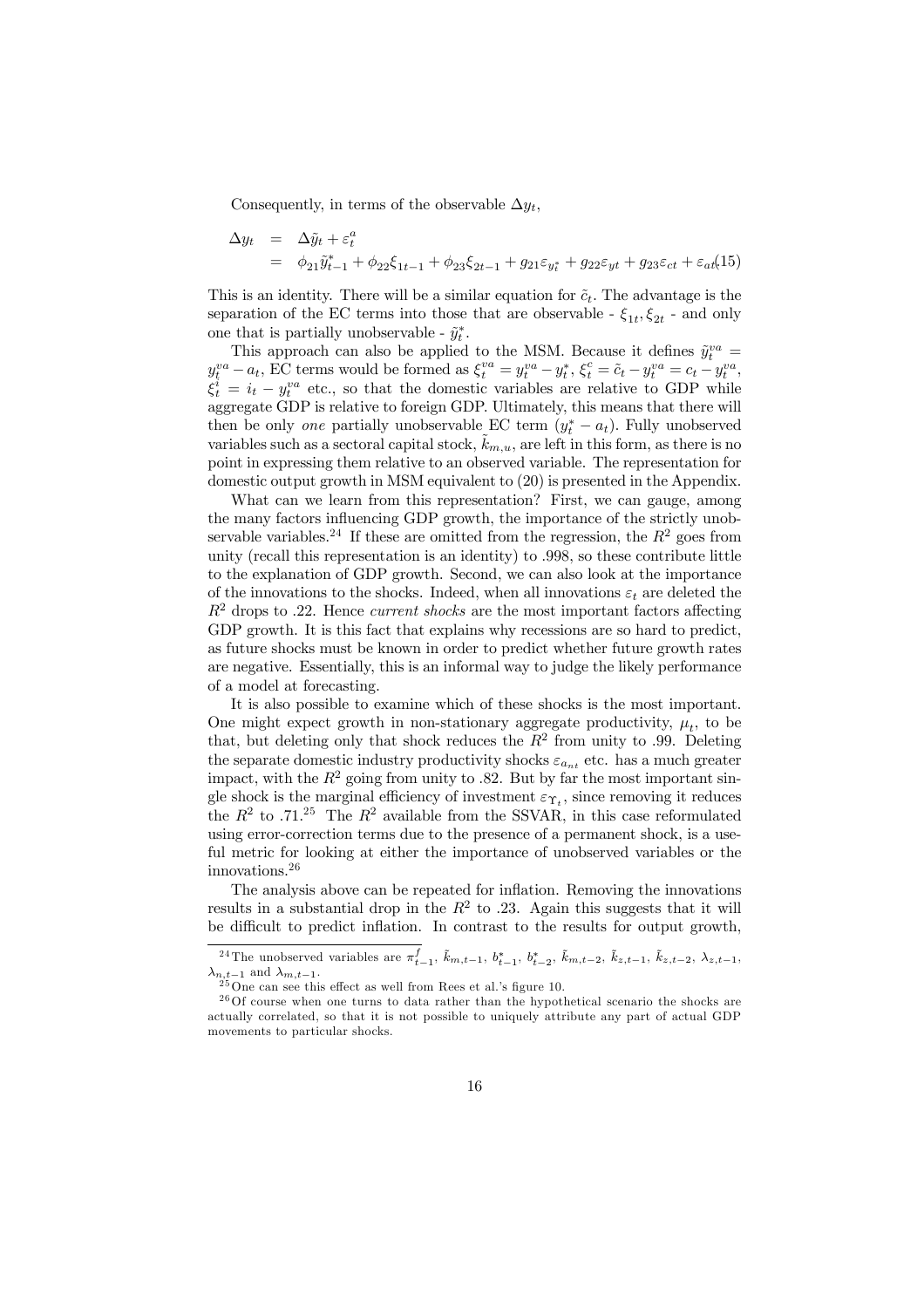deleting the unobservable variables from the regression results in an  $R<sup>2</sup>$  of .55. So this points to a problem of matching data and model variables. Indeed the first order serial correlation of inflation from the model is .34 and the data is .48.

There are other comparisons we might make, such as comparing the statistics on the observable EC terms in the model to the data. This could involve tests for whether the estimated EC terms are indeed  $I(0)$ . Instead, Table 5 presents some evidence of their volatility in the MSM model relative to the data. Doing so, it is apparent that the model generally produces much greater volatility than that evident in the data. With exactly identified models the estimated model variances would match those of the data.

| <b>Error-Correction</b> | Mnemonic         |       | <b>Standard Deviation</b> |
|-------------------------|------------------|-------|---------------------------|
|                         |                  | Model | Data                      |
| Non-Traded GDP          | $\xi_t^n$        | 1 1 7 | 0.79                      |
| GDP                     | $_{\epsilon}$ va | 1.99  | 1.72                      |
| Investment              |                  | 7.66  | 4.97                      |
| Government Expenditure  | $\xi_{i}^{g}$    | 5.12  | 2.60                      |
| Consumption             |                  | 2.75  | 2.08                      |

Table 5: Volatility of Selected Error-Correction Terms from the Estimated MSM Model

### 4 Identification Issues in DSGE Models

Multiple models with an equivalent fit may alternatively occur if some of the DSGE parameters,  $\theta$ , are not well identified. In DSGE models identification issues can be a reflection of the model solution being largely invariant to different values of the elements of  $\theta$ , or the likelihood being insensitive to the solution (see Iskrev 2010). In this section we discuss two methods that have been applied in the literature to ascertain if weak identification exists, practical issues that arose in their application to MSM, and how these can be handled.<sup>27</sup>

Consider the log likelihood  $L(\theta)$  as a function of parameters  $\theta$ . Then a secondorder approximation around the maximum likelihood estimate,  $\hat{\theta}$  yields

$$
L(\theta) = L(\hat{\theta}) + \frac{1}{2}(\theta - \hat{\theta})' H_{\theta\theta}(\hat{\theta})(\theta - \hat{\theta}) + "terms",
$$
\n(16)

where  $H_{\theta\theta}$  is the Hessian  $\frac{\partial^2 L}{\partial \theta \partial \theta'}$ . The omitted "terms" should be smaller than the other elements. Hence

$$
\frac{1}{T}\lbrace L(\theta) - L(\hat{\theta})\rbrace \approx \frac{1}{2}(\theta - \hat{\theta})'(T^{-1}H_{\theta\theta}(\hat{\theta}))(\theta - \hat{\theta}).
$$
\n(17)

Now the  $\lim_{T\to\infty} -\frac{1}{T}E[H_{\theta\theta}(\theta)]=I_{\theta\theta}$ , the asymptotic information matrix and we might replace the above with

<sup>&</sup>lt;sup>27</sup> Canova and Sala (2009) demonstrate that simply comparing the prior and posterior may not detect identification issues.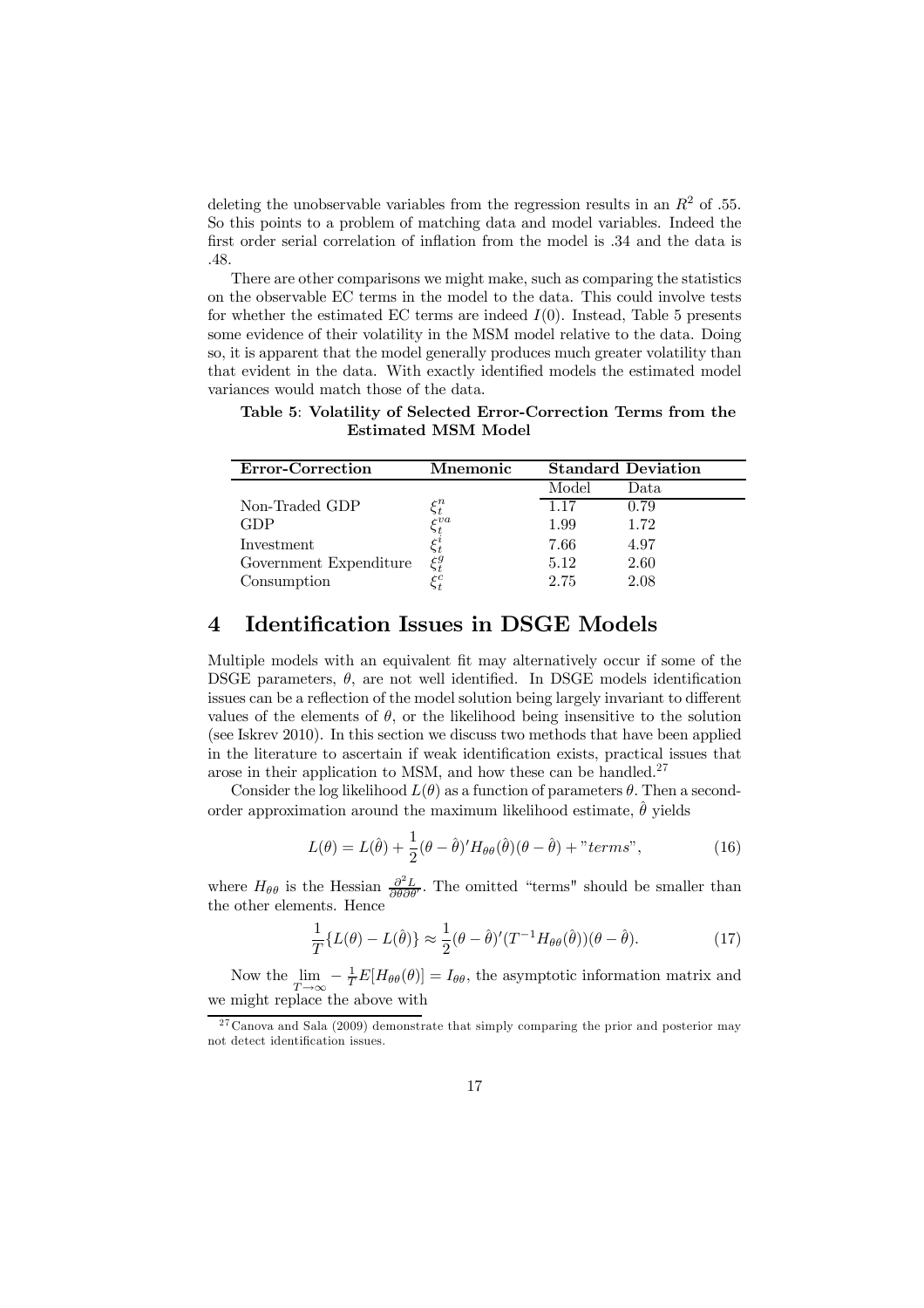$$
\frac{1}{T}\lbrace L(\theta) - L(\hat{\theta})\rbrace = -\frac{1}{2}(\theta - \hat{\theta})'I_{\theta\theta}(\hat{\theta})(\theta - \hat{\theta}) + o_p(1).
$$

So then the magnitude of the right hand side indicates how much a change from  $\hat{\theta}$  to another value  $\theta$  would change the log likelihood (scaled by T). If we put  $\theta = 0$  then  $\sqrt{\hat{\theta}_i^2}$  $i_l^2 I_{ii}(\hat{\theta})/2$  might be used as an index of this for the *i'th* parameter θ. If this is low then the likelihood does not change much when  $θ_i$  values depart from zero, a characteristic of weak identification.

The quantity  $\ln(\sqrt{\hat{\theta}_i^2})$  $i_l^2 I_{ii}(\hat{\theta})$  is the "sensitivity" index that Dynare produces to assess the identification of the parameters - see Ratto and Iskrev  $(2010)$  except that  $\hat{\theta}_i$  in their case is not the MLE but rather the prior mean. A difficulty with the latter choice is that, while  $\frac{\partial L}{\partial \theta}(\hat{\theta}) = 0$ , this will not be zero at the prior mean, and so  $(17)$  has another term in it. If one is analyzing a DSGE model that has been estimated with Bayesian methods then the Bayes posterior mode would be a more appropriate choice.<sup>28</sup> Fundamentally, this is a scaling issue. Another problem is that we probably should evaluate the information matrix at  $\hat{\theta}$  and not at a prior mean. Again, using the Bayes mode makes sense in a Bayesian context.

Although there is no threshold value of  $\sqrt{\hat{\theta}_i^2}$  $i_l^2 I_{ii}(\hat{\theta})/2$  that might signal weak identification, the relative magnitudes provide a guide to which of the parameters are likely to be weakly identified. Using a value of  $\sqrt{\hat{\theta}_i^2}$  $i_I^2 I_{ii}(\hat{\theta})/2$  of less than 1.7 we find that a number of parameters are potentially weakly identified, in particular the response of all inflation rates to marginal cost pressures (the "slopes" of the Phillips curves).<sup>29</sup> This suggests that one should examine more closely the estimated slopes of the Phillips curves.

Reverting back to Equation (??), we might have used  $T^{-1}H_{\theta\theta}(\hat{\theta})$  as our criterion. Koop et al. (2013) suggested a "learning rate indicator" for identification which involves simulating the DSGE model with the estimated parameters, and then studying the rate at which the precision  $H_{\theta\theta}(\hat{\theta})$  changes. They argue that, when there is more than a single parameter, this is a better check of identification than simply looking at the closeness of the posterior and prior for any single parameter and observe that, in an identified model,  $H_{\theta\theta}(\hat{\theta})$  should rise at rate T, meaning that  $T^{-1}H_{\theta\theta}(\hat{\theta})$  will tend to a constant. In contrast, if the parameter is weakly identified, it will rise at a slower rate, and so  $T^{-1}H_{\theta\theta}(\hat{\theta})$  will decline. Hence, by simulating the model and then estimating  $H_{\theta\theta}$  for a range of  $T$  we can determine whether there might be a weak identification problem.<sup>30</sup>

<sup>&</sup>lt;sup>28</sup> This is because the mode is the  $\theta$  that maximizes  $C(\theta) = L(\theta) + \log p(\theta)$ , where L is the log likelihood and  $p(\theta)$  is a prior density. Consequently the mode sets  $\frac{\partial C}{\partial \theta} = 0$  and we could apply the same expansion as above to  $C(\theta)$  rather than  $L(\theta)$ . The negative of the expected value of the second derivatives of  $\frac{1}{T}C(\theta)$  will be asymptotically the information matrix, since the prior is dominated as the sample size grows.

<sup>&</sup>lt;sup>29</sup>In contrast, the parameter  $\rho_{r^*}$ , which is the inertia effect in the foreign interest rate rule, has the sensitivity index at 76.

<sup>&</sup>lt;sup>30</sup>The logic of this last remark comes from noting that  $H_{\theta\theta}(\theta) = \sum_{t=1}^{T} \frac{\partial^2 L_t}{\partial \theta \partial \theta'}$  and so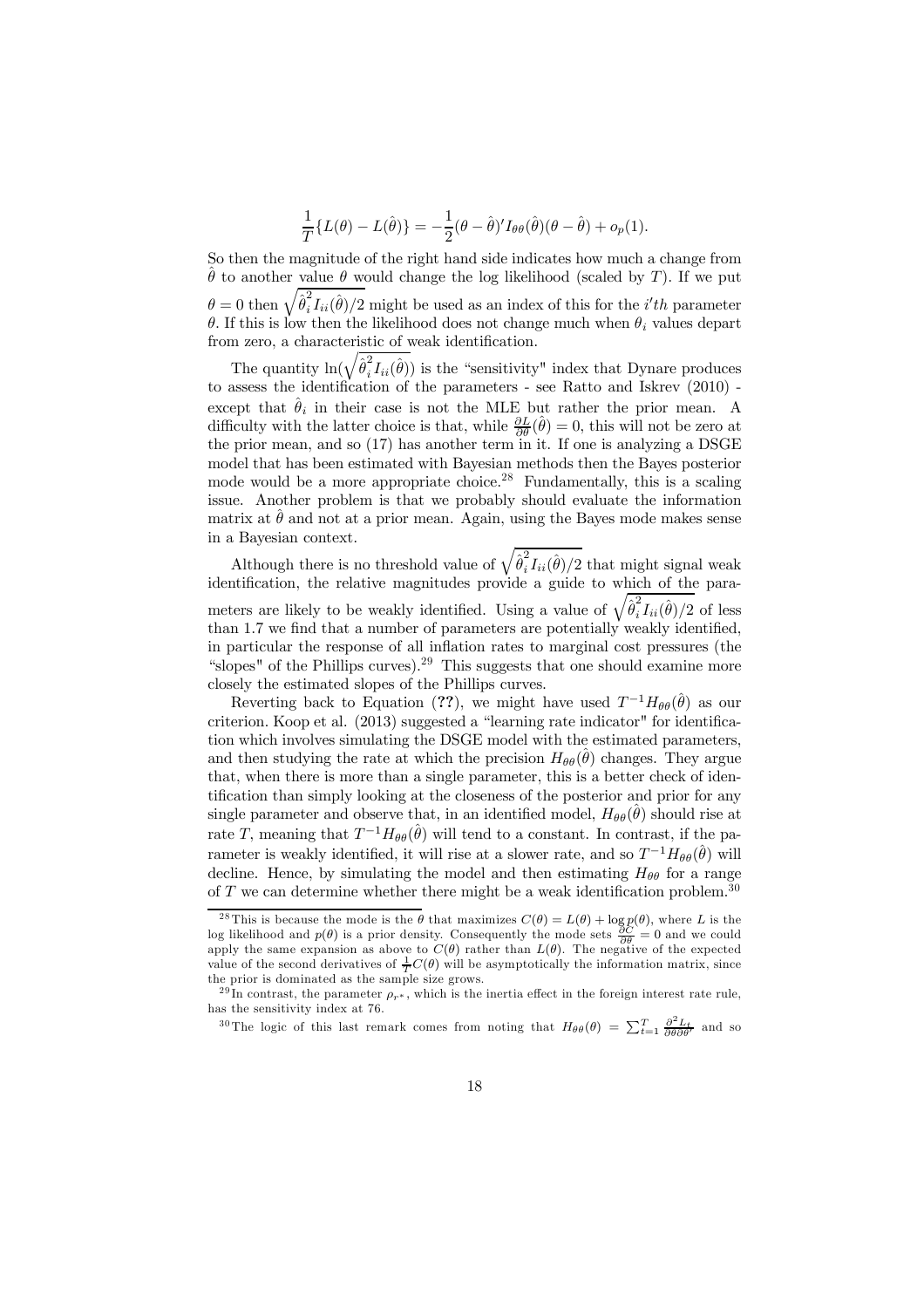In practice, a weakly identified model will become identified as T becomes very large, so that the index stops declining with very large  $T$ , which can be seen in Koop et al.'s tables.

The implementation of the test is not entirely straight-forward for MSM since the simulated  $H_{\theta\theta}$  was sometimes not negative definite.<sup>31</sup> Consequently, we use a variant, focussing on identification issues for each parameter individually. Data is simulated from the MSM using the parameters estimated by Rees et al.. i.e. these are treated as the correct ones. Then a particular parameter is selected, call it  $\theta_1$ , and it is estimated by maximum likelihood and Bayesian methods, with all other parameters not being estimated but set to the true values. Designating the computed standard deviation of this estimated coefficient by  $\hat{\sigma}_1$ , studying the rate of convergence of  $\hat{\sigma}_1$  should tell us about identification. Koop et al. referred to this in their work on the New Keynesian Phillips Curve and they noted that an identified parameter had  $\hat{\sigma}_1$  tending to zero much faster than for the unidentified ones. This approach circumvents the problem above and, as only one parameter is being estimated, it is quick to implement, even with large data samples.<sup>32</sup>

Estimation was performed on a simulated sample of  $M = 1500$  data points using sub-samples rising from 100 to 1500 observations by 100 at a time.<sup>33</sup> It is useful to assess the speed of convergence by regressing the resulting estimated standard deviations for the single parameter being estimated against the sample size. Specifically, we regress  $\ln \hat{\sigma}_1$  against a constant and  $\ln(M)$ . The coefficient on ln M,  $\hat{\gamma}$ , should be -.5 for an identified parameter. In fact, the estimates for  $\hat{\gamma}$ for the Phillips curve slopes are values between -.63 (non-resource exports) and -.91 (foreign economy), so this does suggest some weak identification issues. By comparison a parameter which has a very high sensitivity index, namely  $\rho_{r^*}$ , gives an estimate of -.56, with a standard deviation of .02.

A related criterion which uses the same simulated data is to study how the recursive estimate  $\hat{\theta}_1$  constructed using the simulated data changes as the sample size grows. Since all parameters are set at the true values when simulating the data, and only  $\theta_1$  is estimated, we would expect that  $\theta_1$  should converge to its true value if  $\theta_1$  was strongly identified. Slow convergence points to there being

 $E[H_{\theta\theta}(\theta)] = \sum E(\frac{\partial^2 L_t}{\partial \theta \partial \theta'}) = TE(\frac{\partial^2 L_t}{\partial \theta \partial \theta'})$  under stationarity i.e.  $T^{-1}H_{\theta\theta}(\theta)$  should converge to a constant as  $T \to \infty$ . In analyzing weak identification the local to zero approach puts  $E(\frac{\partial^2 L_t}{\partial \theta \partial \theta'}) = \frac{D}{\sqrt{T}}$ . Consequently,  $E[H_{\theta\theta}(\theta)] = \frac{TD}{\sqrt{T}} = \sqrt{T}D$ , and so it grows at a slower rate than T. Under such conditions, when there is weak identification  $\frac{1}{T}H_{\theta\theta}(\theta)$  will decline to zero as T increases.

 $31$  The problem was also encountered by Caglar et al (2011) in their application of the Koop et al. approach to the Smets and Wouters (2007) model. Their strategy to address this was to simply vary the sample until they got a  $H_{\theta\theta}$  that was negative definite.

<sup>3 2</sup>As a referee observed, even if a single parameter was found to be strongly identified, it does not mean combinations of them are. So, if we find found that each of the individual parameters were strongly identified when the others are fixed, it would not be possible to conclude that all the model parameters are jointly identified.

<sup>&</sup>lt;sup>33</sup>In other words, we are essentially performing a recursive estimation using samples 1-100,1-200, 1-300..... We actually simulated 10000 observations and dropped the first 8500 to eliminate any initial condition effects.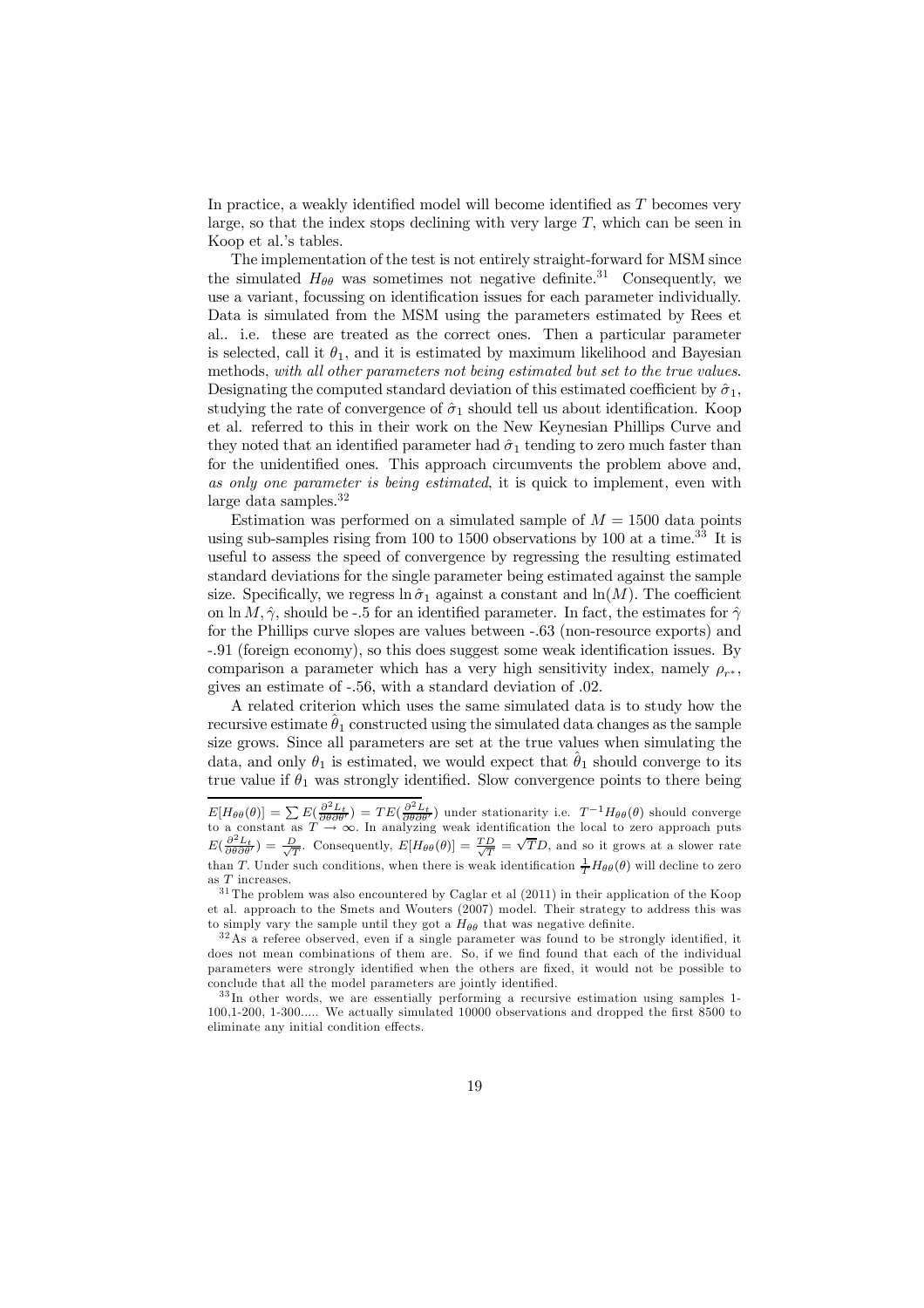weak identification. Moreover, it is often the case that with weak identification one sees "jumps" in the estimated  $\hat{\theta}_1$  as the sample size gets larger.

Figure 1 shows a plot of the estimated Phillips curve slope for the nontraded sector,  $\kappa_{\pi_n}$ , as the sample is expanded from 100 to 1500. The true value is .2902. Two estimators are given - unconstrained maximum likelihood and the Bayesian mode using the MSM priors. As expected, we see that there is very little difference between all three estimators as the sample size grows, since the prior gets dominated. Even in small samples the differences are not great. It should be noted that there is very little evidence of convergence to the true value of .29. This contrasts with what one sees for  $\rho_{r^*}$ , where the true value is .928 and the estimated quantities start at .918 (for 100 observations) and finish at .93 (for 1500). We note that there is a sample where the estimated parameter for  $\kappa_{\pi_n}$  dropped to a very small value and, as mentioned above, that type of behaviour is consistent with weak identification. This pattern is repeated for the slope coefficients of all the Phillips curves. A difficulty in identifying the slope of the Phillips curves is not isolated to MSM; for a discussion see Schorfheide (2008).

In summary, if the data had been generated with the parameter values estimated by Rees et al. there would be a bias in some of the Phillips curves slopes.<sup>34</sup> Moreover it is clear that we could get values that are close to zero. This is despite the fact that the prior on  $\kappa_{\pi_n}$  that Rees et al.. used had a mean of 50. As the slope of the Phillips curve is a crucial parameter for policy assessments and forecasting it would seem that one would need to look at a wide range of parameter values for the slopes when conducting policy assessments, since the weak identification analysis suggests that they are very hard to estimate.

# 5 Comparing the Model and Data Generating Processes

It emerged from the VECM representation of MSM constructed above that the variance of GDP growth in the model considerably exceeds that in the data used in estimation.<sup>35</sup> What are the implications of this?

Suppose that we had a model with two shocks and one of the variables in the model was generated by

$$
y_{1t}^M = d_1 \varepsilon_{1t} + d_2 \varepsilon_{2t},
$$

where the  $\varepsilon_{it}$  are uncorrelated. Assuming that the same structure is used for estimation we would end up with (in large samples)

$$
y_{1t}^D = d_1 u_{1t} + d_2 u_{2t},
$$

 $34$ In the light of recent discussion about the decline in values for slopes of Phillips curves it is interesting to note that the bias would be downward.

 $35$  This is also evident from Table 5 in Rees et al.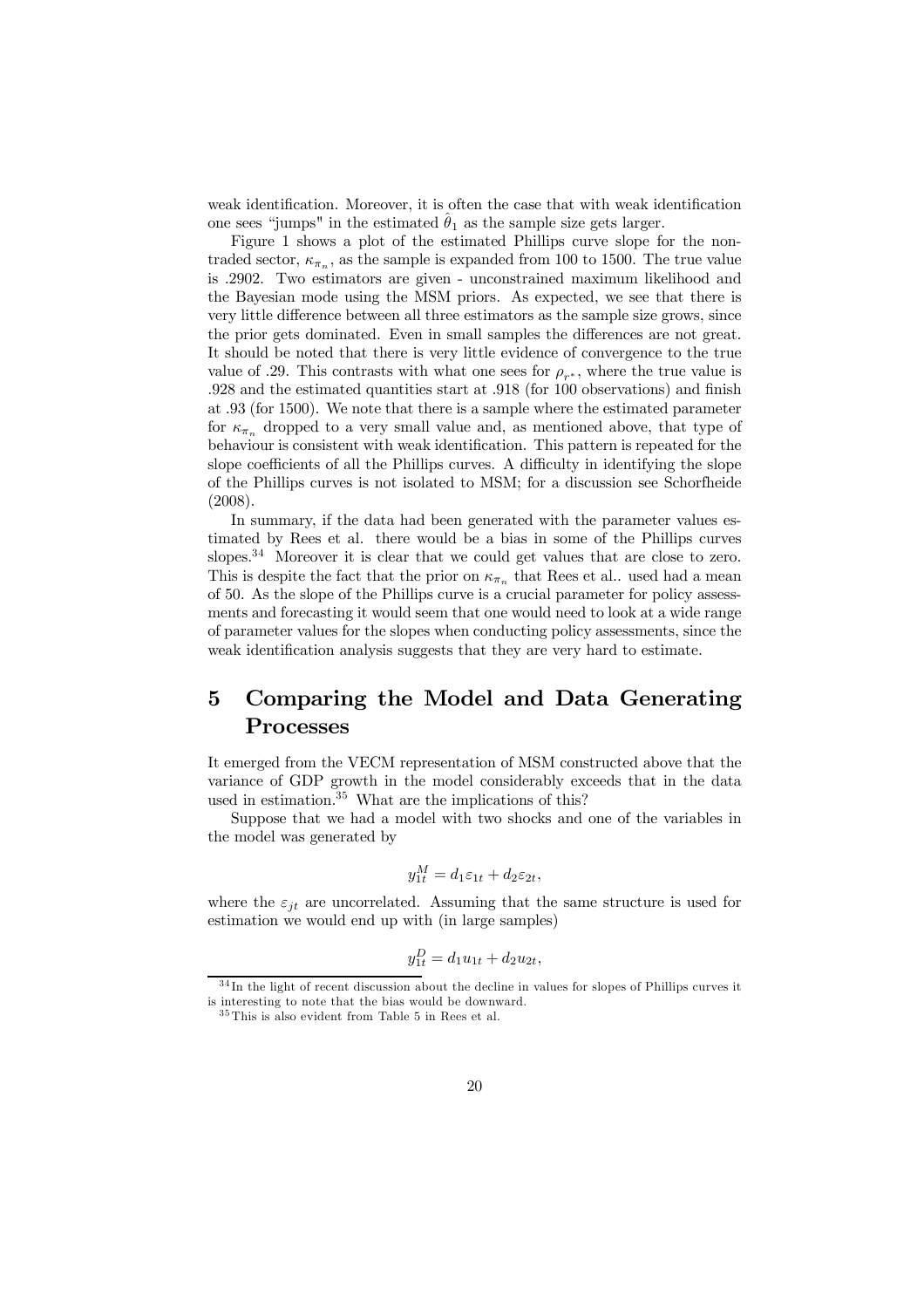

Figure 1: Recursive MLE and Bayesian Estimates of the Slope of the Phillips Curve for the Non-traded sector

where the  $u_{it}$  are the shocks found after estimation. In large samples the variances of  $u_{jt}$  will equal that of  $\varepsilon_{jt}$ . Then, if  $var(y_{1t}^D) < var(y_{1t}^M)$ , it must be that there is a negative correlation between  $u_{1t}$  and  $u_{2t}$ . If it was positive then  $var(y_{1t}^D) > var(y_{1t}^M)$ . So this explains why the negative correlations between shocks found earlier can occur, and it reflects the fact that one of the assumptions used in estimation is incorrect. One possible response to this is to argue that the data has measurement error in it, and that is why the model variances do not match the data variances. The MSM model does incorporate such a feature, so we look at the issues of bridging data and model via measurement error in Section 5.1. Then in Section 5.2 we ask whether the presence of unobservable variables in the MSM would mean that we could not easily capture the impulse responses of the model by just using observable data. Finally, Section 5.3 asks whether the business cycles that would be produced by the MSM would resemble those of the Australian economy.

### 5.1 Bridging Data and Model via Measurement Error

One development in estimating DSGE models has been to build a bridge to the data via measurement errors. That is, if the model variable is  $y_t^M$  and the data is  $y_t^D$ , the equation  $y_t^D = y_t^M + \zeta_t$  is added to the system. The implications of including measurement error  $\zeta_t$  were analysed in Pagan (2017); here we discuss the results for the MSM.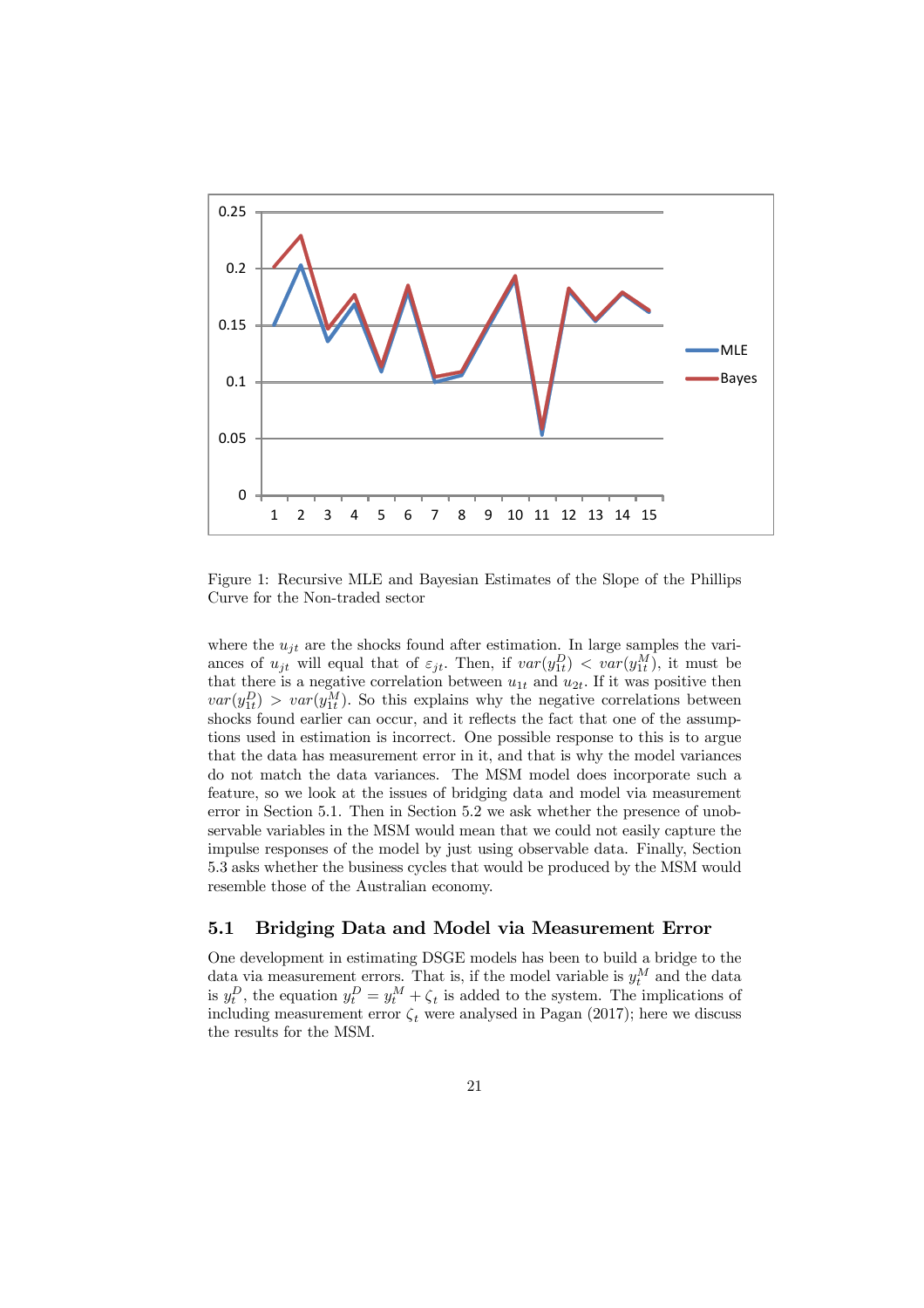A  $\zeta_t$  will exist that reconciles the data and model variables. Watson (1993) considered this and, as he noted, some assumption has to be made about the relationship of  $y_t^M$  and  $\zeta_t$ , i.e. how do the reconciliation shocks ("measurement errors") and the model shocks interact? One specification is that they are uncorrelated, and that is the primary assumption used in the MSM.

There are also other decisions that need to be made. Two stand out. First, how does  $\zeta_t$  evolve, i.e. what is its nature? Second, do we fix or estimate the parameters of the generating process for the  $\zeta_t$ ? The answer to the first of these questions given in the MSM was to assume that  $\zeta_t$  are white noise processes that are uncorrelated with one another. This means that the only parameters involved in the  $\zeta_t$  processes are the variances of the shocks, and they were set in the MSM to values that were connected to the magnitude of  $y_t^D$ . The motivation for this approach seems to be that the model shocks would explain a certain percentage of the data while the "measurement error" accounted for the rest.

#### 5.1.1 Parameter Choices for the Measurement Error Process

To examine the consequences of fixing the variance of the shocks  $\zeta_t$ , particularly for multi-sector models like the MSM, we use the fact that aggregate GDP growth in the model is constructed by weighting sectoral GDP growth rates. This follows from Equation A27 of Rees et al.  $(2016)$  and it will yield<sup>36</sup>

$$
\Delta y_t^{va} = \omega_1 \Delta y_{nt}^{va} + \omega_2 \Delta y_{mt}^{va} + \omega_3 \Delta y_{zt}^{va}.
$$
\n(18)

All observed growth rates differ from the model equivalents according to some measurement errors (here "obs" indicates the observed data):

$$
\Delta y_t^{va,obs} = \Delta y_t^{va} + \zeta_t^{va}
$$
  
\n
$$
\Delta y_{nt}^{va,obs} = \Delta y_{nt}^{va} + \zeta_{nt}^{va}
$$
  
\n
$$
\Delta y_{mt}^{va,obs} = \Delta y_{nt}^{va} + \zeta_{mt}^{va}
$$
  
\n
$$
\Delta y_{zt}^{va,obs} = \Delta y_{zt}^{va} + \zeta_{zt}^{va}.
$$

Using (18) we have that the difference between observed GDP growth  $\Delta y_t^{va}$  and the weighted average of the observed sectoral growth rates is  $\psi_t = \zeta_t^{va} - \omega_n \zeta_{nt}^{va}$  $\omega_m \zeta_{mt}^{va} - \omega_z \zeta_{zt}^{va}$ . Now, from the data the standard deviation of  $\psi_t$  is .49, while using the parameter values from Rees et al.. of  $\omega_n = .64$ ;  $\omega_m = .23, w_z = .13$ ,  $\sigma_n = .18, \sigma_m = .36, \sigma_z = .74, std(\eta_t^{va}) = \sigma_y^{va} = .18$ , we would get a value of .25. Accordingly, it is clear that the measurement error shocks used in MSM do not provide a reconciliation of the model with the data.

How this can be so? One possible reason is that the standard deviations of the measurement errors are being set rather than being estimated. However, estimating these does not substantially change the result.<sup>37</sup> Other possible reasons relate to the other assumptions being made. One assumption is that the

 $36$ The sectors are non traded  $(n)$ , non-resource exportables  $(m)$  and resource exportables (z).

<sup>&</sup>lt;sup>37</sup>One further aspect to note is that, unless these standard deviations are parameters to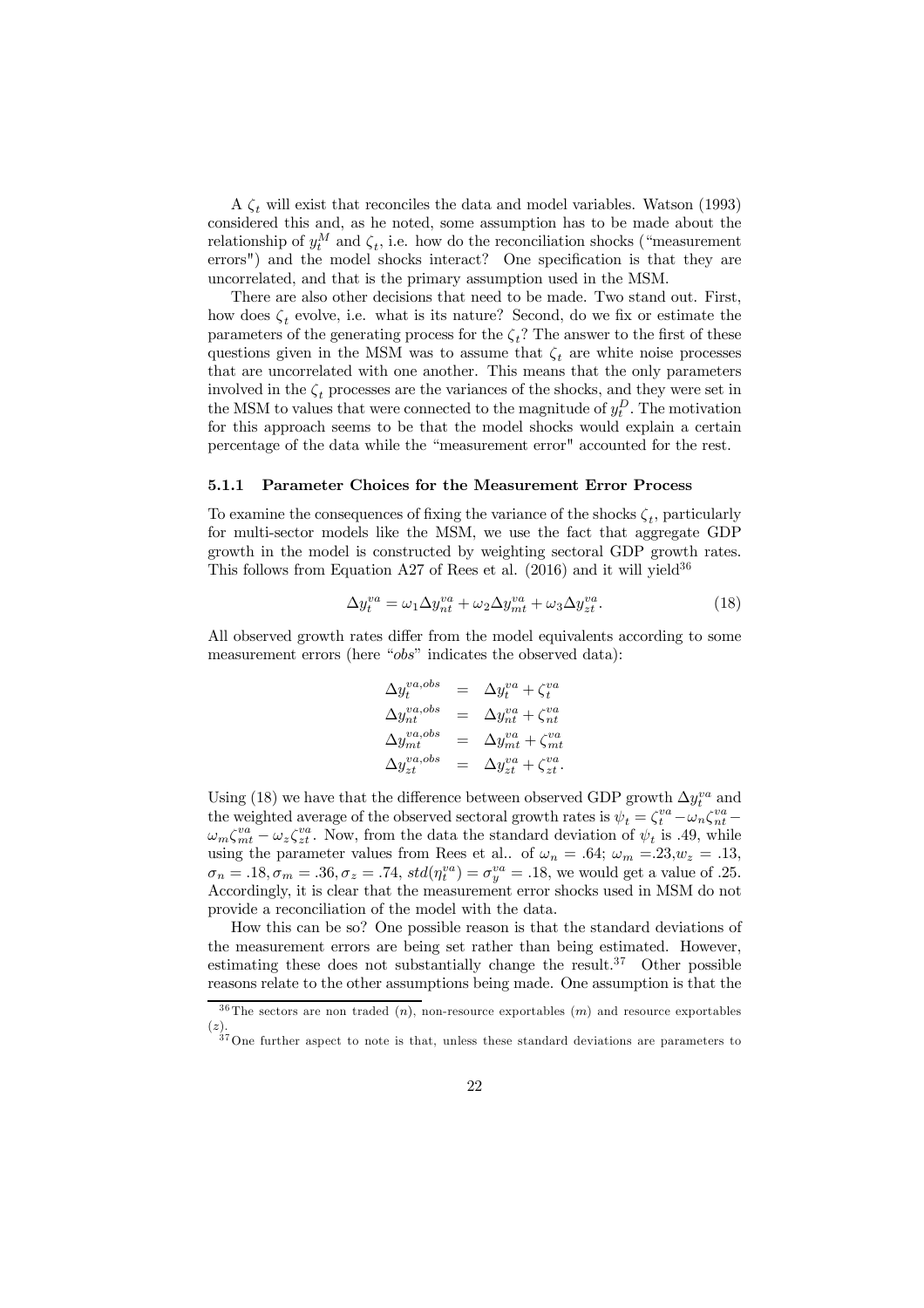measurement errors are uncorrelated with the model variables. In fact, this is not the case; e.g. the correlation between the technology shock and measurement error in resource exports is .4, that between the risk premium shock and the nominal exchange rate measurement error is .83. Another assumption is that the measurement error shocks are uncorrelated with each other. Again, there are actually many substantial correlations; for example those between  $\eta_t^{va}$  and the three industry GDP measurement error shocks  $\eta_{nt}^{va}$  (-.79),  $\eta_{mt}^{va}$  (-.82) and  $\eta_{zt}^{va}$  (-.74), while the correlation between measurement errors in investment and consumption is .7.<sup>38</sup>

### 5.1.2 The Interrelationship of Measurement Error Specification and Data

The nature of the  $\zeta_t$  needed to reconcile the data and model variables may also be an issue. The only variables exempt from measurement error in the MSM are the nominal interest rates. To see the possible unintended consequences of including measurement error shocks we look at the change in the real exchange rate  $(q_t)$ , which is defined as (from their Equation A31)

$$
\Delta q_t = \Delta s_t + \pi_t - \pi_t^*,
$$

where  $s_t$  is the log of the nominal exchange rate. Then the data variables are  $\pi_t^D = \pi_t^M + \zeta_t^{\pi}, \pi_t^{*D} = \pi_t^{*M} + \zeta_t^{\pi^*}$  $t^{\pi}$ , where the  $\zeta_t$  are measurement errors. Hence we have for the data

$$
\Delta q_t^D = \Delta s_t^D + \pi_t^D - \pi_t^{*D}
$$
  
= 
$$
\Delta s_t^M + \zeta_t^{\Delta s} + \pi_t^M - \pi_t^{*M} + \zeta_t^{\pi} - \zeta_t^{\pi^*}.
$$

Cumulating these produces

$$
q_t^D = s_t^M + P_t^M - P_t^{*M} + \sum_{j=1}^t (\zeta_j^{\Delta s} + \zeta_j^{\pi} - \zeta_j^{\pi^*}).
$$

In the model  $q_t^M = s_t + P_t^M - P_t^*M$  is an I(0) process, since there is cointegration between the nominal exchange rate and the relat  $\sum$ the nominal exchange rate and the relative prices. Because<br>  $\sum_{j=1}^{t} (\zeta_j^{\Delta s} + \zeta_j^{\pi} - \zeta_j^{\pi^*})$  is an I(1) process it follows that, unless the variance of  $j^{\pi}$ ) is an I(1) process it follows that, unless the variance of

estimate, observed GDP is redundant. To see this, recall that the observed data for MSM consists of seventeen variables. These include the aggregate GDP growth  $\Delta y_t^{va}$  and the sectoral ones  $\Delta y_{jt}^{va}$  (j = m, n, z). Given  $\Delta y_{jt}^{va}$  and the other 13 variables one can set up a likelihood to find estimates of the MSM parameters  $\theta$ . Defining  $\Delta y_t^S = \sum_j \omega_j \Delta y_{jt}^{va}$ , where  $\omega_j$ are weights used in the MSM, then we have  $\Delta y_t^{va} = \Delta y_t^S + \zeta_t^{va}$ , where  $\zeta_t^{va}$  is a reconciliation or measurement error. So  $\Delta y_t^{va}$  is not used in estimating  $\theta$  but would only be used to find the variance of  $\zeta_t^{va}$ . Hence it means that there are only 16 observable variables being used to estimate the 17 MSM shocks and so these 17 cannot be uniquely recovered. This also meant that in the weak identification analysis above, which was conducted without measurement error, observed GDP growth was omitted to avoid a singularity.

 $^{38}\rm\,Because$  the DSGE model is over-identified we can estimate these correlations.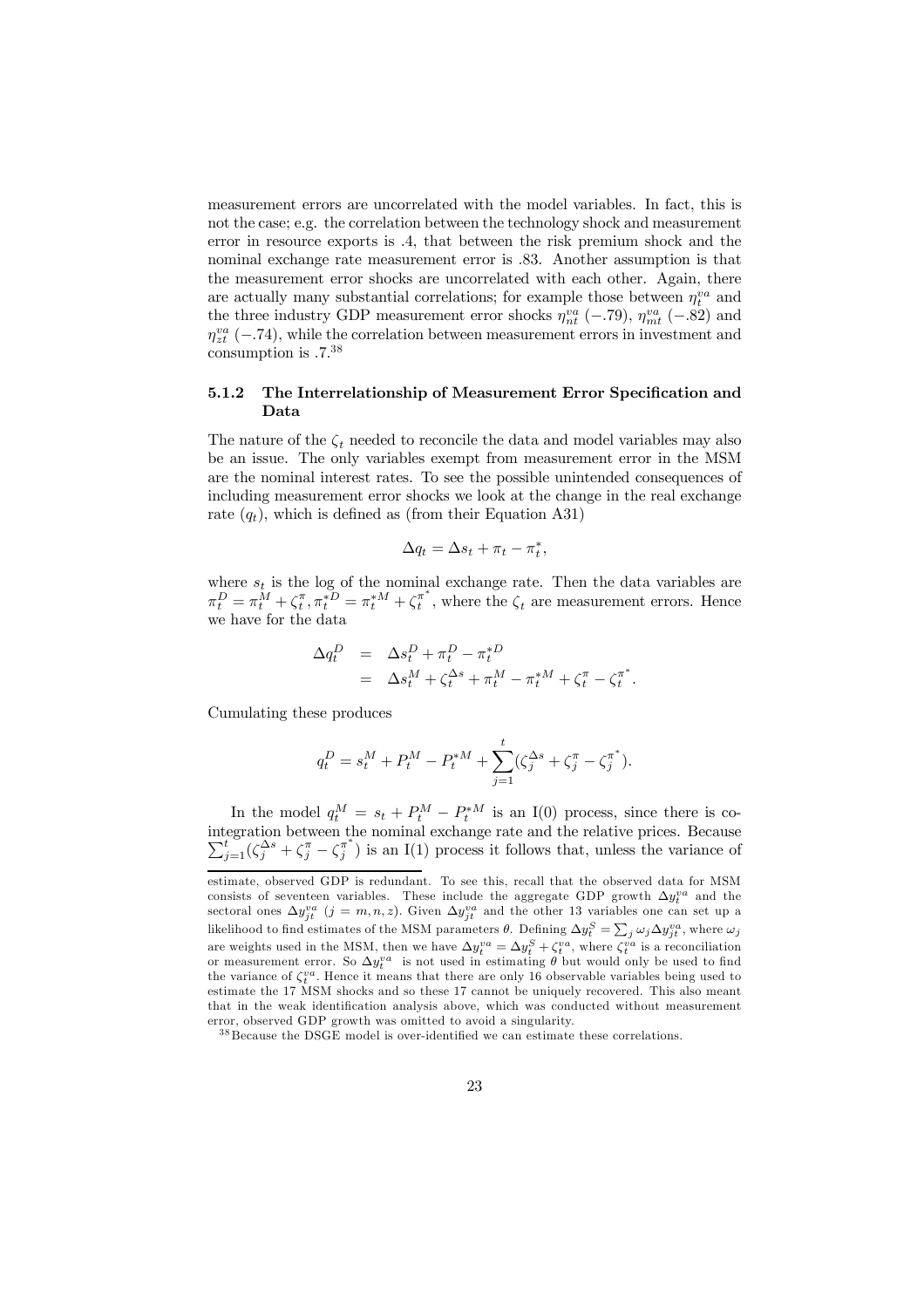

Figure 2: Log of the Real Exchange Rate

 $(\zeta_j^{\Delta s} + \zeta_j^{\pi} - \zeta_j^{\pi^*})$  $j^{\pi}$ ) is zero, the real exchange rate in the data is predicted to be  $I(1)$ . Because in the MSM measurement errors are taken to be independent and white noise processes the variance of  $(\zeta_j^{\Delta s} + \zeta_j^{\pi} - \zeta_j^{\pi^*})$  $\binom{\pi}{j}$  will not be zero. In other words the introduction of measurement errors predicts a lack of co-integration between the nominal exchange rate and relative prices in the data.

Applying an ADF test to the latter series (based on four lags) gives -1.58, which does seem to point to an  $I(1)$  process, and implying that this could be handled by allowing for measurement errors in the domestic and foreign inflation rates. Looking at the plot of the real exchange rate in Figure 2 (this is after mean correcting the change in the nominal exchange rate and the domestic and foreign inflation rates) it is apparent that there is a deterministic trend in the data i.e. a shift in the mean of the growth rates after 2003 rather then a stochastic trend. Kulish and Rees (2015) noted this and proposed that one allow for such trend shifts in a model like MSM. So the incorporation of white noise measurement errors does not provide a satisfactory solution. One needs to effect any reconciliation with a different method. Relatedly, if a model is to be used for policy analysis one needs to make some assumptions about the nature of the reconciliation shock into the future, as the policy maker is ultimately interested in the implications for the actual data, rather than the model variables.

Similar implications extend to many other variables in the model. A noteworthy example is that  $y_t^{va}$  and  $y_t^*$  in the model co-integrate but they will be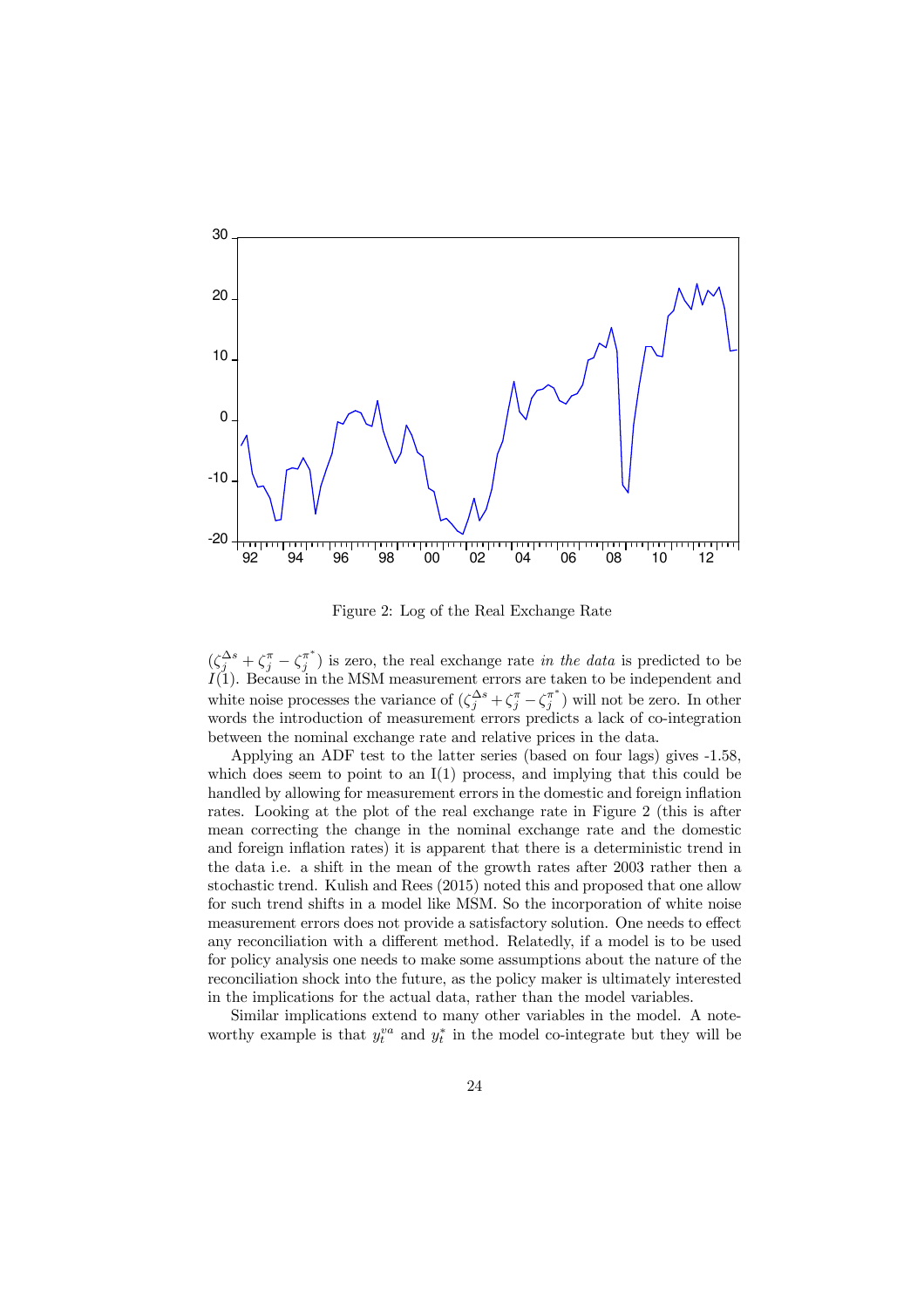predicted to not have that property in the data. Clearly measurement error could be a useful device to reconcile data and model variables when there is co-integration implied by the model but it is not present in the data. Viewed in this way  $\zeta_t$  is best thought of as a reconciliation shock, since it aims to reconcile the model and data, rather than measurement error. In order for the reconciliation shocks,  $\zeta_t$  to actually achieve a reconciliation between the model and data the way they are modelled is important. For example, if none of the error-correction terms defined by the model are  $I(0)$  in the data, then one can choose  $\zeta_t$  to be white noise. However, if a model-defined error-correction term is  $I(0)$  in the data, an assumption of white noise measurement errors is incorrect, since the data and model are already reconciled on that dimension.<sup>39</sup>

There is an argument for re-structuring DSGE models like MSM as we did for the SSVAR, expressing them in terms of EC terms plus  $y_t^* - a_t$ . Then we could work with the growth rates, error-correction terms and  $\Delta y_t^*$  as the data, and have the reconciliation shocks placed on the error correction terms. That enables more flexibility than placing them on the growth rate data.

### 5.2 Approximating DSGE Models with an Observable Variables SSVAR

As we saw earlier in section 2.1 most DSGE models have an SSVAR involving both observable and unobservable variables. So what happens if one only fits an SSVAR with observable variables? This is of interest because, if it is found that the DSGE model can be approximated well by a  $SSVAR(2)$ , then it suggests one could obtain similar results from other models as long as they also have such a representation. There could be advantages to working with these other models, in particular institutional features of the economy under investigation may be captured more easily with them..

Pagan and Robinson (2016) looked at this for a range of DSGE models in the literature and found that, in many cases, an SSVAR(2) fitted quite well, in the sense of being able to generate impulse responses that were those of the underlying DSGE model. It is always worth looking at this after a DSGE model has been constructed. To illustrate take the  $\tilde{y}^*$  of the external sector of MSM and set up its connection with observed foreign GDP growth  $\Delta y_t^*$ 

$$
\Delta y_t^* = \Delta \tilde{y}_t^* + \Delta a_t = \Delta \tilde{y}_t^* + \mu_t.
$$
\n(19)

Equation (11) provides an expression for  $\tilde{y}_t^*$  from the solution to the MSM and, combining this with (19), we get

$$
\Delta y_t^* = -.248\pi_{t-1}^* + .083r_{t-1}^* + \{-.135\tilde{y}_{t-1}^* + .003\varepsilon_{yt}^* - .005\varepsilon_{\pi t}^* - .049\varepsilon_{rt}^* + \mu_t\}.
$$

 $39A$  referee asked whether one might treat the measurement error as being on the  $I(1)$ variable. If that error is taken to be  $I(0)$  then it will disappear relative to the variance of the "true"  $I(1)$  variable as the sample size grows. Pagan $(2017)$  discusses methods that one might use to avoid the lack of co-integation issues raised here. One is to assume that the measurement error in growth rates is  $\Delta \zeta_t$ , where  $\zeta_t$  is white noise, and this is equivalent to adding  $\zeta_t$  on to the level of the model variables. A more appealing solution though is to introduce an error correction term involving the measurement error.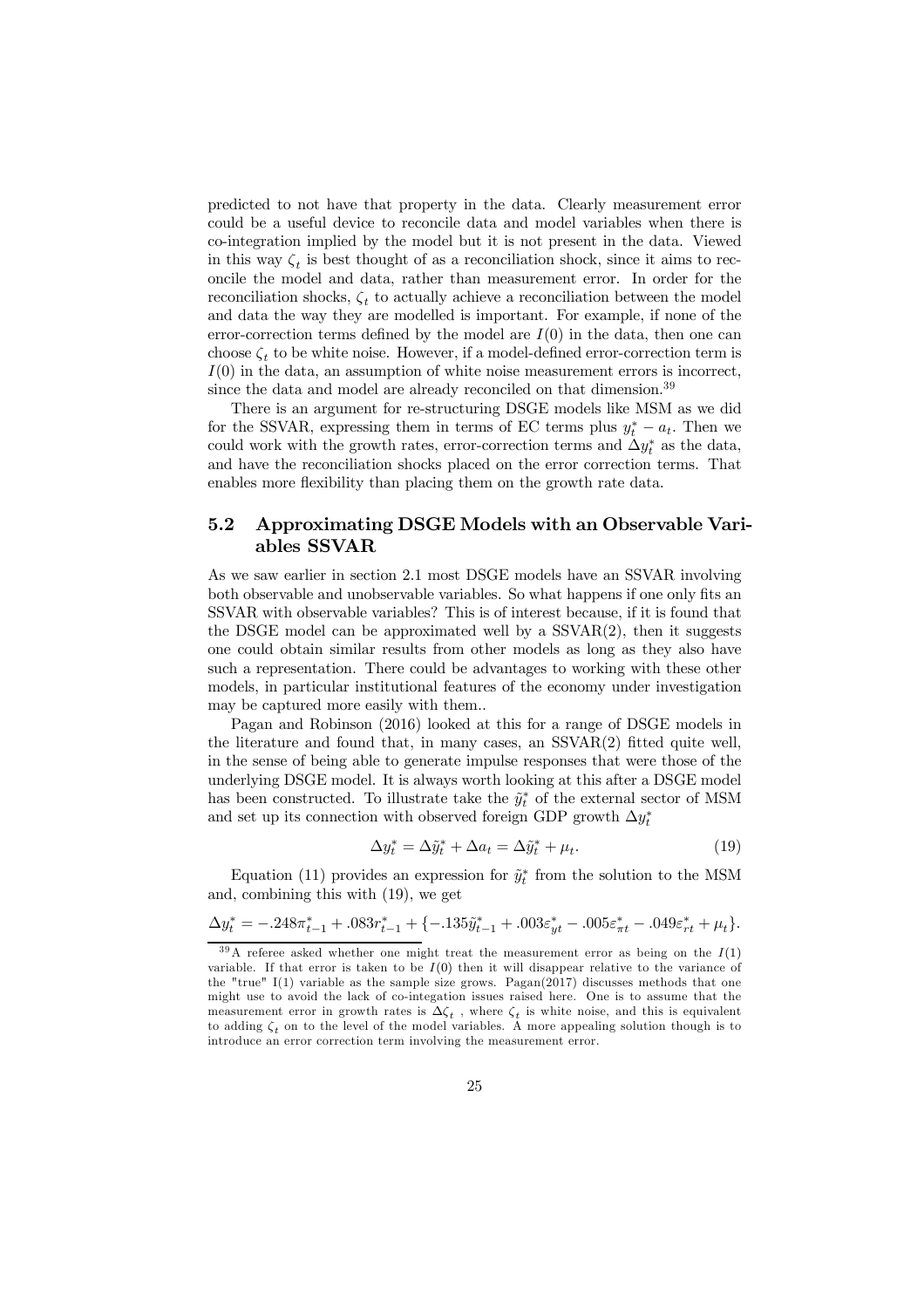

Figure 3: Impulse Response of Foreign GDP Growth to a Foreign Monetary Policy Shock, All and Just Observed Variables

If the term in brackets is close to white noise then a  $VAR(1)$  in  $\Delta y_t^*, \pi_t^*$  and  $r_t^*$  would fit this equation quite well. Essentially the question of how important the approximation error is boils down to comparing the relative variances of the omitted term  $-0.135\tilde{y}_{t-1}^*$  and the disturbance  $0.003\varepsilon_{yt}^* - 0.005\varepsilon_{\pi t}^* - 0.049\varepsilon_{rt}^* + \mu_t$ . Since the  $var(\tilde{y}_t^*) = .0001$  and  $var(\mu_t) = .0001$ , it follows that the series in brackets will look like white noise. Indeed if one fits a MA(1) process to it one finds a coefficient of .07. The situation differs for the  $\pi_t^*$  equation, where the  $MA(1)$  coefficient is .24. So we might expect some difficulties in capturing the inflation responses. Figures 3 and 3 below show that this seems to be true; in these figures we look at the ability of an SSVAR(2) in observables  $\Delta y_t^*, \pi_t^*$  and  $r_t^*$  to capture the monetary impulse responses for the foreign sector of the MSM. Note that in order to study the pure approximation error we begin the impulse responses with the values of the contemporaneous responses - the argument for this is given in Pagan and Robinson (2016).

We can also study impulse responses for the domestic sector. Liu et al. (2018) give a variety of these and we show two here in Figures 5 and 6 - inflation and the real exchange rate responses to a monetary shock. Generally, the correspondence is quite good for all impulse responses, particularly over the first two years.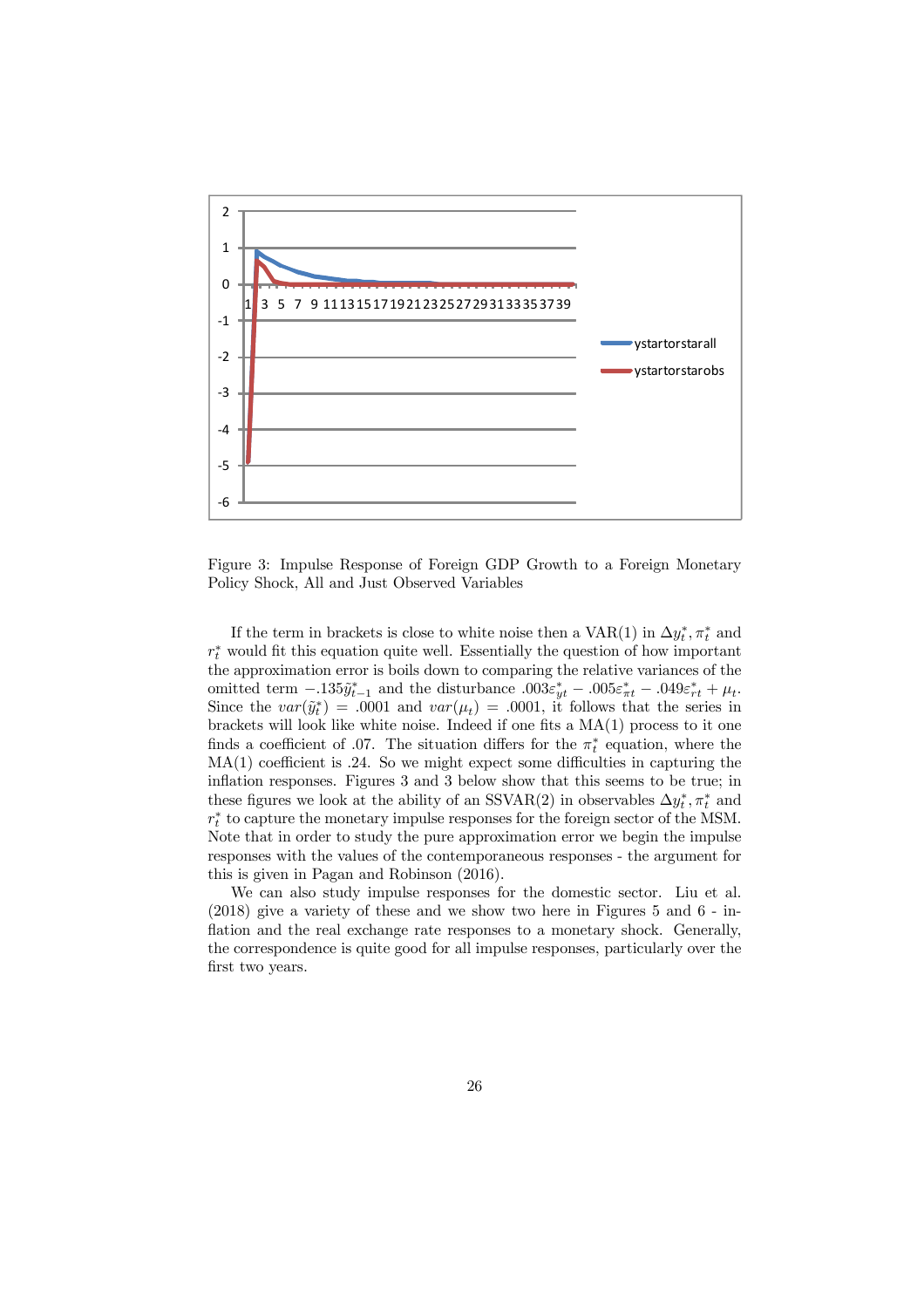

Figure 4: Impulse Response of Foreign Inflation to a Foreign Monetary Policy Shock, All and Just Observed Variables



Figure 5: Impulse Response of Domestic Inflation to a Domestic Monetary Policy Shock, All and Just Observed Variables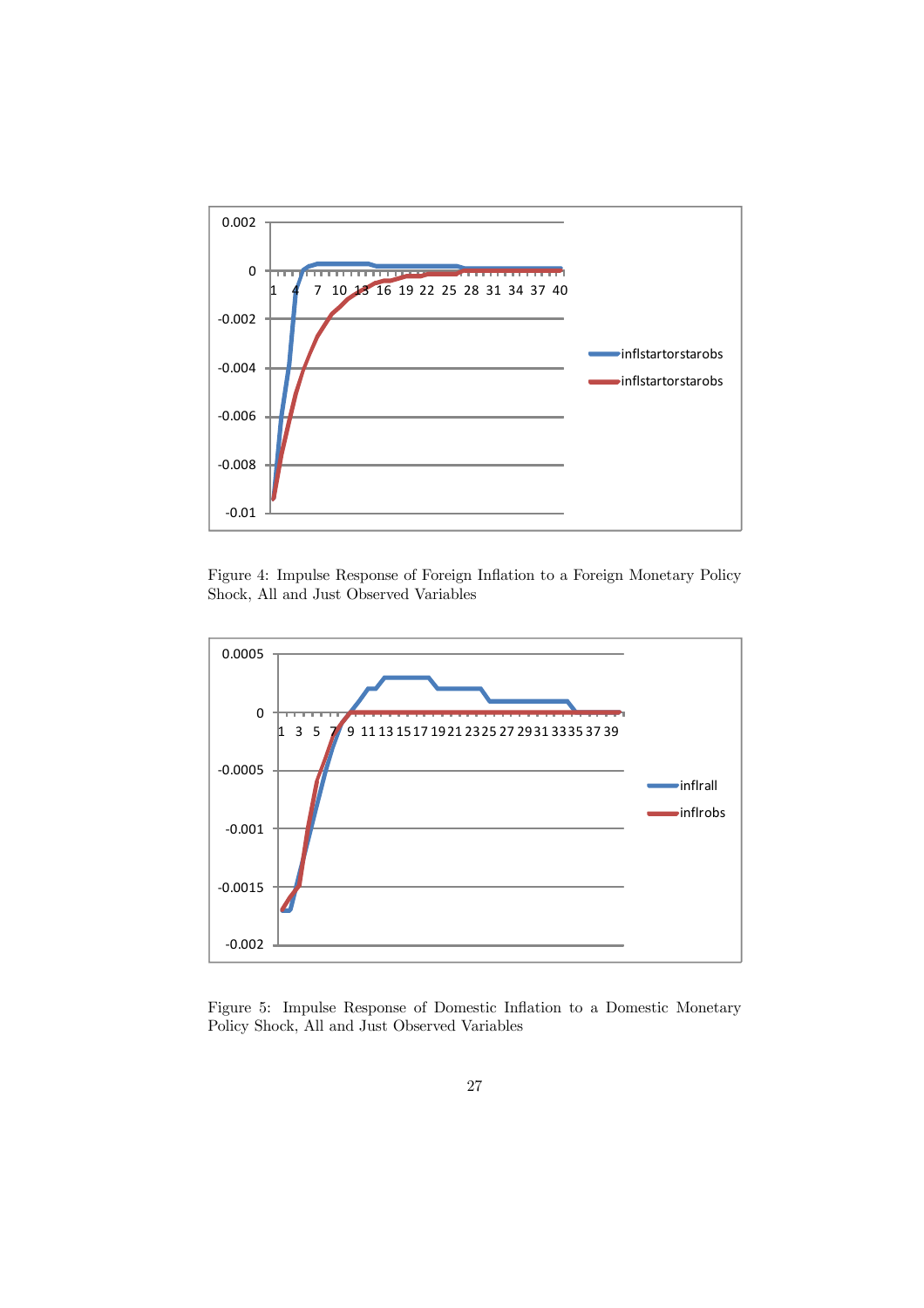

Figure 6: Impulse Response of the Real Exchange Rate to a Domestic Monetary Shock, All and Just Observed Variables

### 5.3 Examining Some Features of the DSGE Generating Process in Relation to Data

It is often not realized that there is a need for a DSGE model to replicate the volatility of GDP growth if it is to produce historical business cycle outcomes. To illustrate this we look at the business cycle outcomes embedded in the MSM since we know that it produces an excessive volatility in GDP growth. One outcome that is always worth looking at is the number of negative growth rates we would get from the model versus that in the data. To examine that we add back the mean growth rate to the model series and then ask how many negative growth rates would be produced. For the MSM we find that there are four times as many as in the data. This suggests that the model will produce quite a lot of recessions since any recession starts with a negative growth rate. Alternatively, one can identify recessions using the turning points in the level of the series, found with rules like those used by the NBER to date business cycles. This literature is surveyed in Harding and Pagan (2016). Pagan and Robinson (2014) used it to assess financial DSGE models, finding that they were unable to produce realistic characteristics of business and financial cycles. So we simulate GDP data from the MSM model (with uncorrelated shocks) and apply the BBQ program of Harding and Pagan(2002) in order to locate turning points.<sup>40</sup> These are presented in Table 6.

 $^{40}\mathrm{This}$  is available as an add on to EViews and is present in other sources such as R. Matlab and Excel versions of BBQ are at http://www.ncer.edu.au/resources/data-and-code.php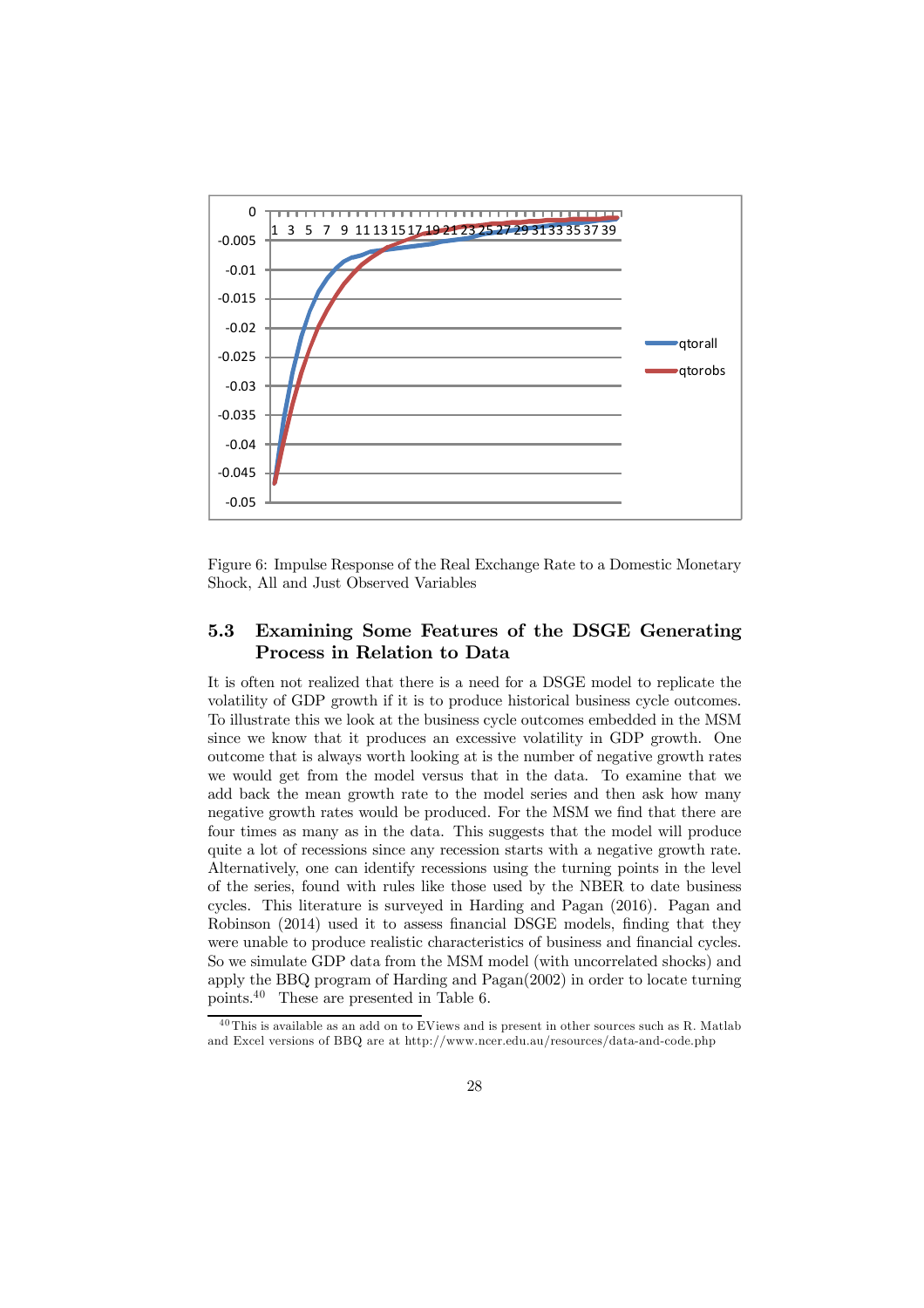| Table 6 The MSM Business Cycle Characteristics |  |                  |                    |                 |  |
|------------------------------------------------|--|------------------|--------------------|-----------------|--|
|                                                |  |                  |                    |                 |  |
|                                                |  | MSM (all shocks) | <b>MEI</b> Omitted | Foreign Omitted |  |
|                                                |  |                  |                    |                 |  |
| Durations                                      |  |                  |                    |                 |  |
| Dur Con                                        |  | 2.5              | 2.5                | 2.7             |  |
| Dur Expan                                      |  | 27.3             | 54.6               | 28.7            |  |
|                                                |  |                  |                    |                 |  |
| Amplitudes                                     |  |                  |                    |                 |  |
|                                                |  |                  |                    |                 |  |
| Amp Con                                        |  | $-1.2$           | $-.93$             | $-1.2$          |  |
| Amp Expan                                      |  | 25.0             | 47.2               | 26.4            |  |

We see from this that the model produces a complete cycle on average every 7 years. This is considerably different to the recent Australian experience, as the current expansion has lasted more than twenty years. Applying the dating algorithm to the actual data used in the MSM estimation we also find that there were no recessions. Consequently, it is clear that the model has an inbuilt feature that would predict recessions too often.

Business cycle dating can also be used to ascertain the importance of particular shocks in determining the business cycle characteristics. This is simple to implement, in that it involves simulating data from the model with that shock turned off, applying the dating algorithm, and then comparing the cycle characteristics to those obtained with all of the shocks. Such exercises are shown in Table 6. Table 6 shows that the characteristics are dramatically altered when the marginal efficiency of investment shock is omitted - in particular, the duration and amplitude of expansions approximately double. Using different methods Justiniano et.al. (2011) found this shock to be important in U.S. models, and they argue that it is proxying for financial shocks. In contrast to the MEI shocks, Table 6 shows that omitting external shocks has relatively little impact.<sup>41</sup>

## 6 Conclusion

The construction of large DSGE models are impressive achievements. This is very true of the MSM. It provides a feasible way of implementing the tradeable/nontradeable model of a small open economy, while at the same time handling a number of sectors that are an important institutional feature of the Australian economy.

In many instances DSGE models do not match some characteristics of the data. This may not be surprising; ultimately all empirical macroeconomic modelling involves making compromises along some dimensions. Our work, however,

 $^{41}$  See Justiniano and Preston (2010), who show that small-open economy DSGE models often attribute a surprisingly small role to foreign disturbances.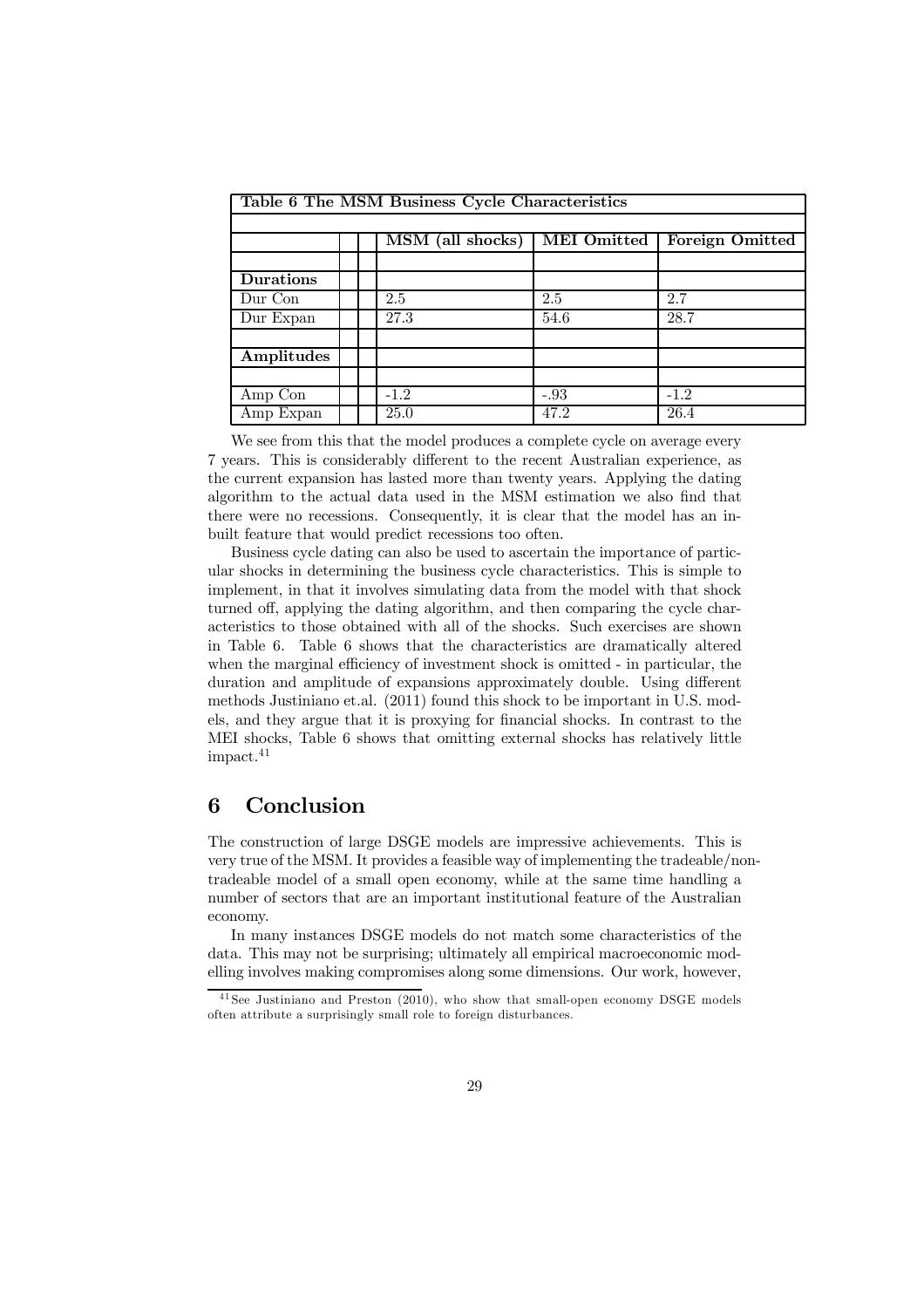suggests that a failure to match data on some levels can have broad implications for the nature of the shocks that are in the data, and these may not be adequately recognized in the estimation and use of the model. The MSM model (and many other DSGE models) are being used as if the shocks have exactly the same properties as were assumed about them in estimation. When DSGE models are exactly identified this is correct. However, DSGE models are typically over-identified and, consequently, experiments being performed under the estimation assumptions about the shocks are hypothetical, and may be contrary to the data. Such experiments may be suitable for understanding the ways in which shocks potentially work through an economy, but whether the data-compatible shocks enter in the same way is unknown.

The essential point is that once any DSGE model is established and estimated, one needs to spend time investigating its properties, particularly in relation to the the data. This involves more than just looking at a few moments or (in a Bayesian context) a marginal likelihood. Simulating the model so as to study other ways of judging adequacy, such as business cycle outcomes, often provides insight into weaknesses that are not apparent from studying a few moments. If there is a failure along these dimensions then the question that needs to be raised is whether something important has been missed. In addition to this the question of whether parameters are well identified should also be examined. In the case of MSM our analysis suggests that the slopes of the Phillips curves in all of the sectors may only be weakly identified. This means that when the model is used, one should assume a range of scenarios with different parameter values.

The practice of adding measurement error into DSGE models (which has become quite common) often leads to unintended implications that are assessable from the data. This problem is particularly acute when such errors are associated with growth rates in variables (as in the MSM), since then there are testable co-integration implications. This was set out in Pagan (2017), and here it was applied in the context of the MSM. Our feeling is that it is generally not a good idea to claim that there is measurement error. In the event that one does, it needs to be done with great care. In particular, one should check that the implications of doing so are valid.

Many DSGE models today, including MSM, include a unit root technology process. This implies that co-integration exists between many of the real variables. We re-formulated MSM as an SVAR with growth rates and errorcorrection terms. This had the advantage that one could focus on error-correction terms between observable variables rather than the unobserved technology level. Using this reformulation it was possible to easily compare the properties of errorcorrection terms in the model to those in the actual data.

Many DSGE models are used for policy analysis rather than forecasting and this is true of MSM. It was suggested that a way of reporting results from such a model which is potentially useful to policy makers is to present the range of impulse responses from models that provide the same fit to the data. This is a way to communicate the degree of model uncertainty that exists. It demonstrated, for example, that in MSM the contemporaneous response in the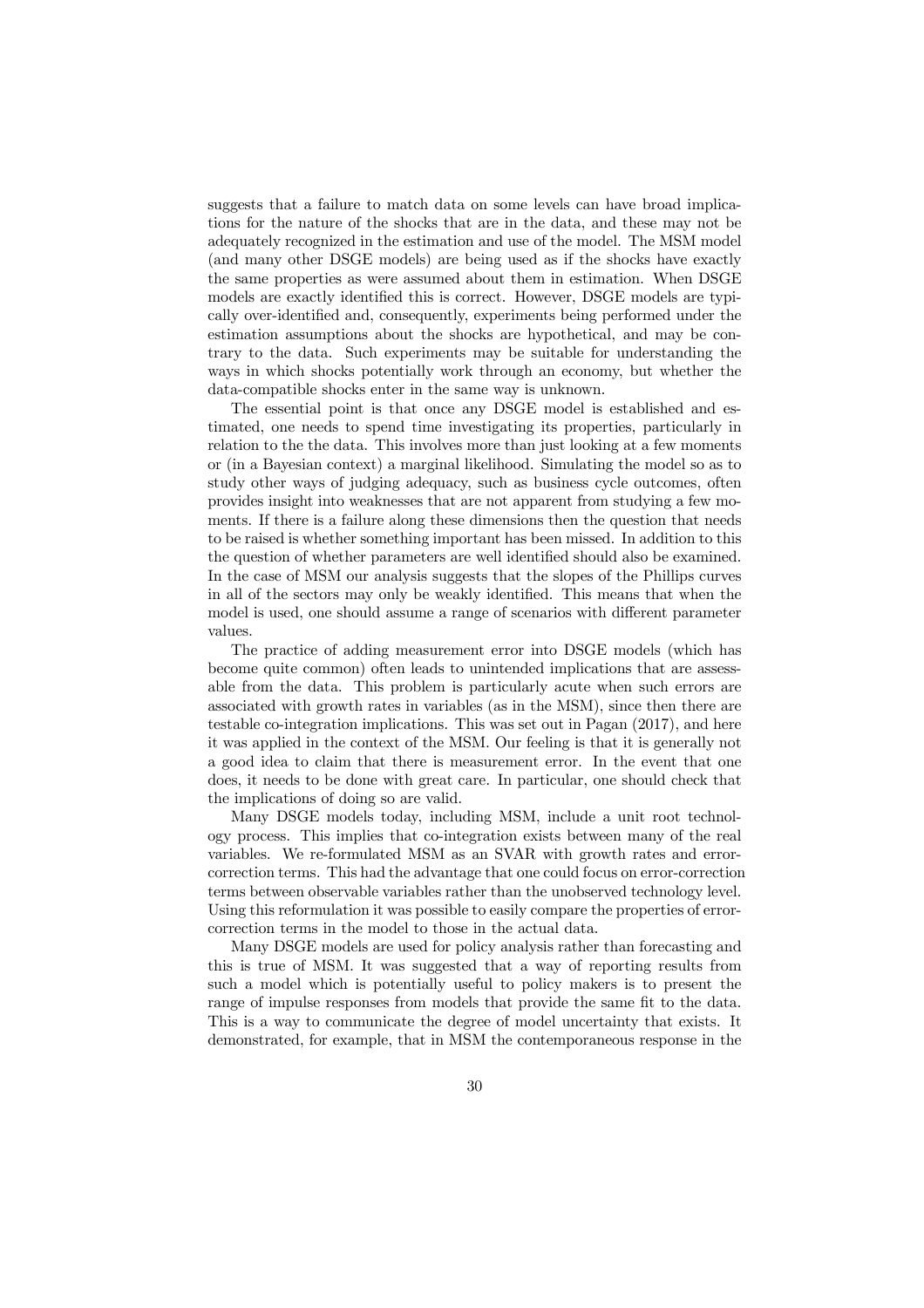external sector to a monetary policy shock in MSM is very large compared to that from many equivalent models.

Finally, we looked at whether it would be possible to approximate the MSM impulse responses with a SVAR. Here the complication is that there are variables in the MSM that have no counterpart in the data used in its estimation, such as foreign debt and the capital stocks in each of the sectors. We found that an SVAR(2) in just the observable variables could do quite well in capturing the responses. This suggests that one might reproduce many of the MSM results with alternative types of models, provided they have a  $\text{SVAR}(2)$  representation. This might be appealing as it could be easier to incorporate institutional features of the Australian economy into these alternative models.

In summary, in this paper we have examined ways in which a DSGE model can be assessed after estimation, focussing particularly on the nature of shocks and what can be learnt from alternative representations of it.

### 7 References

Andrle, M. (2014) "Estimating Structural Shocks with DSGE Models" (mimeo) Arias, J.E., J.F. Rubio-Ramírez and D.F. Waggoner ( 2014). "Inference

Based on SVARs Identified with Sign and Zero Restrictions: Theory and Applications," Dynare Working Papers 30, CEPREMAP.

Baumeister, C. and J. D. Hamilton, (2015), "Sign Restrictions, Structural Vector Autoregressions, and Useful Prior Information," Econometrica, 83, 1963- 1999.

Binder,M and M.H.. Pesaran (1995), "Multivariate Rational Expectations Models and Macroeconomic Modelling: A Review and Some New Results" in M.H. Pesaran and M Wickens (eds) Handbook of Applied Econometrics: Macroeconomics, Basil Blackwell, Oxford.

Caglar, E., J. S. Chadha & K. Shibayama, (2011), "Bayesian Estimation of DSGE models: Is the Workhorse Model Identified?," Studies in Economics 1125, School of Economics, University of Kent.

Canova, F. and G. De Nicoló (2002), "Monetary Disturbances Matter for Business Fluctuations in the G-7", Journal of Monetary Economics, 49, 1131- 1159.

Canova, F. & L. Sala, (2009) "Back to square one: Identification issues in DSGE models," Journal of Monetary Economics, 56(4), 431-449.

Christensen, T.M., A.S. Hurn and A.R. Pagan (2011) , "Detecting Common Dynamics in Transitory Components", Journal of Time Series Econometrics, Vol 3/1, Paper 3.

Del Negro, M. & F. Schorfheide (2004) "Priors from General Equilibrium Models for VARS," International Economic Review, 45, 643-673.

Fry, R. and A.R. Pagan (2011) ," Sign Restrictions in Structural Vector Autoregressions: A Critical Review", Journal of Economic Literature, 49, 938- 960.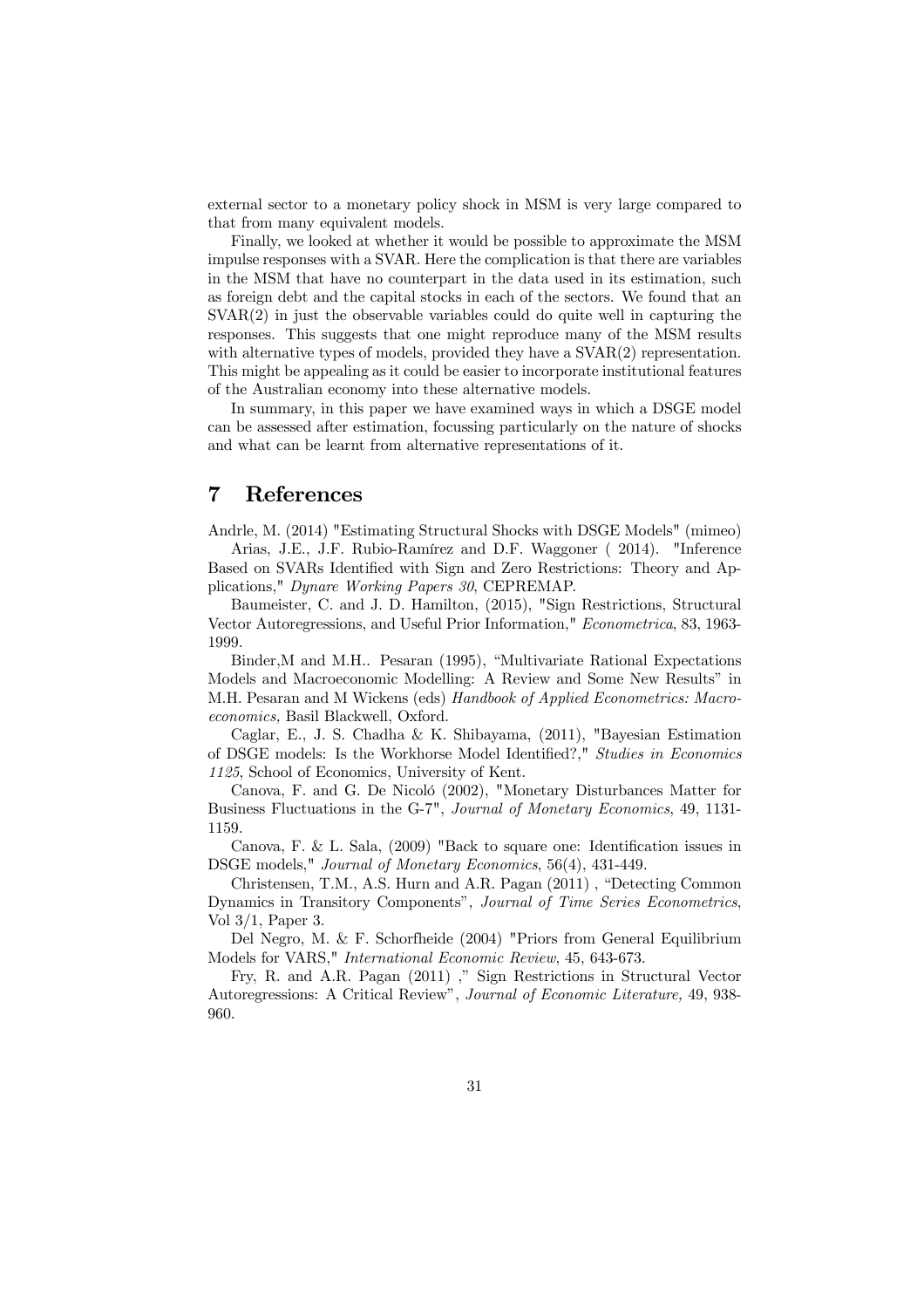Harding, D., and Pagan, A.R. (2002). "Dissecting the Cycle: A Methodological Investigation", Journal of Monetary Economics, 49, 365-381.

Harding, D. and A. Pagan (2016), The Econometric Analysis of Recurrent Events in Macroeconomics and Finance (Princeton University Press, Princeton)

Iskrev, N. (2010) "Local identification in DSGE models," Journal of Monetary Economics, 57, 89-202..

Justiniano, A. and B. Preston (2010) "Can structural small open-economy models account for the influence of foreign disturbances?,"Journal of International Economics, 81, 61-74.

Justiniano, A. and G. Primiceri and A. Tambalotti (2011) "Investment Shocks and the Relative Price of Investment," Review of Economic Dynamics, 14,101-121.

Koop, G., M.H. Pesaran and R.P. Smith (2013), "On Identification of Bayesian DSGE Models", Journal of Business and Economic Statistics, 31, 300-314.

Kulish, M. and D. Rees (2015), "Unprecedented Changes in the Terms of Trade", Reserve Bank of Australia Discussion Paper 2015-11

Liu X, Pagan AR, Robinson T, (2018), Critically assessing estimated DSGE models: A case study of a multi-sector model", Working Paper 4/2018, Centre for Applied Macroeconomic Analysis, Crawford School of Publkic Policy, Australian National University.

Metaxas, P.M. and E. J. Weber (2016), "An Australian Contribution to International Trade Theory: The Dependent Economy Model", Economic Record, 92, 464-497.

Ouliaris, S. and A. Pagan, (2016), "A Method for Working with Sign Restrictions in Structural Equation Modelling" Oxford Bulletin of Economics and Statistics, 78, 605-622

Pagan, A. (2017), " Some Consequences of Using "Measurement Error Shocks" When Estimating Time Series Models", CAMA Research Paper, 12/2017, Australian National University

Pagan, A. and T. Robinson (2014), "Methods for Assessing the Impact of Financial Effects on Business Cycles in Macro-econometric Models" Journal of Macroeconomics , 41, 94 -106

Pagan, A.and T. Robinson (2016), "Investigating the Relationship Between DSGE and SVAR Models", NCER Working Paper 112, Queensland University of Technology

Ratto, M. and N. Iskrev (2010) "Identification toolbox for DYNARE. ", available at http://www.dynare.org/CEF2011/identification.pdf

Rees, D.M. Smith, P. and Hall, J. (2016), "A Multi-sector Model of the Australian Economy", Economic Record, 92, 374—408

Rubio-Ramirez, J.F., D.F. Waggoner and T. Zha (2010), "Structural Vector Autoregressions: Theory of Identification and Algorithms for Inference," Review of Economic Studies, 77, 665-696.

Schorfheide, F. (2008) "DSGE Model-based Estimation of the New Keynesian Phillips Curve," Economic Quarterly, Federal Reserve Bank of Richmond, Fall, 397-433.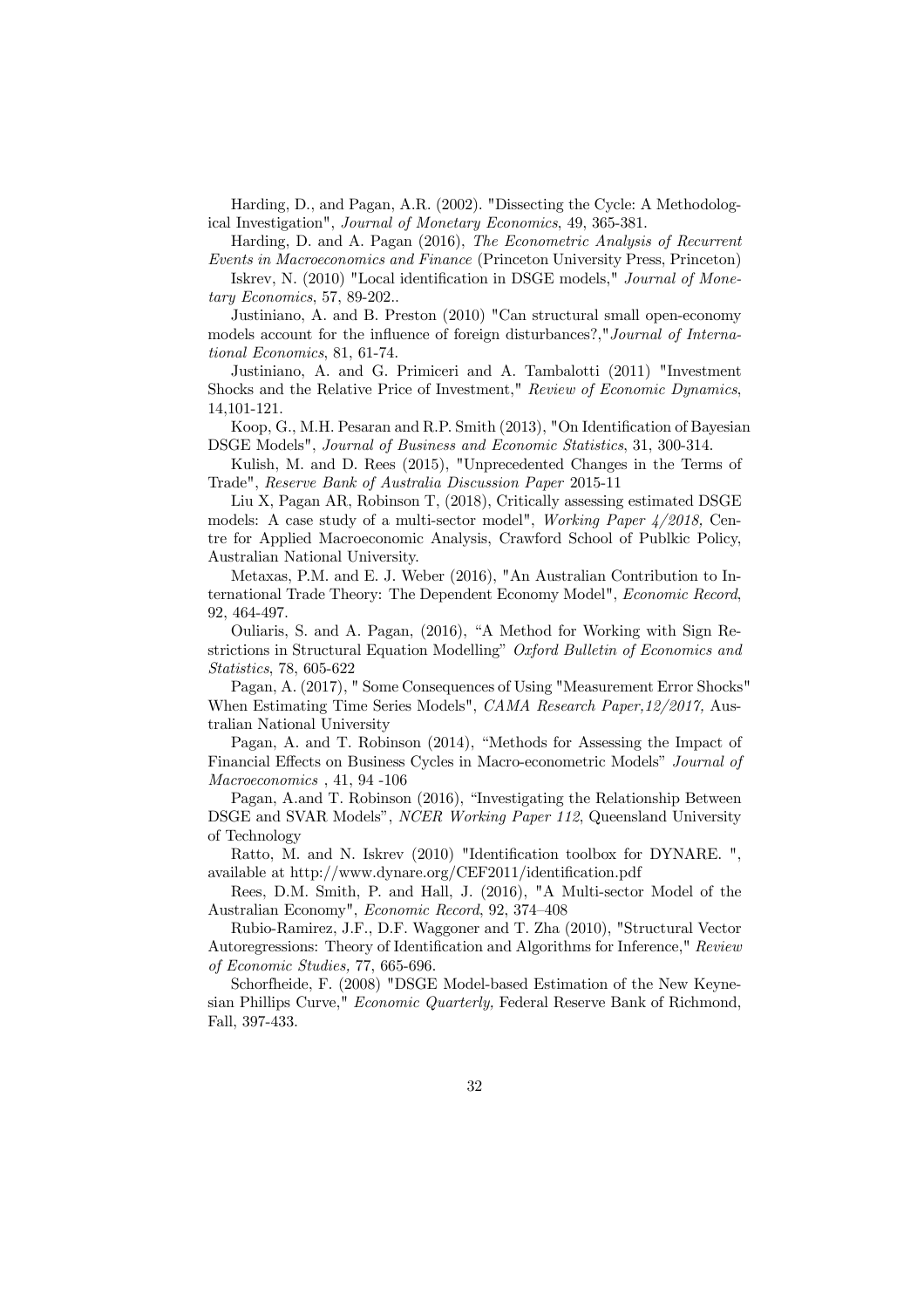Schorfheide, F. (2013) "Estimation and Evaluation of DSGE Models: Progress and Challenges", in D. Acemoglu, M. Arellano, and E. Deckel (eds.), Advances in Economics and Econometrics, Volume 3, 184—230, Cambridge University Press, Cambridge.

Smets, F and R. Wouters (2007), "Shocks and frictions in US business cycles: a Bayesian DSGE approach", American Economic Review, 97, 586-606.

Watson, M.W. (1993), "Measures of Fit for Calibrated Models," Journal of Political Economy, 101, 1011-1041.

# 8 Appendix

### 8.1 VECM Representation of Domestic GDP Growth in MSM

The expression for the growth in domestic GDP from the MSM model, omitting variables whose coefficient is zero, is

$$
\Delta y_t^{va} = .23 \Delta y_{t-1}^{va} - .015 \Delta y_{t-1}^{*} - .007 \xi_{t-1}^{zxy} - .01 \xi_{t-1}^{yxm} - .015 \xi_{t-2}^{yxm} - .03 \pi_{t-1} + .08 \xi_{t-1}^{c} - .171 \xi_{t-2}^{c} - .25 \xi_{t-1}^{va} + .02 q_{t-1} + .04 p_{t-1}^{*z} - .088 \xi_{t-1}^{van} + .11 r_{t-1}^{*} + .033 \xi_{t-1}^{vaz} - .02 \pi_{t-1}^{n} - .41 r_{t-1} - .008 \pi_{t-1}^{*} + .006 \xi_{t-1}^{i}
$$
  
\n
$$
-043 \xi_{t-1}^{i} - .019 \xi_{t-1}^{g} \{ - .22 \tilde{y}_{t-1}^{*} + .02 \pi_{t-1}^{f} - .169 b_{t-1}^{*} + .168 b_{t-2}^{*} + (20)
$$
  
\n
$$
086 \tilde{k}_{m,t-1} - .063 \tilde{k}_{m,t-2} - .082 \tilde{k}_{z,t-1} + .062 \tilde{k}_{z,t-2} - .094 \lambda_{z,t-1} + .041 \lambda_{n,t-1} + .074 \lambda_{m,t-1} \} - .01 \varepsilon_{r,t} - .0033 \varepsilon_{r,t}^{*} + .0005 \varepsilon_{ft} - .0004 \varepsilon_{mt}
$$
  
\n
$$
- .003 \varepsilon_{nt} - .0015 \varepsilon_{m,t}^{*} + .0004 \varepsilon_{y_t^{*}} + .0004 \varepsilon_{\pi_t^{*}} + .0009 \varepsilon_{\Upsilon_t} + .0005 \varepsilon_{nn} + .0007 \varepsilon_{an,t} - .59 \mu_t + .001 \varepsilon_{a_{xt}} + .0015 \varepsilon_{gt} - .0007 \varepsilon_{wt} + .0002 \varepsilon_{p_t^{*}} + .0008 \varepsilon_{c_{t,t}}
$$

The terms in the braces are the unobserved variables.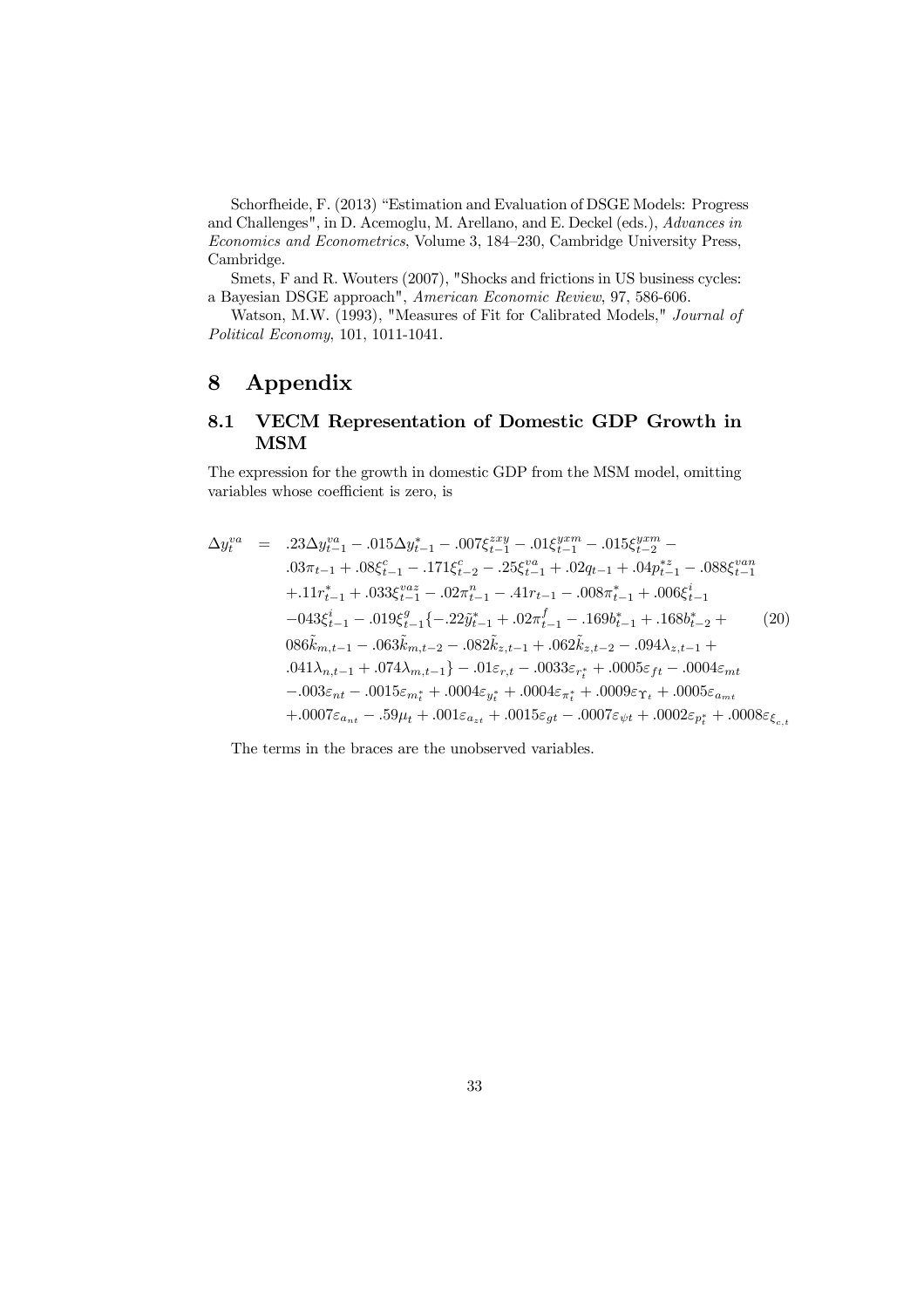# Investigating the Relationship Between Economy-Wide and SVAR Models<sup>∗</sup>

Adrian Pagan† and Tim Robinson‡

April 27, 2018

#### Abstract

Economy-wide models, particularly DSGE models, often contain variables which are not observed in estimation. A finite-order VAR representation of the model may not exist in the observed variables alone. This creates a VAR-truncation problem and the impulse responses can diverge. This paper quantitatively examines the issue. It is found to often not be important, and to reflect the omission of stock variables from the VAR. Divergences in the impulse responses can occur absent the VAR-truncation problem due to differing contemporaneous responses. We demonstrate that DSGE models incorporate strong identifying restrictions which are seldom used to identify SVAR models.

# 1 Introduction

Comparing impulse responses from differing models is a common form of model validation. Structural Vector Autoregressions (SVARs) provide economic interpretations of the shocks hitting the economy, but have relatively loose theoretical underpinnings compared to other structural modelling approaches. Consequently SVAR models may be thought as potentially being more aligned with the data. Their impulse responses are often used as a check on whether more tightly-specified, larger, models are capturing the data adequately, e.g. Brayton, Laubach and Reifschneider (2014, p.4) say, in the context of the Federal Reserve's FRB/US model, that "The responses of the output gap and inflation to a permanent increase in multi-factor productivity are also in general accordance with estimates from the VAR literature of the effects of technology shocks".

But are such comparisons reasonable? Because a SVAR is relatively simple, and uses less theory, a natural question to ask is whether it is indeed possible for a SVAR to closely

<sup>∗</sup>We thank participants at 2016 Padova Macro Talks, a seminar at the University of Tasmania, Efrem Castelnuovo and Mariano Kulish for comments on an earlier version of this paper. Research Supported by ARC Grant DP160102654.

<sup>†</sup>School of Economics, University of Sydney and Centre for Applied Macroeconomic Analysis, Australian National University. E-mail: adrian.pagan@sydney.edu.au

<sup>‡</sup>Melbourne Institute of Applied Economic and Social Research, University of Melbourne. E-mail: tim.robinson@unimelb.edu.au.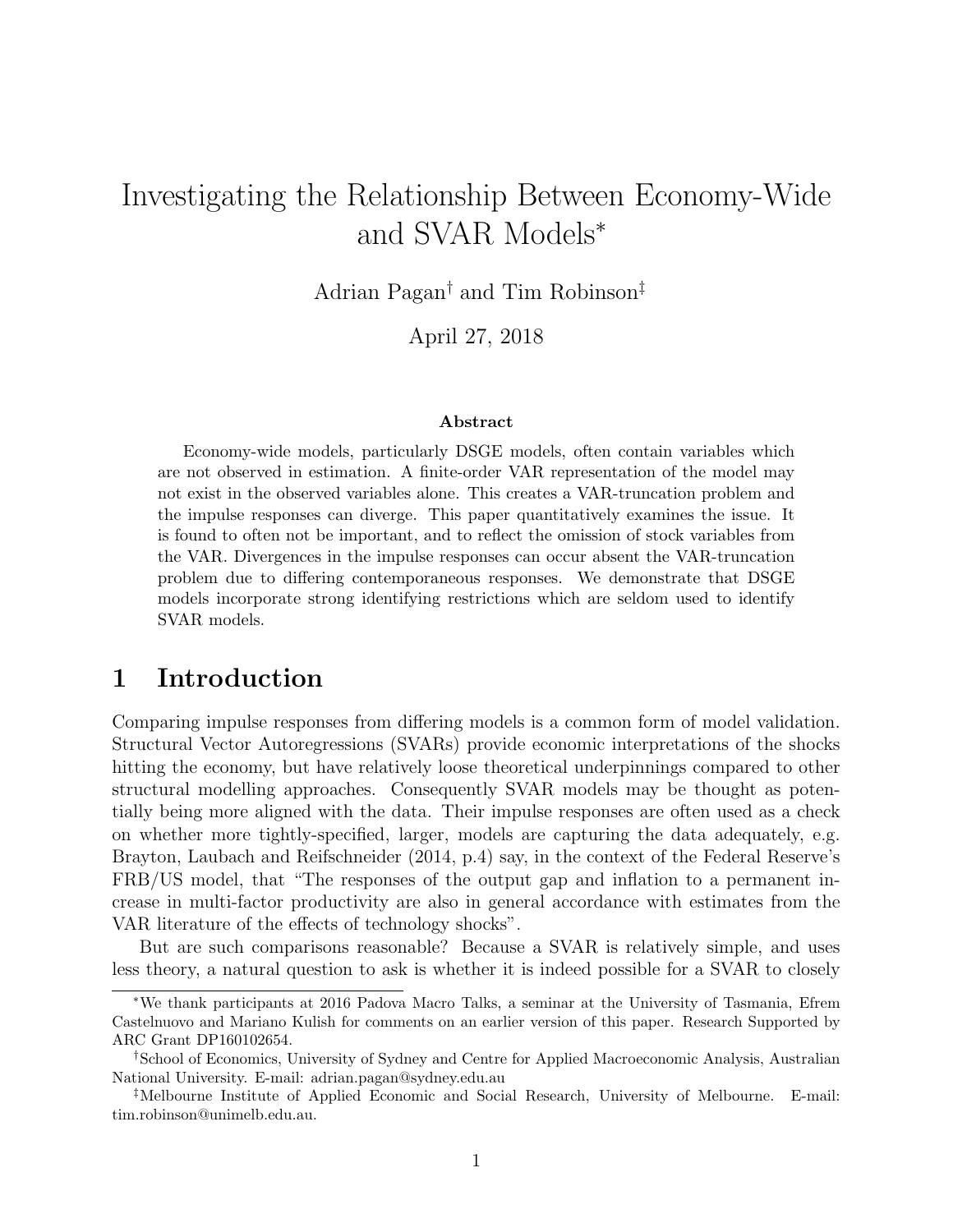capture the responses of a model which represents the actual economy. We will refer to the latter as the Target Model (TM), as they constitute the target for judging the success of the SVAR. This question has been examined in the literature. For example, Chari, Keheo and McGrattan (2005) and Christiano, Eichenbaum and Vigusson (2007), using DSGE models as the TMs, reached conflicting conclusions; Chari et al. concluded that SVARs could not capture the impulse responses, whereas Christiano et al. were more optimistic. Kapetanios, Pagan and Scott (2007), using as the TM an economy-wide model that was a miniature version of that used in the Bank of England in the 2000s, found a very high-order SVAR to be necessary to precisely replicate TM's impulse response functions.

The research question we focus on is assessing the ability of SVARs to "make a match" with the TM's impulse response functions and to ascertain the properties of the TM that influence this. The strategy we adopt is to examine how close a match is made in a range of TMs drawn from the literature which vary considerably in their characteristics. For example, we consider models with and without nominal rigidities, closed and small-open economy models, and those with just transitory shocks or a mix of transitory and permanent shocks. This is different to much of the literature, which assesses the quality of the match for one, or at most two, types of models.

Traditionally in simultaneous equation systems a distinction was made between endogenous and exogenous variables. In their itemization of endogenous variables in the FRB/US model Brayton et al. (2014) refer to a "core set of variables". This distinction reflects that many of the endogenous variables may be derivative from the core set of endogenous variables, together with exogenous variables via identities. In FRB/US, for example, there are 50 core variables, but around 375 variables in total. Essentially, there is a subset of the variables which we focus on when analysing the properties of the model.

In estimation not all the core variables may be directly observed, that is, have a counterpart in the actual data. Many variables will instead be latent.<sup>1</sup> As an example, often the exogenous variables will be latent simply because they are modelled as a shock following a simple statistical process; this is typified by the treatment of world GDP in many smallopen economy models.<sup>2</sup> When assessing how well a match can be made between the impulse response functions of the SVAR and the TM, we will focus on the responses of the observed variables.

There are two dimensions to making a match. The TMs considered are linearised, and their solution in terms of the core variables and exogenous innovations will be a  $SVAR(p)$ . The impulse response at the  $j'th$  horizon from the TM will reflect both its contemporaneous responses and the dynamics of the model (i.e. its VAR coefficients).<sup>3</sup> However, a researcher

<sup>1</sup>One might argue that a recent practice of adding "measurement errors" on to a model variable to match the data means that all variables are latent. There are difficulties with using measurement errors in TMs that have been set out in Pagan (2017). We will keep to the division of core endogenous variables into observable and latent variables by not allowing for measurement error.

<sup>2</sup>Latent variables, however, may be indirectly observable as the observed data and the model together can be used to produce an estimate of them. Examples would be either an output gap or a flexible-price (hereafter flex-price) equilibrium. For convenience, however, we will refer to the latent variables as unobservable since one needs a model to measure them and there are no direct observations on them.

<sup>&</sup>lt;sup>3</sup>This reflects the fact that the  $k'th$  period ahead impulse responses of  $z_t$  to  $\varepsilon_t$  from a SVAR(p), denoted by  $C_k$ , can be found recursively using  $C_k = B_1 C_{k-1} + ... + B_p C_{k-p}$ , with  $C_0$  the matrix of contemporaneous responses and where  $B_j$  are the VAR coefficients.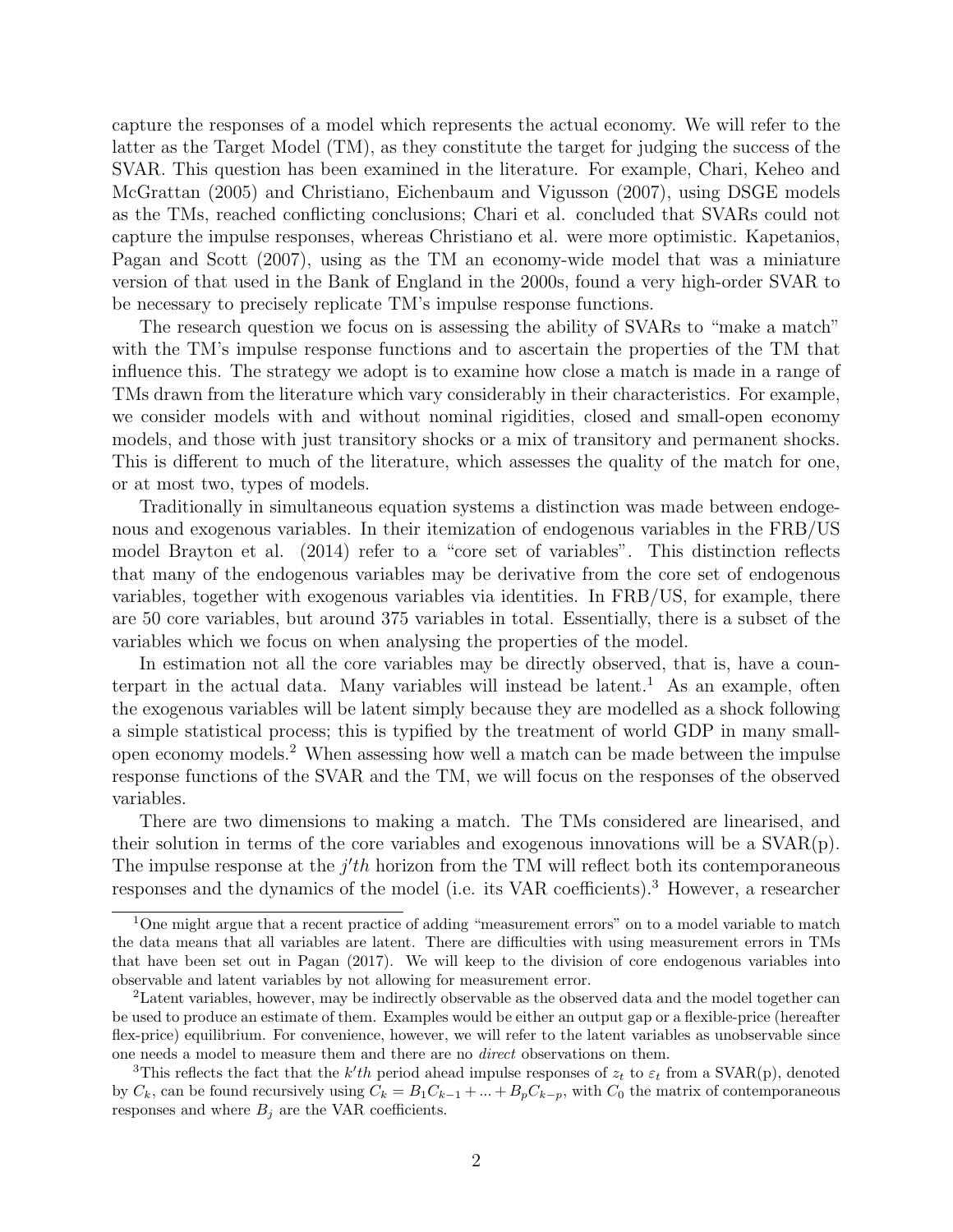wanting to compare these responses of the TM to a SVAR can only estimate a possibly lower-order  $SVAR(q)$  in the observed variables alone. Like the TM, the impulse responses at the  $j'th$  horizon from the SVAR(q) are a function of its contemporaneous responses and the dynamics of the model. So the quality of the match is influenced by both how the contemporaneous responses differ between the TM and the observables-SVAR, and how the VAR dynamics differ across the models. The latter is generally described as the VAR truncation error and is what most of the literature examines. It arises as the observed variables are only a subset of the core variables. Essentially, there is a misspecification due to missing latent variables, although this may be ameliorated by using a higher-order SVAR. The question is how important such misspecification is for a SVAR with a lag length typical of applied macroeconomic work - i.e. how much distortion in the estimated impulse responses does the truncation produce? And are there particular model characteristics associated these distortions?

Section 2 looks at the question of whether the VAR underlying the TM can be well approximated by a VAR in the observed variables using 2 lags. Three examples are chosen from the literature to examine what model characteristics influence the extent of truncation error and to illustrate several points. The first example is of a basic Real Business Cycle (RBC) model with just a technology shock. In this model the core observed variable is taken to be a flow (output) while the latent core variable is a stock (capital). Its simplicity highlights one of the most common issues relating to approximation of the dynamics, namely the omission of stock variables. This issue arises as most SVARs are only formulated with flow variables. In this context it is found that a very low-order VAR provides an excellent approximation to the TM.

What are the consequences of omitting stock variables on the ability to make a match in larger models? The second example in Section 2 uses a small-open economy DSGE model due to Justiniano and Preston (2010). There is one unobserved stock variable - the level of external debt. Unlike the simple RBC model case, some of the impulse responses do differ when using just observable variables. The reasons for this are discussed; of particular note is the fact that a risk premium depending on the external debt position is a common way of closing a small-open economy DSGE model and the omission of the stock of debt in the SVAR diminishes the strength of this mechanism.

Finally, in Section 2 we examine the canonical New-Keynesian model of the US economy, Smets and Wouters (2007). Here the unobserved variables are the two stocks of capital (the actual value and that from a flex-price economy used to construct potential output) and the price of capital. When examining this model Liu and Konstantinos (2012, p.89) found that " ... the truncation bias is the dominant source of the bias in the estimated impulse response functions". We find that such divergences between the impulse responses are lessened a great deal when the monetary policy reaction function is re-specified so that it does not depend on the flex-price gap and its difference, but rather the disequilibria in the actual economy. This alternative specification is common in many estimated DSGE models.

Today TMs often include permanent shocks - typically the log of technology - with transitory disturbances, such as monetary policy shocks. These permanent shocks result in unit roots being present in many of the variables, and so the latter will have a common permanent component. Consequently these TMs involve co-integration between the core endogenous variables and an exogenous latent variable. We discuss the two problems that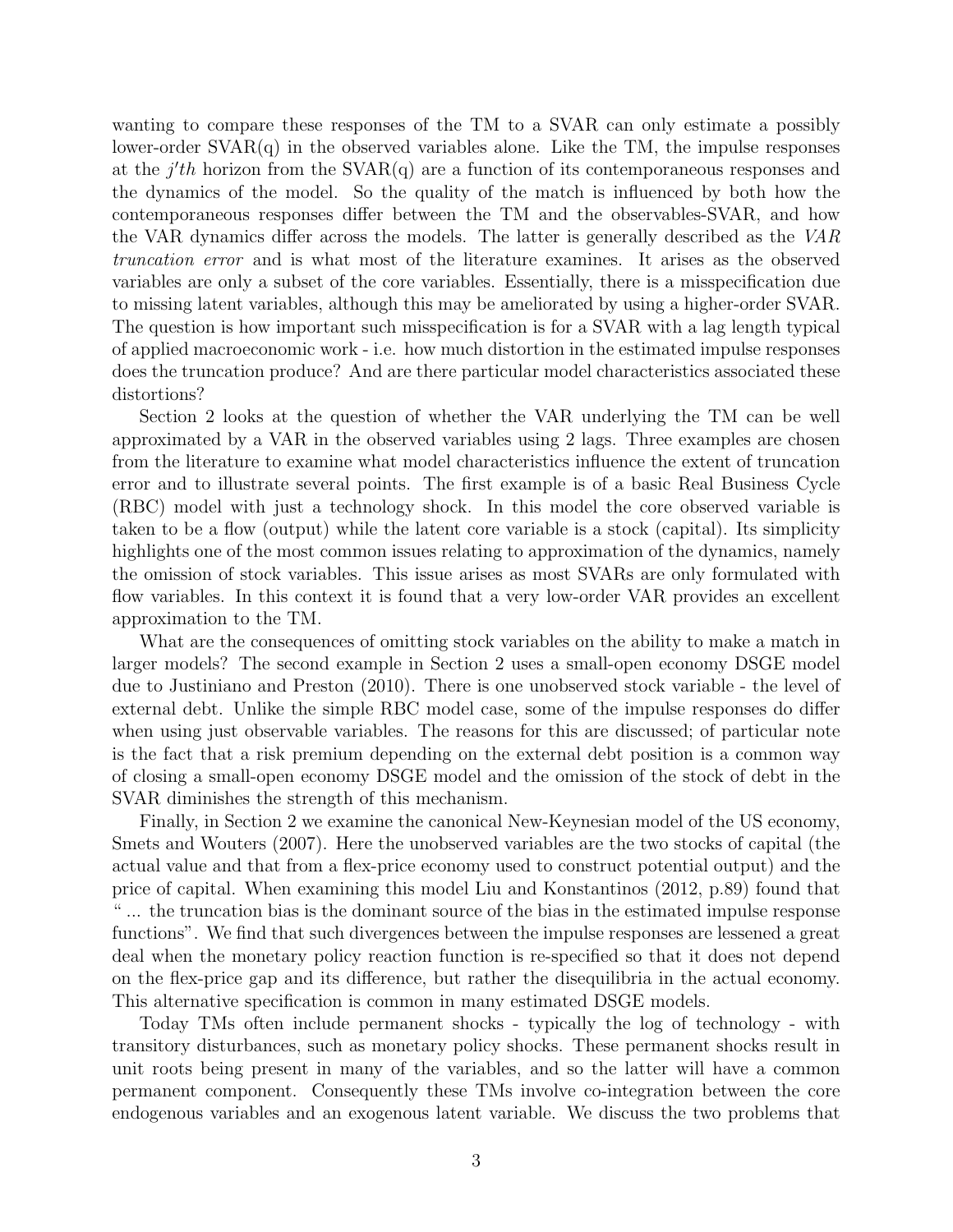can arise in the SVAR approximation in this instance.

The first problem reflects the fact that DSGE models with permanent shocks are usually estimated using the first differences of the  $I(1)$  variables and the levels of the stationary variables. A researcher, however, estimating a SVAR formulated in these observed variables would encounter a specification error. This specification error arises because the SVAR in observables ignores the fact that the  $I(1)$  variables are driven by latent error-correction (EC) processes. An alternative would be to instead estimate a latent-factor structural Vector Error-Correction Model (VECM). The second problem encountered is the presence of unobserved stock variables.

We examine three TMs that exhibit one or both of these problems. The first is the model by An and Schorfheide (2007), where a close match is found between the impulse responses from their TM and a VAR(2). A second choice is the simple RBC model examined in Poskitt and Yao (2017). In their paper it was found that the impulse responses of the observablevariables SVAR departed in a major way from the TM's. Some of this discrepancy is a problem with their graphical display of responses, but one of the responses does show a significant difference. We explain why a difference arises in this instance, and not in the An and Schorfheide (2007) model.

The final paper with permanent shocks considered is Erceg, Guerrieri and Gust (2005). They found that a finite-order VAR in the observable variables could recover impulse responses accurately when the TM used had an RBC orientation, but not when sticky prices were present. We argue that, while the introduction of sticky prices increases the order of the VAR, this is not the source of the approximation problems. Rather, these arise from the simultaneous introduction of variable capital utilisation into the model. Variable capacity utilisation changes the nature of capital services since it involves both a utilization rate and a capital stock. Only one of these variables can be substituted out of the model, leaving one unobserved, which increases the truncation error. An implication of this is that data on capital utilization may be an important variable to be included in a VAR if it is a property of the TM.

In general we find that the truncation issue may not be that important if the variables of the VAR are carefully chosen and it might also be ameliorated by using latent-variable VARs.

In the analysis of section 2 and 3 it is assumed that the contemporaneous impulse responses from the SVAR are identical to those from the TM. This was done so as to focus solely on the extent of truncation error, and is a strategy used by Kapetanios et al. (2007) and Ravenna (2007). However, differences between the contemporaneous responses of the TM and SVAR would also influence the ability to make a match. Put another way, it is possible to get differing impulse responses from the SVAR and the TM even though the VAR approximates the dynamics of the TM quite well. The specification of the contemporaneous impulse responses is essentially an issue arising from the definition of structural shocks. Section 4 therefore considers this final dimension for making a match, and the difficulties in doing so with just the observable data. Fundamentally, the difficulty is that researchers with a SVAR in the observable variables often seek to have a great deal of flexibility in dynamics, and this can create problems when trying to estimate the contemporaneous responses consistent with the TM because the identification restrictions embodied in some TMs are not often used in the SVAR literature. Finally, Section 5 concludes.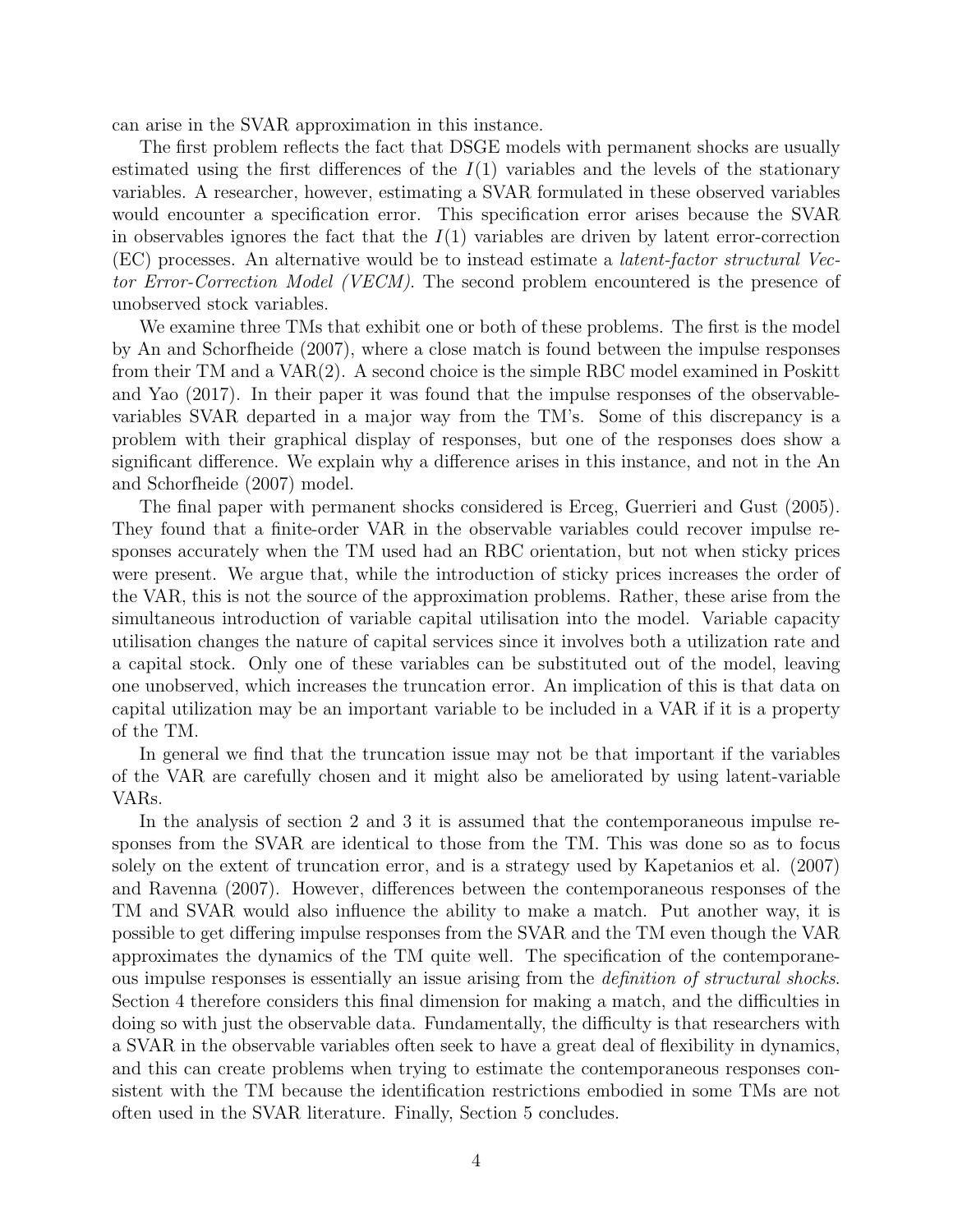In summary, the focus of this paper is to assess the ability of a SVAR in the observable variables to make a match with the impulse responses from a TM. A variety of TMs are considered from the literature with differing characteristics. In general it is found that a reasonable match may be obtained, with divergences often primarily occurring not due to differing dynamics between the models but due to the identifying restrictions required to measure the shocks.

# 2 What are the Issues in Approximating a TM with an Observable-Variables SVAR? The I(0) Case

### 2.1 Analysis

This section provides some simple analysis to illustrate the issues that can arise when approximating a TM with a SVAR in the observed variables alone.

Historically all variables in DSGE models were taken to be  $I(0)$ , so we start with an analysis of the VAR implied by the TM in this case. Let  $z_t$  be the core endogenous and exogenous variables in a TM. In most instances the TM has the structural equations<sup>4</sup>

$$
A_0 z_t = C E_t(z_{t+1}) + A_1 z_{t-1} + u_t, \tag{1}
$$

where  $u_t$  are shocks possibly following a VAR(1),  $u_t = \Phi u_{t-1} + \varepsilon_t$ , and  $\varepsilon_t$  is a vector of white noise processes with covariance matrix  $\Omega$  that is diagonal. This system can then be solved for  $z_t$  by using (for example) the method of undetermined coefficients. This produces a solution<sup>5</sup>

$$
z_t = Dz_{t-1} + Gu_t. \tag{2}
$$

Equation (2) is what we will call an incomplete VAR since it requires a specification for the exogenous shocks  $u_t$ . Mostly these are taken to be autoregressive  $(AR)$  processes. Consequently, using  $u_t = \Phi u_{t-1} + \varepsilon_t$  we get the complete VAR

$$
z_{t} = Dz_{t-1} + G\Phi u_{t-1} + G\varepsilon_{t}
$$
  
=  $Dz_{t-1} + G\Phi G^{+}(z_{t-1} - Dz_{t-2}) + G\varepsilon_{t}$   
=  $(D + G\Phi G^{+})z_{t-1} - G\Phi G^{+}Dz_{t-2} + G\varepsilon_{t}$   
=  $B_{1}z_{t-1} + B_{2}z_{t-2} + C_{0}\varepsilon_{t}$ , (3)

where  $G^+ = (G'G)^{-1}G'$  if there are not more shocks than variables.<sup>6</sup>

<sup>&</sup>lt;sup>4</sup>There are very few TMs that cannot be written in this way. If the model equations have more than one lag in variables then we would need to expand  $z_t$  in Equation (1) to contain lagged variables. The analysis would still proceed in the same way but it would be necessary to select the current values of variables from the augmented  $z_t$  vector.

<sup>&</sup>lt;sup>5</sup>See Binder and Pesaran (1995). The conditions for the solution are twofold: a rank condition and the Blanchard-Kahn stability conditions must be satisfied (Blanchard and Kahn 1980). Users of Dynare will be familiar with the program checking these conditions.

<sup>&</sup>lt;sup>6</sup>If the shocks  $u_t$  follow a moving average process (as in Smets and Wouters 2007) then the observable variables will follow a Vector Autoregression Moving-Average (VARMA) process.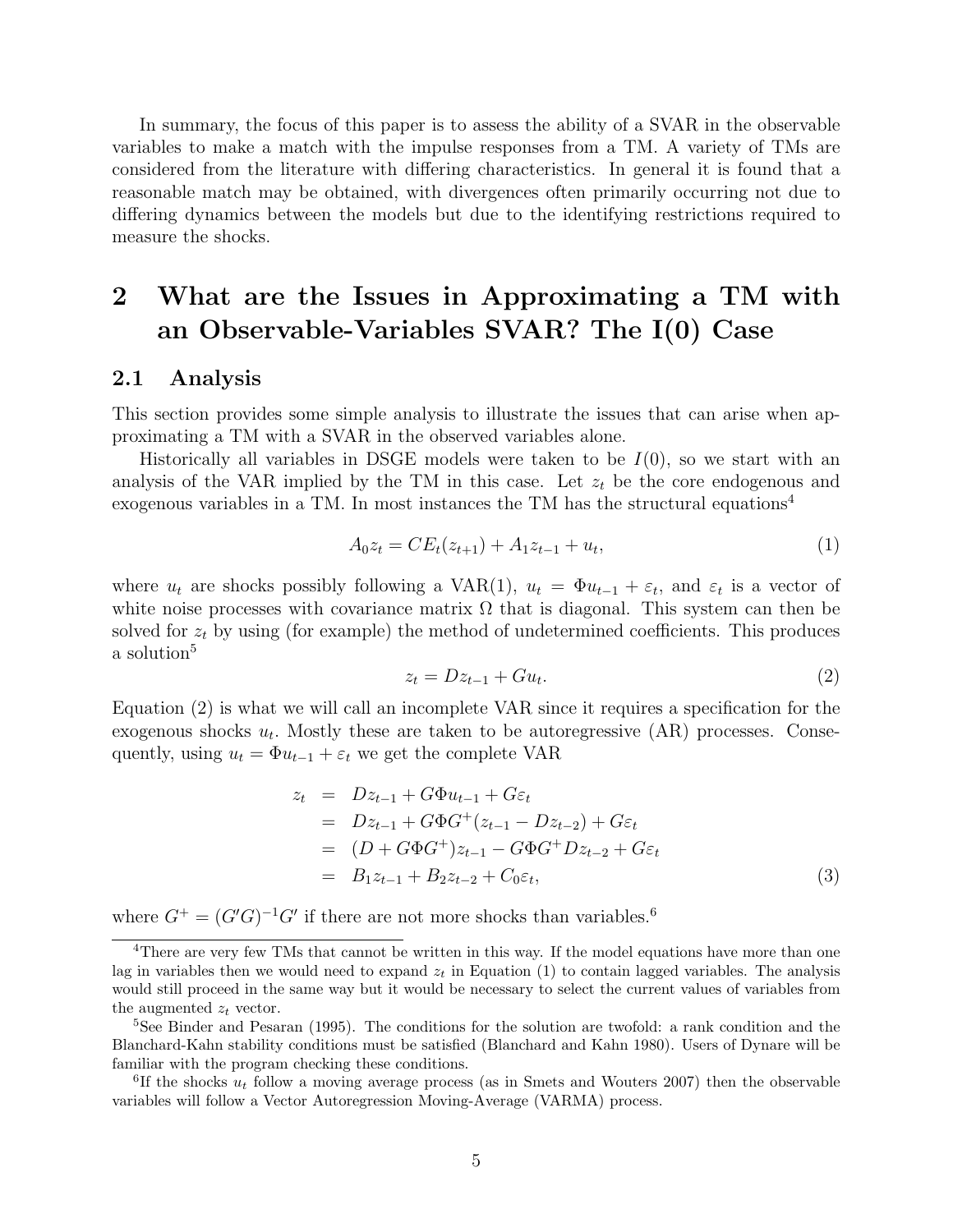This latter equation will be referred to as a *semi-structural*  $VAR(2)$  (SSVAR(2)) in the sense that the dynamics are described by a VAR while the VAR disturbances are  $e_t = G \varepsilon_t =$  $C_0 \varepsilon_t$ . The contemporaneous response of  $z_t$  to the structural innovations  $\varepsilon_t$ , is  $C_0$ . In sections 2 and 3 we are going to set  $C_0$  for the SSVAR in observables to that from the TM. It is clear that once  $C_0$  is given then the SSVAR is the same as a VAR and an SVAR, and so we will sometimes use these terms interchangeably. It is often convenient to work with the incomplete VAR in Equation (2); at other times the complete VAR in Equation (3) is preferable. .

The problem in practice is that not all of the variables in the TM,  $z_t$ , are observable and SVAR models are traditionally specified in terms of observed variables alone. Hence, we partition  $z_t$  into those that are observed,  $z_t^o$ , and unobserved,  $z_t^u$ . In this case the incomplete VAR, Equation  $(2)$  can be written as<sup>7</sup>

$$
z_t^o = D_{oo} z_{t-1}^o + D_{ou} z_{t-1}^u + G_o u_t \tag{4}
$$

$$
z_t^u = D_{uo} z_{t-1}^o + D_{uu} z_{t-1}^u + G_u u_t.
$$
\n<sup>(5)</sup>

In what follows we will assume that  $u_t = \varepsilon_t$  i.e.  $\Phi = 0$ . If this was not the case then we would just add  $z_{t-2}^o$  and  $z_{t-2}^u$  to the equations but the method now described is unchanged.

In most TMs the number of shocks equals the number of observed variables. In that case

$$
\varepsilon_t = G_o^{-1}(z_t^o - D_{oo}z_{t-1}^o - D_{ou}z_{t-1}^u),
$$

and so

$$
z_t^u = D_{uo} z_{t-1}^o + D_{uu} z_{t-1}^u + G_u G_o^{-1} (z_t^o - D_{oo} z_{t-1}^o - D_{ou} z_{t-1}^u)
$$
(6)  
=  $F_{cs}^o + F_{cs}^o$  +  $F_{cs}^u$  (7)

$$
= F_1 z_t^o + F_2 z_{t-1}^o + F_3 z_{t-1}^u \tag{7}
$$

$$
=\sum_{j=0}^{\infty} H_j z_{t-j}^o,\tag{8}
$$

where  $F_1 = G_u G_o^{-1}$ ,  $F_2 = (D_{uo} - G_u G_o^{-1} D_{oo})$  and  $F_3 = (D_{uu} - G_u G_o^{-1} D_{ou})$ . This demonstrates it is possible to recover the unobserved variables from the observed variables using their contemporaneous values and enough lags.

How many lags are enough to approximate the TM in terms of the observable variable alone? This depends upon the magnitude of the  $H_j$ − which depends on the eigenvalues of  $F_3$ . In the case where the latent variables are  $z_t^u$  stocks there is the potential that one might need a large number of lags of the observed variables in order to capture the unobserved.

Substituting Equation (8) into Equation (4) one gets

$$
z_t^o = D_{oo} z_{t-1}^o + D_{ou}(\sum_{j=0}^{\infty} H_j z_{t-j}^o) + G_o \varepsilon_t
$$

If we choose only a VAR(2) in observables then the term  $\psi_t = D_{ou} \sum_{j=3}^{\infty} H_j z_{t-j}^o$  will be excluded from the regression used to fit it Consequently, when  $\{z_{t-k}\}_{k=1}^2$  and  $\psi_t$  are uncorrelated then there will be no bias in the estimated coefficients of  $\{z_{t-k}^o\}_{k=1}^2$ . Nevertheless, the

<sup>&</sup>lt;sup>7</sup>Note that we have not solved for the complete VAR as the error term in this form is  $u_t$  and not  $\varepsilon_t$ . But, as shown previously in Equation (3), converting to a VAR that has  $\varepsilon_t$  only raises the order of the VAR by one.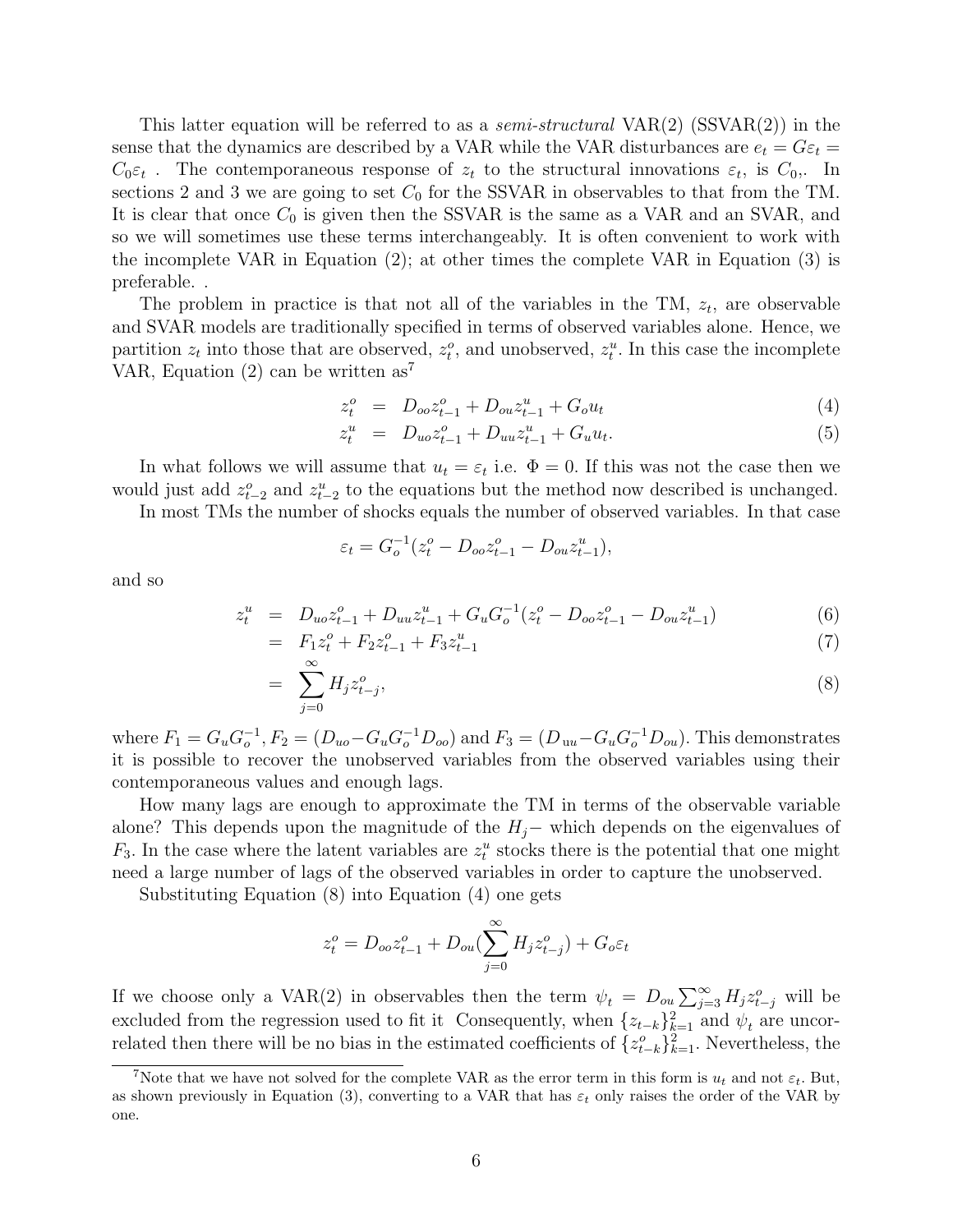impulse responses to the shocks  $\varepsilon_t$  would be incorrect because of the omission of the higherorder lags in  $z_t^o$  from the system when impulse responses are computed. When the variables are correlated there is also a bias in the estimates of the coefficients of  ${z_{t-k}}_{k=1}^2$ . Hence the misspecification has two effects which will depend upon the magnitude of  $H_j$  ( $j = 3, ...$ ) and the correlation of  $\{z_{t-k}\}_{k=1}^2$  with  $\psi_t$ .

A problem is that the magnitude of both of these effects will be model dependent. Our strategy is to examine a range of models from the literature so as to gain an indication of the cases where they can affect the possibility of "making a match" of the impulse responses. Indeed, we will see that, even where it seems that the unobserved variables can be reconstructed from the observed variables - since the  $R^2$  from regressing  $z_t^u$  on  $z_t^o, z_{t-1}^o$  is greater than .95 - the term left out of the approximation  $\sum_{j=3}^{\infty} H_3 z_{t-j}^o$  can lead to a large bias in the estimated dynamics of the VAR(2) in  $z_t^o$ .<sup>8</sup> It is not enough to have an  $R^2$  from this regression close to unity.

### 2.2 Illustration: A Simple Real Business Cycle Model

To demonstrate the results mentioned above suppose we take the basic RBC model in Uhlig (1999) as the TM. This has the equations (where investment has been substituted out)

$$
l_t = y_t - c_t \tag{9}
$$

$$
\frac{C^*}{Y^*}c_t + \frac{K^*}{Y^*}k_t = y_t + (1 - \delta)\frac{K^*}{Y^*}k_{t-1}
$$
\n(10)

$$
c_t = E_t(c_{t+1} + r_{t+1}) \tag{11}
$$

$$
R^*r_t = \alpha \frac{Y^*}{K^*}(y_t - k_{t-1}) \tag{12}
$$

$$
y_t = (1 - \alpha)a_t + \alpha k_{t-1} + (1 - \alpha)l_t \tag{13}
$$

$$
a_t = \rho_a a_{t-1} + \varepsilon_t^a. \tag{14}
$$

Here small letters represent log deviations from steady state,  $*$  are steady-state values,  $c_t$ is consumption,  $k_t$  is the capital stock,  $r_t$  is the gross real rate of return,  $a_t$  is an AR(1) technology shock with parameter  $\rho_a$ , and  $l_t$  is labour input. The parameters are set to  $\alpha = .4, \delta = .025, \rho_a = .9, R^* = .99$ , and the steady-state values are functions of these parameters. The core observed endogenous variable will be taken to be output and the latent variable that is the capital stock. Given these  $c_t$  and  $l_t$  can be substituted out. The

<sup>&</sup>lt;sup>8</sup>A popular approach has been to write the system in state-space form, separating the state and observed variables - the ABCD representation - before finding the conditions for a finite-order VAR representation (Fernández-Villaverde, Rubio-Ramírez, Sargent and Watson 2007). This approach was adopted by Ravenna (2007), Franchi and Vidotto (2013) and Morris (2016). Giacomini (2013) gives a survey of the literature emphasizing the ABCD representation and the conditions for a finite-order representation. The focus of our analysis is not about finding such conditions. Rather our focus is to point out that in many models a high-order VAR may not be needed to capture impulse responses from a TM, at least for the horizons which are of the greatest interest to policy makers. Furthermore, we examine which characteristics of the TM influence the quality of the match. One difference between the ABCD representation and ours is that the shocks in Equations (4) and (5) are left as  $u_t$  rather than the innovations  $\varepsilon_t$  as in the ABCD approach, since there is no need to describe the nature of  $u_t$  when considering the impact of omitted variables.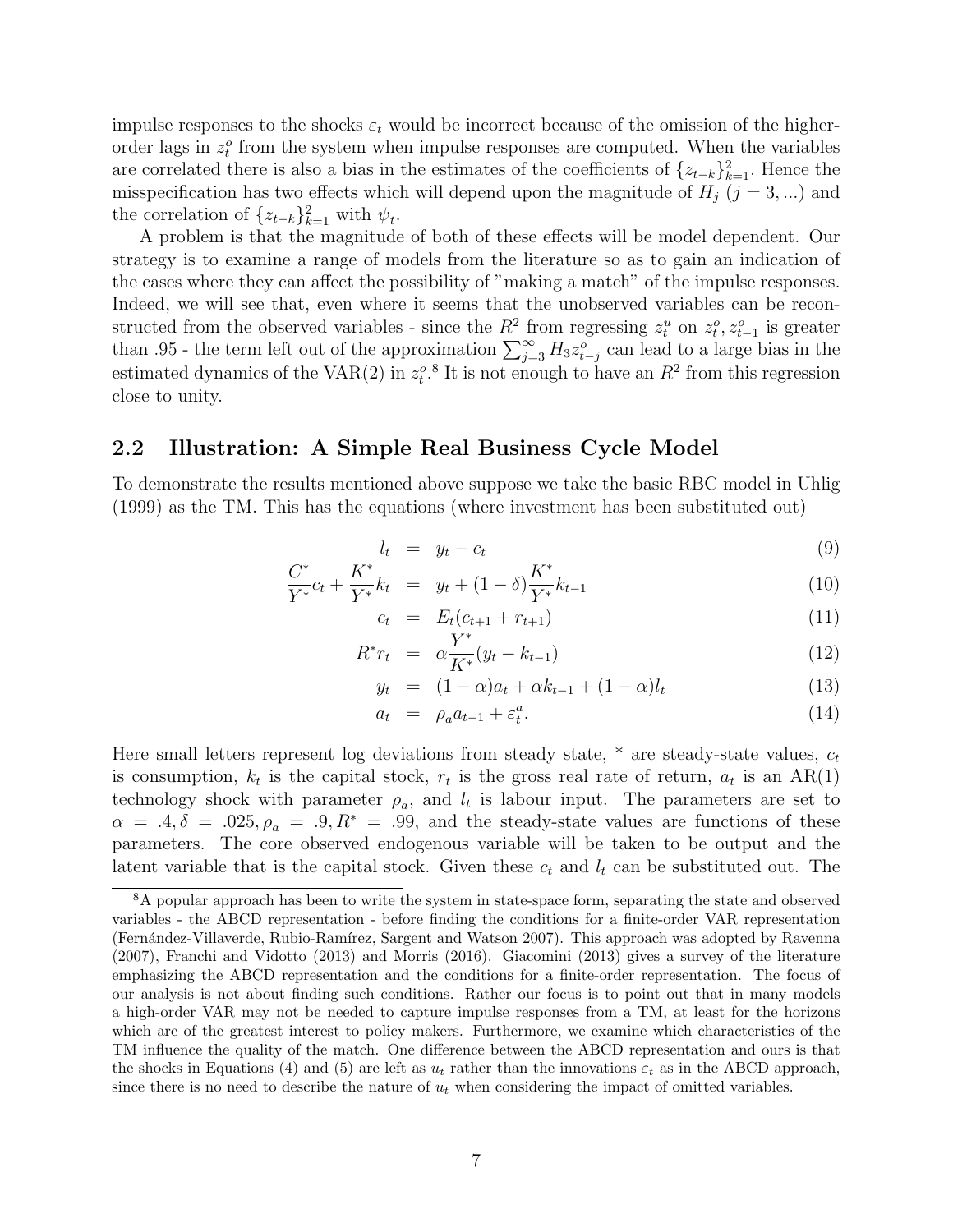exogenous variable is  $a_t$ . The equivalent of Equations (4) and (5) for the RBC model are

$$
y_t = .133k_{t-1} + 1.21a_t \tag{15}
$$

$$
k_t = .95k_{t-1} + .094a_t. \tag{16}
$$

The true impulse response function of  $y_t$  to  $\varepsilon_t^a$  from the RBC model solution and that from an  $AR(2)$  in  $y_t$  are very close, leading to the question of why it is not necessary to know the latent capital stock in this case.<sup>9</sup> The value for  $F_3$  for the solution to the RBC model suggests that extraction of a good measure of the capital stock from output data would require many lags of that variable; indeed regressing  $k_t$  against  $y_t, y_{t-1}$  and  $y_{t-2}$  gives an  $R^2 = .56$ , which increases to .95 when there are 20 lags of  $y_t$ . This indicates that to reconstruct the latent capital stock with observed output alone requires many lags. However, once the unobservable capital stock has been written as a function of the observable  $y_t$ , the AR equation for  $y_t$  is

$$
y_t = D_{ou}(I - F_3L)^{-1}F_1y_{t-1} + 1.21a_t
$$
  
= .133 × .0777 ×  $\sum_{j=0}^{\infty} (.94)^j y_{t-1-j} + 1.21a_t$   
= .01 $y_{t-1}$  + .0097 $y_{t-2}$  + .00913 $y_{t-3}$  + .0086<sub>t-4</sub> + ... + 1.21 $\varepsilon_t^a$ ,

It is evident that any bias in dynamics from omitting  $.00913y_{t-3} + .0086_{t-4} + ...$  from the AR(2) regression will be small. In fact, the regression of  $.00913y_{t-3} + .0086y_{t-4} + ...$  on  $y_{t-1}$  gives a coefficient of .023. Even an AR(1) in  $y_t$  will capture the RBC model impulse response very well. Thus, even very high values of  $F_3$  do not preclude a low-order VAR from providing a good approximation to the impulse responses from the TM. This is a reflection of the small values of  $F_1$  and  $D_{ou}$  for the RBC model.

There are many variants to the basic RBC model above that have appeared in the literature. One of these adds a second shock; for example, a preference shock. As there are now two shocks, an additional observed variable can be added (so as to make the number of shocks and observed variables equal). We will now assume that the observed variables are  $y_t$  and  $l_t$ . Then the capital stock at the beginning of t,  $k_{t-1}$ , can be found through the production function by combining these core variables and the exogenous level of technology  $a_t$  Hence by careful choice of the observed variables the capital stock no longer appears as an unobserved variable and can be eliminated from the core variables. In this case a VAR(1) in the core observable variables  $y_t$  and  $l_t$  will exactly reproduce the impulse responses of the TM. This will be seen in later examples.

### 2.3 Illustration: The Justiniano-Preston (2010) Model

The important role of stock variables in influencing the ability to make a match between the impulse responses is also evident in small-open economy models. Justiniano and Preston (2010) present a small-open economy DSGE model that has thirty-four endogenous variables and twelve shocks. Twelve variables were taken to be observable - domestic output, an

<sup>&</sup>lt;sup>9</sup>Equating Equations (15)-(16) with (4)-(5) we have  $D_{uu} = .95, D_{ou} = .133, D_{uo} = D_{oo} = 0, G_u = .094,$ and  $G_o = 1.21$ , leading to  $F_1 = .0777$ ,  $F_2 = 0$ , and  $F_3 = .94$ .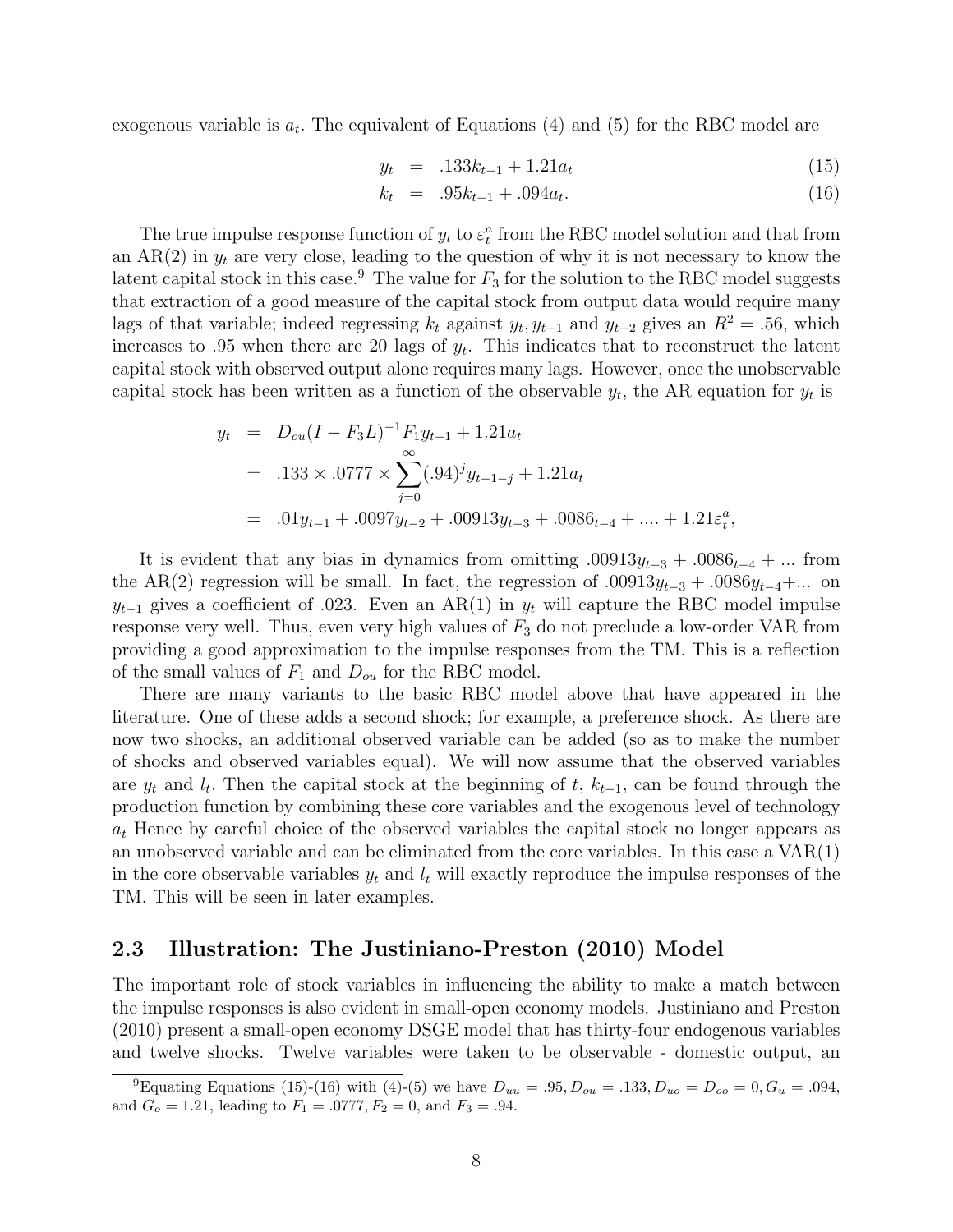interest rate and inflation  $(y_t, i_t \text{ and } \pi_t$  respectively), and their foreign counterparts, - denoted by an  $*$  - the nominal and real exchange rates  $(s_t \text{ and } q_t)$ , real wages  $(w_t \text{ and } w_t^*)$  and hours  $(h_t$  and  $h_t^*$ ). Its solution is a SSVAR(2). An example of one of the equations coming from using the Justiniano-Preston (2010) model as the TM is that for output, namely

$$
y_{t} = 1.49y_{t-1} - .52y_{t-2} - .026y_{t-1}^{*} + .017y_{t-2}^{*} - .032i_{t-1}^{*} + .036\pi_{t-1}^{*}
$$
\n
$$
-.0004\pi_{t-2}^{*} + .004w_{t-1}^{*} - .001w_{t-2}^{*} + .003h_{t-1}^{*}
$$
\n
$$
+.241i_{t-1} - .06q_{t-1} + .06q_{t-2} - .22\pi_{t-1} + .004\pi_{t-2} - .04w_{t-1}
$$
\n
$$
+.018w_{t-2} - .024h_{t-1} - .04s_{t-1} + .036s_{t-2} - .0001B_{t-1} + e_{yt},
$$
\n
$$
(17)
$$

where the VAR error  $e_{yt}$ , is a function of the structural shocks

$$
e_{yt} = -.034\varepsilon_t^a - .011\varepsilon_t^{a^*} + .17\varepsilon_t^g + .042\varepsilon_t^{g^*} - 1.495\varepsilon_t^i + .094\varepsilon_t^{i^*} + .09\varepsilon_t^{cp^*} - .386\varepsilon_t^{cph} - .022\varepsilon_t^{cpf} + .0002\varepsilon_t^n + .00005\varepsilon_t^{n^*} + .65\varepsilon_t^{rp}.
$$
 (18)

In Equations (17) and (18) the structural shocks are for preferences  $(\varepsilon_t^g)$  $\frac{g}{t}, \varepsilon_t^{g^*}$  $_t^{g^*}$ ), technology in both economies  $(\varepsilon_t^{a^*})$  $\mathbf{a}^{a^*}_{t}, \varepsilon_t^a$ ), monetary policy  $(\varepsilon_t^i$  and  $\varepsilon_t^{i^*})$  $t^{i^*}$ , cost push shocks in the foreign economy and to the foreign and domestic goods in the domestic economy  $(\varepsilon_t^{cp^*})$  $t^{cp^*}, \ \varepsilon^{cph}_t$  $_{t}^{cph},\varepsilon_{t}^{cpf}$ t respectively), labour supply  $(\varepsilon_t^n$  and  $\varepsilon_t^{n^*}$  $t^{n^*}$ ) and the risk premium  $(\varepsilon_t^{rp})$  $t_t^{rp}$ ). Even though there are thirty-four endogenous variables in the DSGE model twenty-one can be substituted out through identities, leaving just thirteen for the core set. This results in a single unobserved variable, the level of net foreign assets  $(B_t)$ . This is the only stock variable in the TM as capital is not included in the model.

Equation (17) is an *identity* and is a SSVAR. Hence, even though it is not a structural equation, it contains information about the impact of structural shocks. Specifically, the contemporaneous impulse response matrix  $C_0$  can be computed from the coefficients attached to  $\varepsilon_t$  in Equation (18). Thus the contemporaneous impact of a monetary shock on output is  $-1.495$ <sup>10</sup>

Figure 1 presents the impact of a domestic monetary shock upon inflation using the SSVAR(2) with all variables from the TM as well as one with just the observable variables. There is very little difference in the responses. Figure 2 shows the response of the real exchange rate to the monetary shock and, again, the two responses are similar. The responses of the real exchange rate and output to risk premium shocks (not shown) are also very close.

In contrast, Figure 3 shows the response of output to the domestic technology shocks; in this case there is a difference, especially as the horizon lengthens. In particular, it takes far longer for the observable-variables SSVAR estimates of the responses to die away. This pattern can be seen in a number of other impulse responses, such as the response of the real exchange rate to technology shocks. Essentially, in relation to real shocks, such as technology, the complete system returns to the steady-state position much faster with the "all variables" SSVAR than for an SSVAR which omits foreign asset balances.

The logic for this failure to make a match is that the accumulation of debt is important for ensuring that the real exchange rate so that debt converges to its steady state. The

<sup>&</sup>lt;sup>10</sup>In all the work of this paper data was simulated from the TM and then the identity governing the evolution of variables was found by fitting a regression.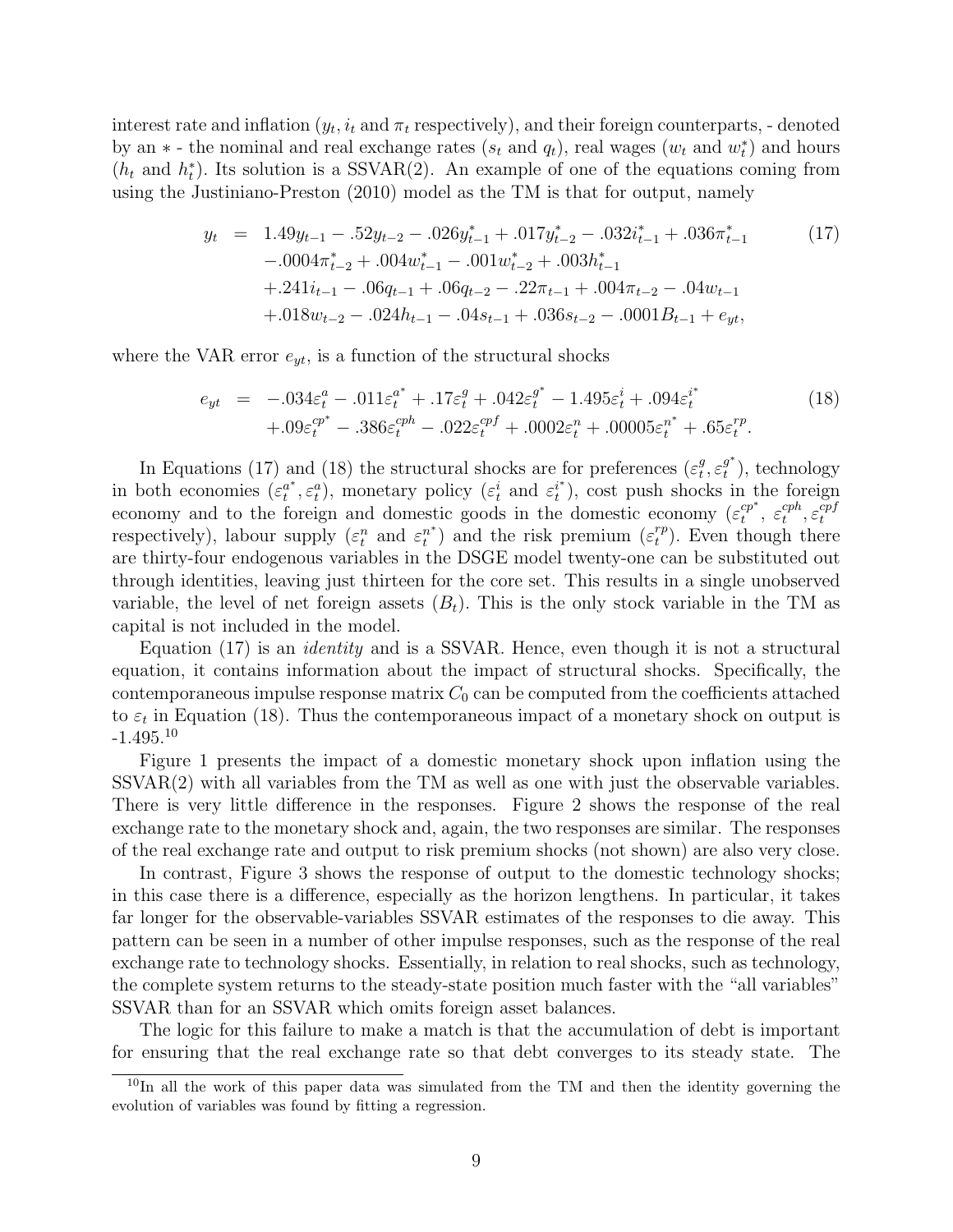

Figure 1: Response of Inflation to a Monetary Shock Response of Inflation to a Monetary Shock for SVAR(2)s Fitted to Justiniano-Preston Model Output with All and with just Observed Variables

inclusion of a debt-elastic premium is a common way of closing small-open DSGE models; see Schmitt-Grohe and Uribe (2003) for a discussion of the methods of inducing such a stabilizing mechanism. Without such a mechanism - and it will be absent in an SVAR that does not include debt - we would expect that convergence to any steady state will be far slower, and might not even occur. Indeed, it is instructive to note that the estimated dynamics of the VAR equation for the real exchange rate change markedly when debt is included in the system to when it is omitted. This suggests that debt is highly correlated with the included variables and this is the case - regressing debt on the observable variables produces an  $R<sup>2</sup>$  of .99. Consequently, omitting debt from the system will produce biased estimates of the dynamics.

This result sheds light on the findings of Kapetanios et al. (2007), who studied a smallopen model of the type used by Justiniano and Preston (2010) as their TM. Kapetanios et al. concluded that one needed a VAR of order 50 and 30,000 observations to capture the responses. They also found that it took much longer to return to the steady state. The TM contained 26 variables, but only 6 were taken to be observed. Foreign assets were not observed, and our results suggest that will have been an important factor contributing to the difficulties they encountered in making a match.

In all, it appears that the latent level of debt in SVARs of small-open economies is very likely to be an issue in getting a correct measure of the dynamics of real shocks at longer horizon with the SSVAR in the observable variables, and so every effort should be made to include such a variable into small-open economy SVARs. If it is difficult to measure the debt variable one possibility might be to include both absorption and domestic output as observed variables in the VAR, and to then treat debt as a latent variable that reacts to these observable variables. The difference between absorption and domestic output captures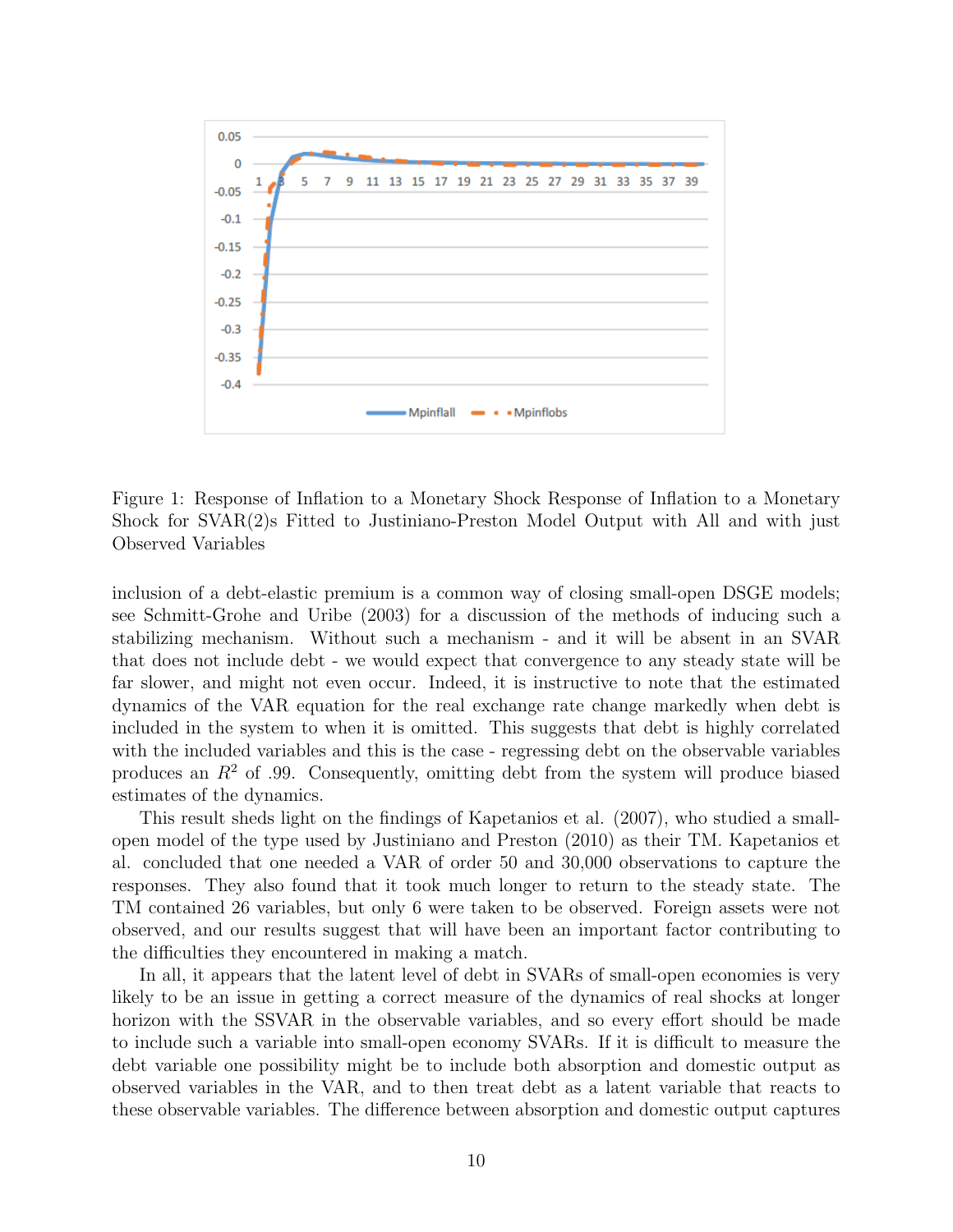

Figure 2: Response of the Real Exchange Rate to a Monetary Shock for SVAR(2)s Fitted to Justiniano-Preston Model Output with All and with just Observed Variables



Figure 3: Response of Output to a Domestic Technology Shock for SVAR(2)s Fitted to Justiniano-Preston Model Output with All and with just Observed Variables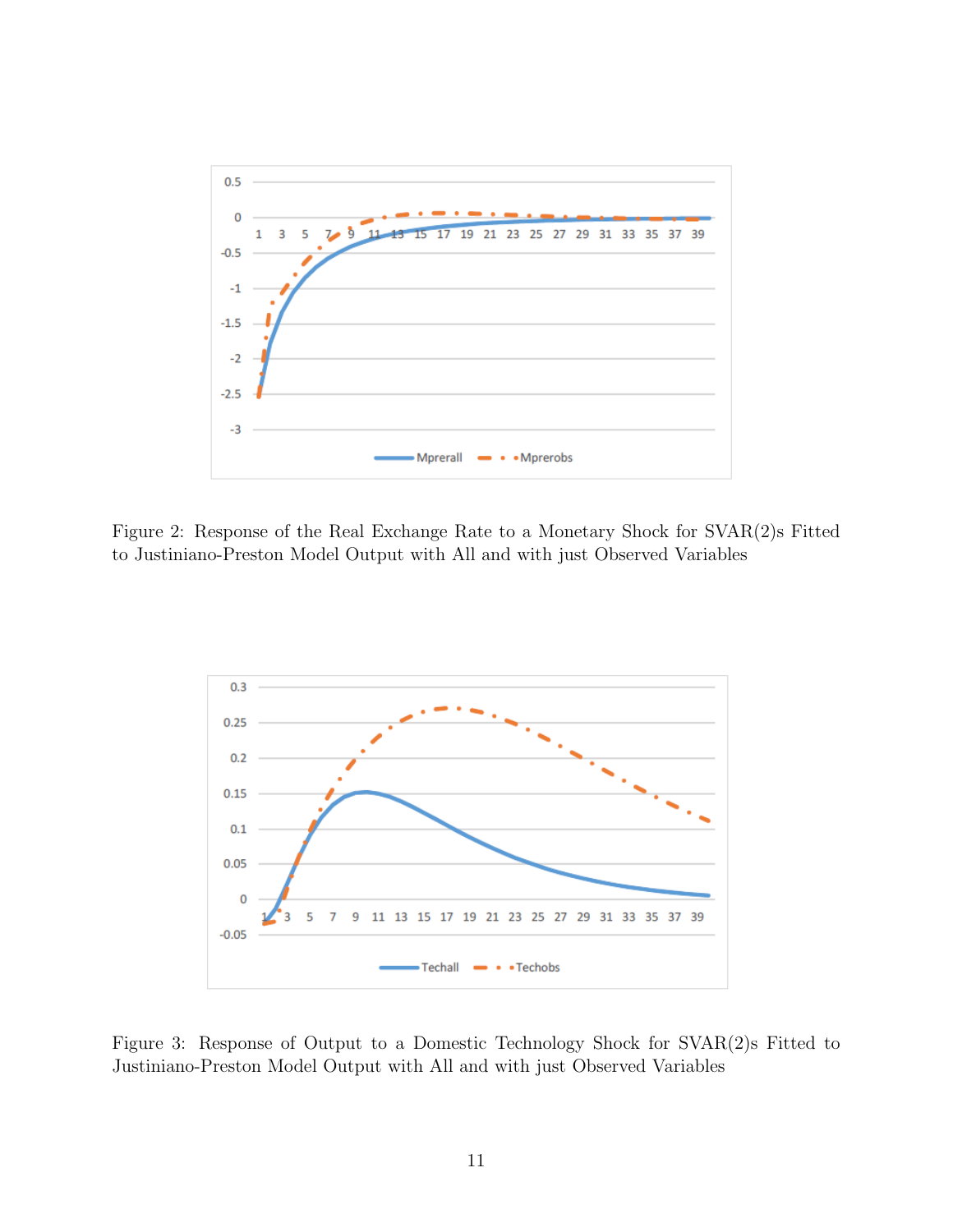the current account balance and hence the evolution of the stock of debt.

## 2.4 Illustration: The Smets and Wouters (2007) Model

Smets and Wouters (2007) (SW) is a New-Keynesian model of the United States economy which has been extensively used in the literature, and adopting it as the TM provides extra insights into the relationships between the different modelling approaches. It has a large number of endogenous variables (twenty-four) but only seven shocks and observable variables. In its original form the mark-up shocks in the Phillips curves are ARMA processes so, by definition, the solution will not be a finite-order VAR. However, in this section we replace those ARMA terms with standard AR processes. Fourteen endogenous variables can be substituted out using identities, implying that the SW model can be reduced to a SSVAR(2) in ten core endogenous variables.

In the SW model seven of its ten core variables are directly observed, namely the logs of output  $y_t$ , consumption  $c_t$ , investment  $i_t$ , hours  $h_t$ , inflation  $\pi_t$ , wages  $w_t$  and the interest rate  $r_t$ . This leaves only three unobserved endogenous variables - capital  $k_t$ , the flex-price level of capital  $kf_t$ , and the price of capital  $pk_t$ . The production function in Smets and Wouters has capital services in it, which can be found from output, hours and technology. However, these are allowed to vary with utilization of the the lagged capital stock. Consequently, either the capital stock (or the utilization rate) are not observable and will be a latent core variable.

We expect  $F_3$  in Equation (7) to have at least two large eigenvalues, reflecting the unobserved capital stocks. To assess the ability to proxy these latent variables with the observed data we regress  $k_t$ ,  $kf_t$  and  $pk_t$  against two lags of the observable variables and obtain  $R^2$ values of .96, .53 and .08 respectively, indicating that it varies considerably. Offsetting this, however, is the fact noted previously that a low  $R^2$  would mean less of a bias in the parameter estimates when the latent variables are omitted in the estimation of the VAR.

The effects of monetary shocks upon inflation are shown in Figure 4 and, just as for the Justiniano-Preston model, these are little affected by the use of a VAR in the observable variables alone. In a similar vein, real shocks do have different response functions, as seen in Figure 5 for output and the technology shock, but by far less than was apparent in the Justiniano-Preston model. It is notable that the observable-variables VAR now has impulse responses which converge to zero much faster than the TM. The reason for this is that much of the persistence comes from the omitted stock variables. Unlike the case of foreign debt, capital stocks do not act as a stabilizing device but rather make the adjustment longer. The impulse responses for the level of output to what Smets and Wouter term an "exogenous spending shock" are shown in Figure 6 and, as noted in Liu and Konstantinos (2012), there is a relatively large discrepancy between those from the TM and a SVAR(2) in observable variables.

To explore these results further we note that the sole place the flex-price variables enter the sticky-price economy is through the Taylor rule, which in SW depends on a flex-price measure of the output gap,  $(y_t - y f_t)$ . This is the only reason for  $kf_t$ , which is latent, appearing in the solution to the model. While theoretically founded, in many applied models the interest rate is instead related directly to  $y_t$ , the log deviation of output from its steady state. Hence we convert the SW model to one with such a Taylor rule. Figures 7 and 8 show the same impulse responses as in Figures 5 and 6 omitting the flex-price terms and therefore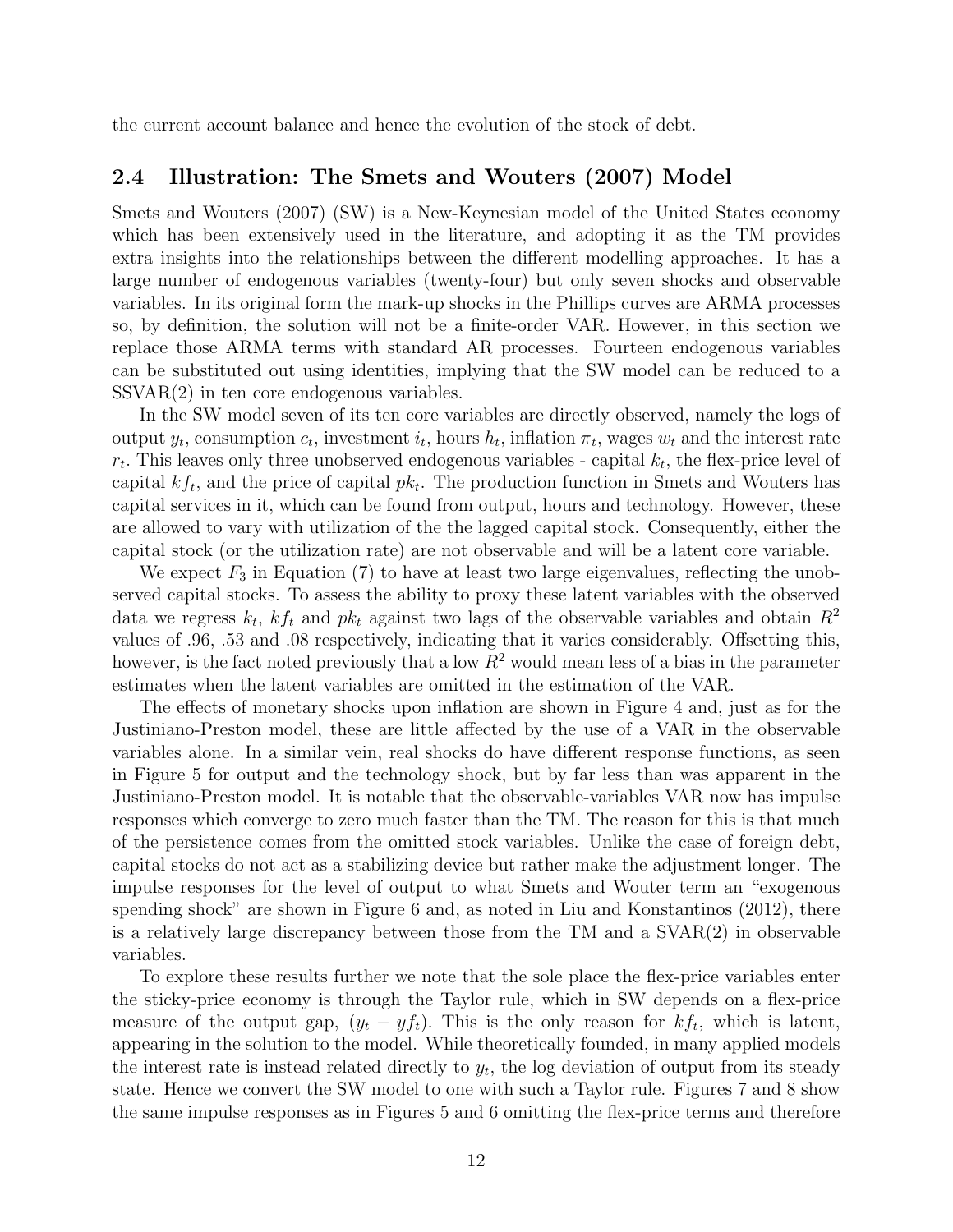

Figure 4: Response of Inflation to a Monetary Shock for SVAR(2)s Fitted to Smets-Wouters Model Output with All and with just Observed Variables



Figure 5: Response of Output to a Technology Shock for SVAR(2)s Fitted to Smets-Wouters Model Output with All and with just Observed Variables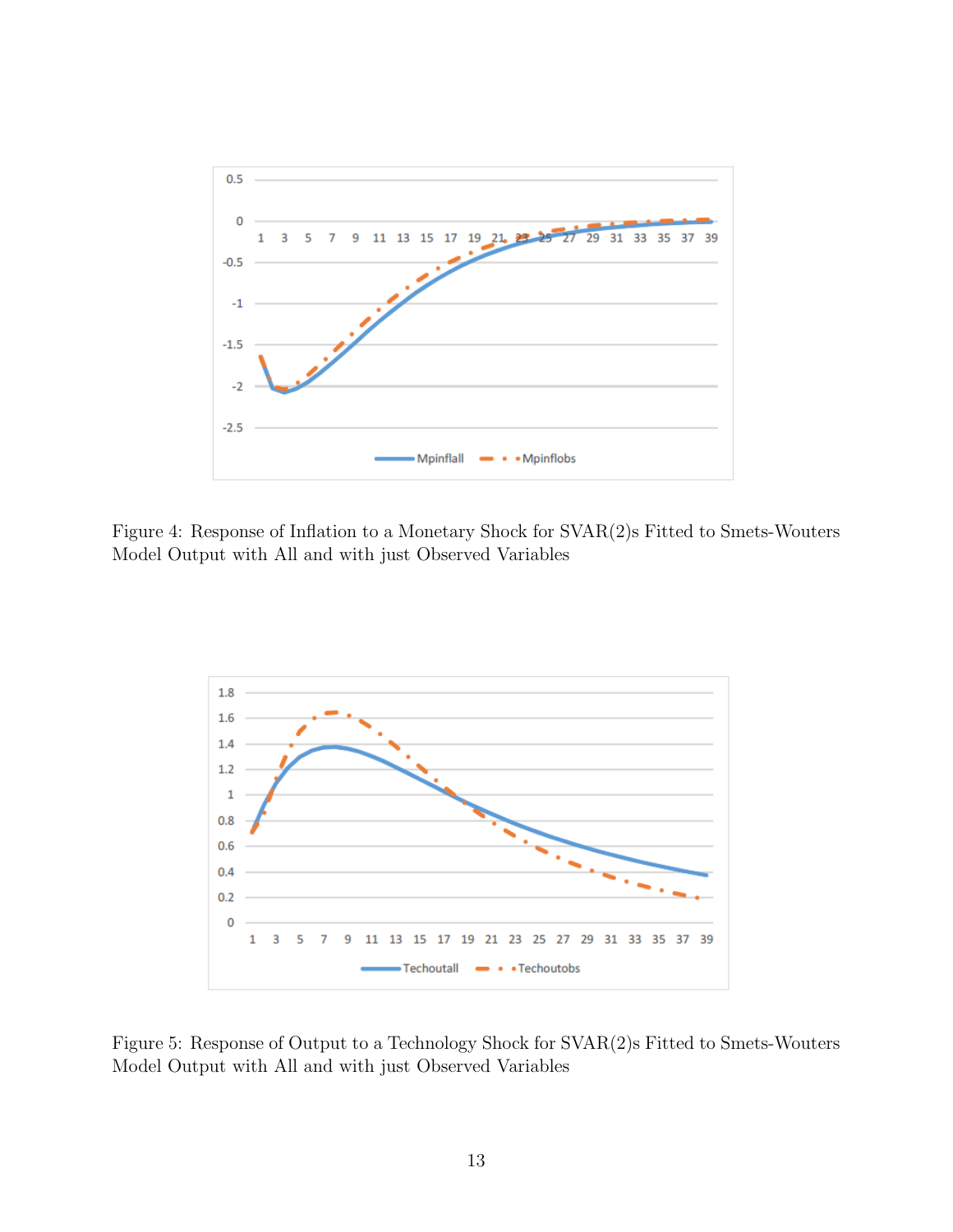

Figure 6: Response of Output to a an Exogenous Spending Shock for SVAR(2)s Fitted to Smets-Wouters Model Output with All and with just Observed Variables



Figure 7: Response of Output to a Technology Shock for SVAR(2)s Fitted to Smets-Wouters Model (With no Flex-Price) Output with All and with just Observed Variables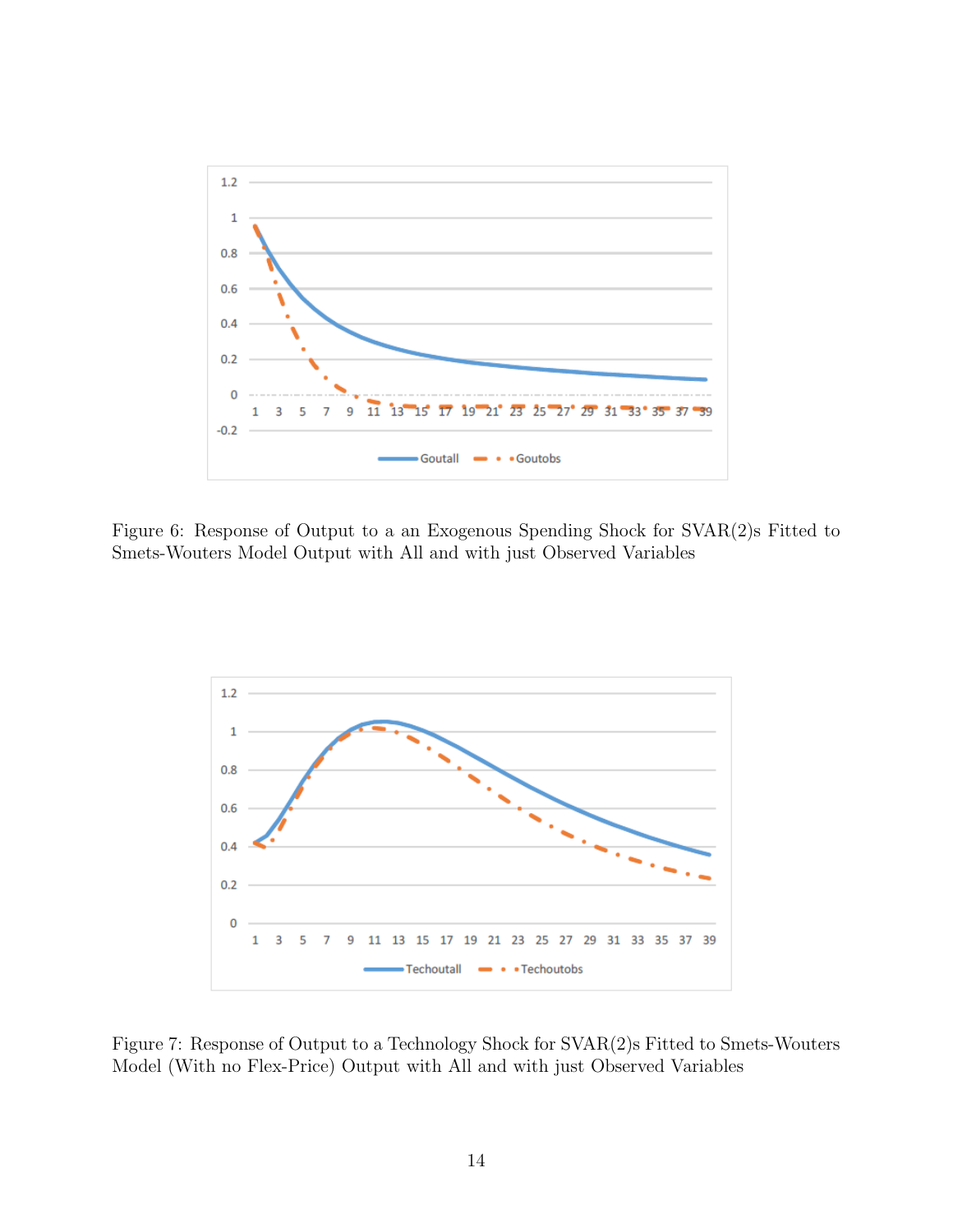

Figure 8: Response of Output to a an Exogenous Spending Shock for SVAR(2)s Fitted to Smets-Wouters Model (With no Flex-Price) Output with All and with just Observed Variables

decreasing the number of latent variables. The observable-variables SSVAR(2) responses are now much closer to those for the TM. Interestingly, monetary policy shocks have similar impulse responses for either variant of the TM. So the inclusion of the flex-price output gap in the Taylor rule in SW plays an important role in limiting the ability of a VAR to make a match.

# 3 Truncation Bias when the TM and Observable Variables SVAR Contain Cointegration

### 3.1 Analysis

Traditionally the decision rules in TMs have been log-linearized prior to estimation. This approximation is done about the steady-state, so effectively the variables are expressed relative to their steady-state value. An example is a consumption Euler equation with log utility, namely  $C_t^{-1} = \beta E_t C_{t+1}^{-1} R_{t+1}$ , where  $C_t$  is the level of consumption,  $\beta$  the discount factor and  $R_t$  is a real interest rate. Written in terms of variables normalised relative to their steady-state, namely  $C^*$  and  $R^*$ , the Euler equation is  $(\frac{C_t}{C^*})^{-1} = \beta R^* E_t (\frac{C_{t+1}}{C^*})^{-1} \frac{R_{t+1}}{R^*}.$ 

It has become increasingly common for TMs to include permanent shocks. An example is if the log-level of technology,  $a_t$ , is assumed to follow a unit root. In this case a different normalisation, rather than a fixed steady-state level, has to be used to reflect that the economy has a long-run growth path. In this example the divisor would be  $A_t \equiv \exp(a_t)$ , and the normalised consumption Euler equation would be  $(\frac{C_t}{A_t})^{-1} = \beta R^* E_t (\frac{C_{t+1}}{A_{t+1}})$  $\frac{C_{t+1}}{A_{t+1}}$ )<sup>-1</sup>( $\frac{A_{t+1}}{A_t}$  $\frac{(k+1)}{A_t}$  $^{-1} \frac{R_{t+1}}{R^*}$ .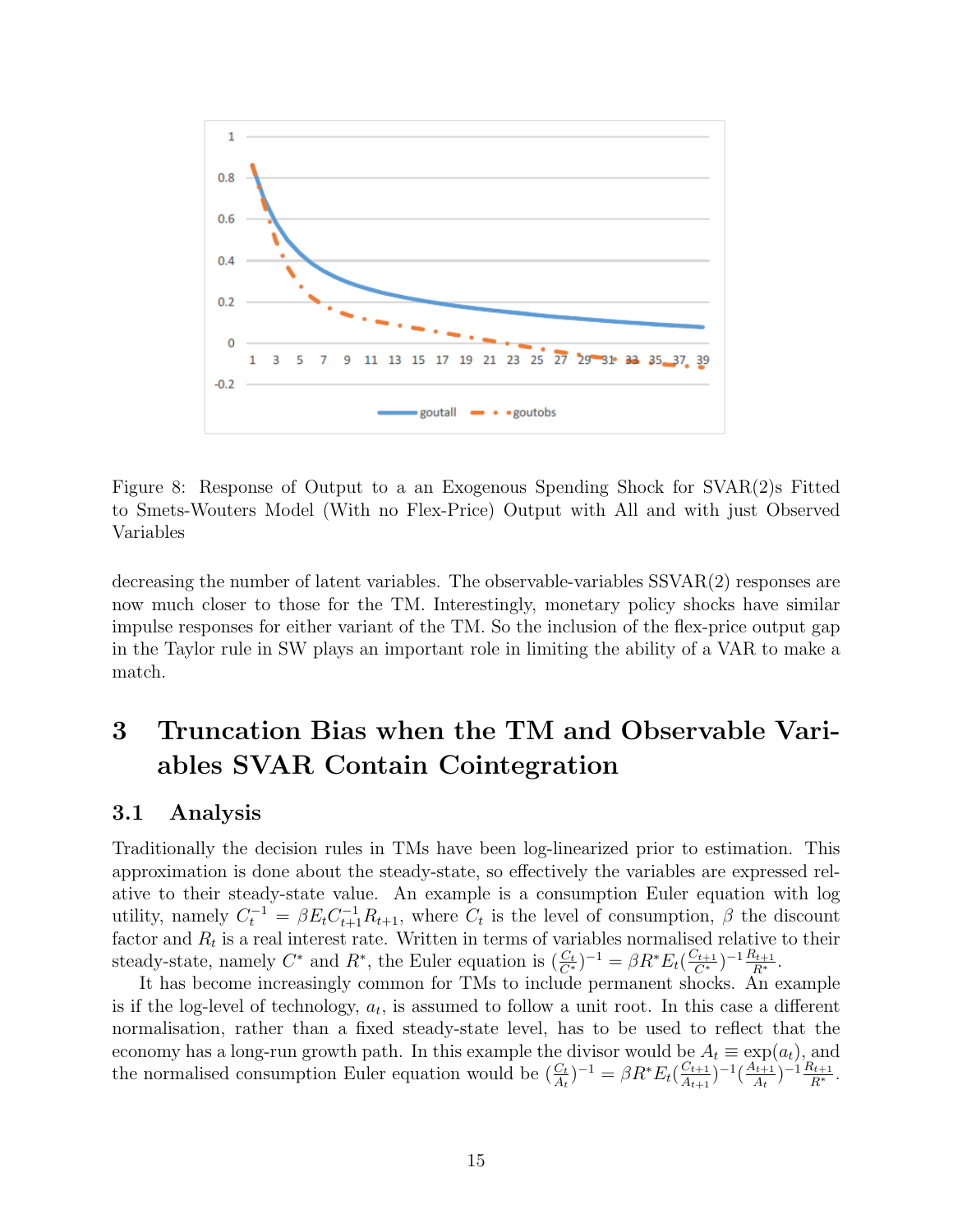Then, after log-linearization, it becomes

$$
c_t - a_t = E_t[c_{t+1} - a_{t+1} + \Delta a_{t+1}] - E_t r_{t+1} + \ln r^*,
$$

where the lower case letters represent the logs of the upper case ones. Furthermore, many modern TMs additionally allow for persistence in technology growth, i.e.

$$
\Delta a_t = \rho_a \Delta a_{t-1} + \varepsilon_{at}.
$$

This is particularly the case for models used in a policy environment.

Under such a specification  $E_t \Delta a_{t+1} = \rho_a \Delta a_t$ , making the linearized consumption Euler equation:

$$
c_t - a_t = E_t[c_{t+1} - a_{t+1}] + \rho_a \Delta a_t - E_t r_{t+1} + \ln r^*.
$$

It is apparent that the inclusion of a permanent technology shock results in some variables in these models being  $I(1)$  and co-integrated. An example of co-integration is between  $c_t$  and  $a_t$  since  $c_t - a_t$  is I(0). All the model variables which are I(1) are expressed as deviations from  $a_t$ , a process often referred to as "stationizing". Thus, in terms of the RBC model of the previous section, if  $a_t$  was a unit root process, we would have variables  $y_t - a_t$ ,  $c_t - a_t$ etc.. These variables are then  $I(0)$  and represent the error-correction (EC) terms. The consequence is that there is co-integration between the *three* variables  $y_t, c_t$ , and  $a_t$ . These EC terms would be present among the core model variables,  $z_t$ , and, after the TM is solved, there will be a VAR in  $z_t$ .

The VAR in  $z_t$  will contain observed and unobserved variables as before. However, in this case the "stationized" variables  $y_t - a_t$  etc. (denoted with a superscript S), while not directly observed, may be related to the observed data. As an example, let  $\Delta c_t$  be observed data on consumption growth. Then

$$
\Delta c_t = \Delta (c_t - a_t) + \Delta a_t = \Delta c_t^S + \Delta a_t.
$$

In contrast, there can be some other stationized variables that do not relate directly to data and which require a model for their construction, such as the capital stock when there is a variable utilization rate. With the first type of variable it is necessary to add a statistical specification for the latent exogenous process  $a_t$ , but that does not require an economic model. Alternatively, to re-construct the capital stock when there is a variable utilization rate we do need such a model.

### 3.2 Illustration: The An and Schorfheide (2007) Model

To fix these ideas, we consider a model with a permanent technology shock that has become a workhorse for such analysis. Specifically we take the An and Schorfheide (2007) model which was analyzed in Giacomini (2013) and Morris (2017). Here  $y_t$  is the log of output,  $c_t$ the log of consumption,  $\pi_t$  inflation,  $r_t$  the interest rate and  $g_t$  a fiscal variable. There are three shocks in the model, namely technology,  $\varepsilon_{a,t}$ , fiscal,  $\varepsilon_{g,t}$ , and monetary policy,  $\varepsilon_{r,t}$ . The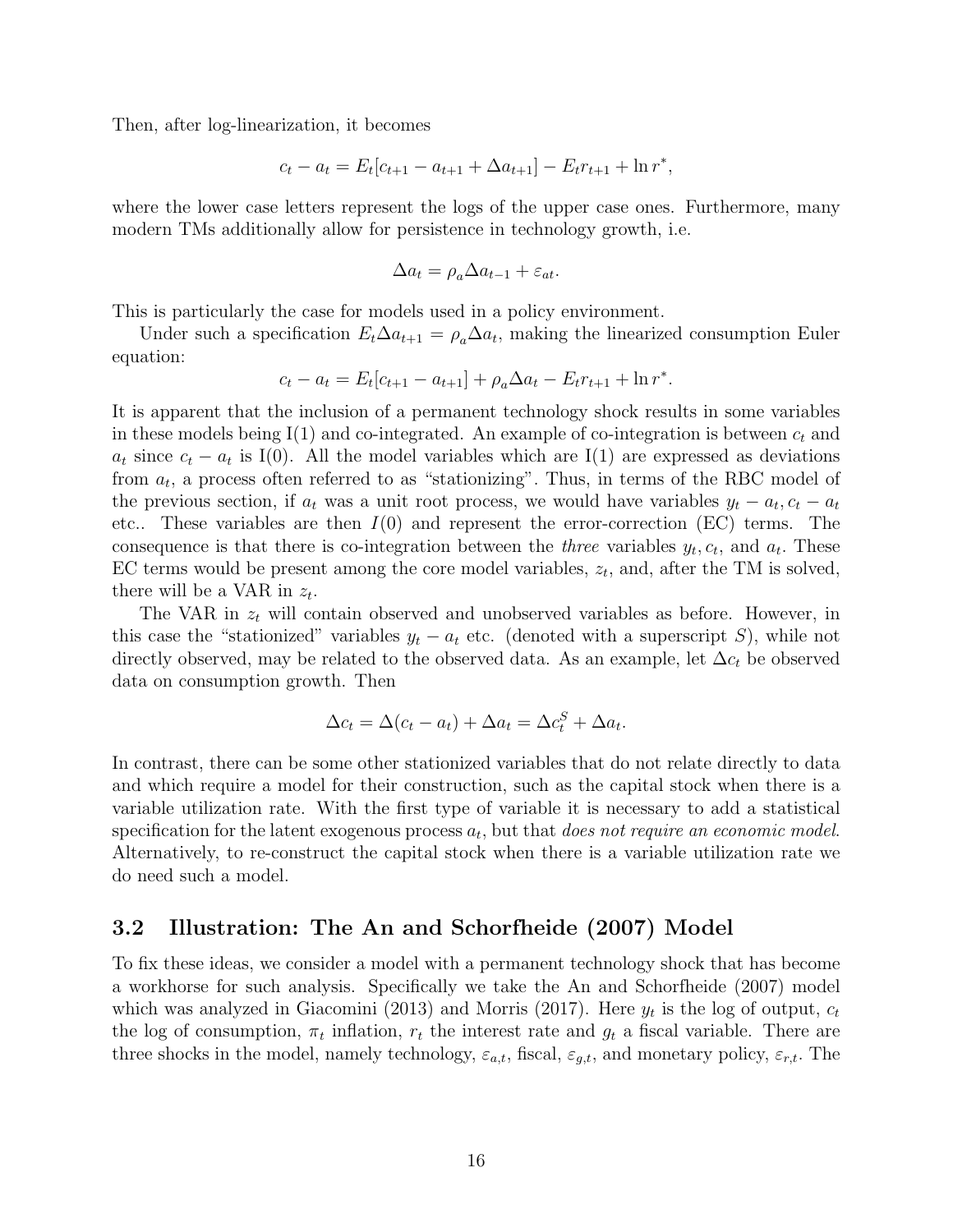TM has the equations:

$$
y_t^S = E_t(y_{t+1}^S) + g_t - E_t g_{t+1} - \frac{1}{\tau} (r_t - E_t \pi_{t+1} - E_t \Delta a_{t+1})
$$
  
\n
$$
\pi_t = \beta E_t(\pi_{t+1}) + \frac{\tau (1 - \nu)}{\varpi \pi^2 \phi} (y_t^S - g_t)
$$
  
\n
$$
c_t^S = y_t^S - g_t
$$
  
\n
$$
r_t = \rho_r r_{t-1} + (1 - \rho_r) \psi_1 \pi_t + (1 - \rho_\tau) \psi_2 (y_t^S - g_t) + \rho_r \varepsilon_{r,t}
$$
  
\n
$$
\Delta a_t = \rho_a \Delta a_{t-1} + \sigma_a \varepsilon_{a,t}
$$
  
\n
$$
g_t = \rho_g g_{t-1} + \sigma_g \varepsilon_{g,t}
$$
  
\n
$$
y_t^S = y_t - a_t.
$$

We begin by examining the VAR representation of the solution of the TM in terms of the stationized variables. Assuming that  $y_t^S$ ,  $\pi_t$  and  $r_t$  are the core endogenous variables in the TM, the system can be simplified by recognizing that  $c_t^S$  is a function of  $y_t^S$  and the exogenous variable  $g_t$ , so it can be substituted out. The resulting solution is a  $VAR(1)$  in  $y_t^S, \pi_t$  and  $r_t$ .

The observable variables used for estimation, however, are not the stationized variables,  $y_t^S, \pi_t$  and  $r_t$  but  $\Delta y_t, \pi_t$  and  $r_t$ . It is clear that the TM implies that there will be co-integration between  $y_t$ ,  $c_t$  and  $a_t$ .

Adopting the parameter values from Giacomini (2013), the solution for the TM is the  $SSVAR(1)$ 

$$
y_t^S = .95y_{t-1}^S - .5\pi_{t-1} + .1945r_{t-1} + .0037\varepsilon_t^a + .006\varepsilon_t^g - .0019\varepsilon_t^r
$$
  
\n
$$
\pi_t = .616\pi_{t-1} - .114r_{t-1} + .0037\varepsilon_t^a - .0012\varepsilon_t^r
$$
  
\n
$$
r_t = .776r_{t-1} + .308\pi_{t-1} + .0018\varepsilon_t^a + .0013\varepsilon_t^r.
$$

However this involves the latent variable  $y_t^S$  and so it is *not* a VAR in the observable variables alone. What is observed instead is  $\Delta y_t$ , so we need to ask whether  $\Delta y_t$ ,  $\pi_t$  and  $r_t$  follow a SSVAR?

Using the measurement equation

$$
\Delta y_t = \Delta y_t^S + \Delta a_t,\tag{19}
$$

and the relation between  $\pi_t$ ,  $a_t$  and  $r_t$  of  $\pi_t = 1.79\Delta a_t - .92r_t$ , the solution for  $\Delta y_t$  can be expressed as

$$
\Delta y_t = .0018\pi_{t-1} + .6568\pi_{t-1} - .05y_{t-1}^S + .0067\epsilon_t^a + .006\epsilon_t^g - .0019\epsilon_t^r. \tag{20}
$$

That is, it is an equation from a VECM that has  $y_{t-1}^S$  as the lagged error-correction term. Consequently, if the system is expressed as a SSVAR in just the observable variables, the term  $-.05y_{t-1}^S$  would be ignored and this would be a specification error.

This analysis demonstrates the fact that a SSVAR in observable variables will rarely be the appropriate way to proceed if data is generated by a TM with non-stationary technology. For example, if one thought of the SW model as having a unit root in technology, then there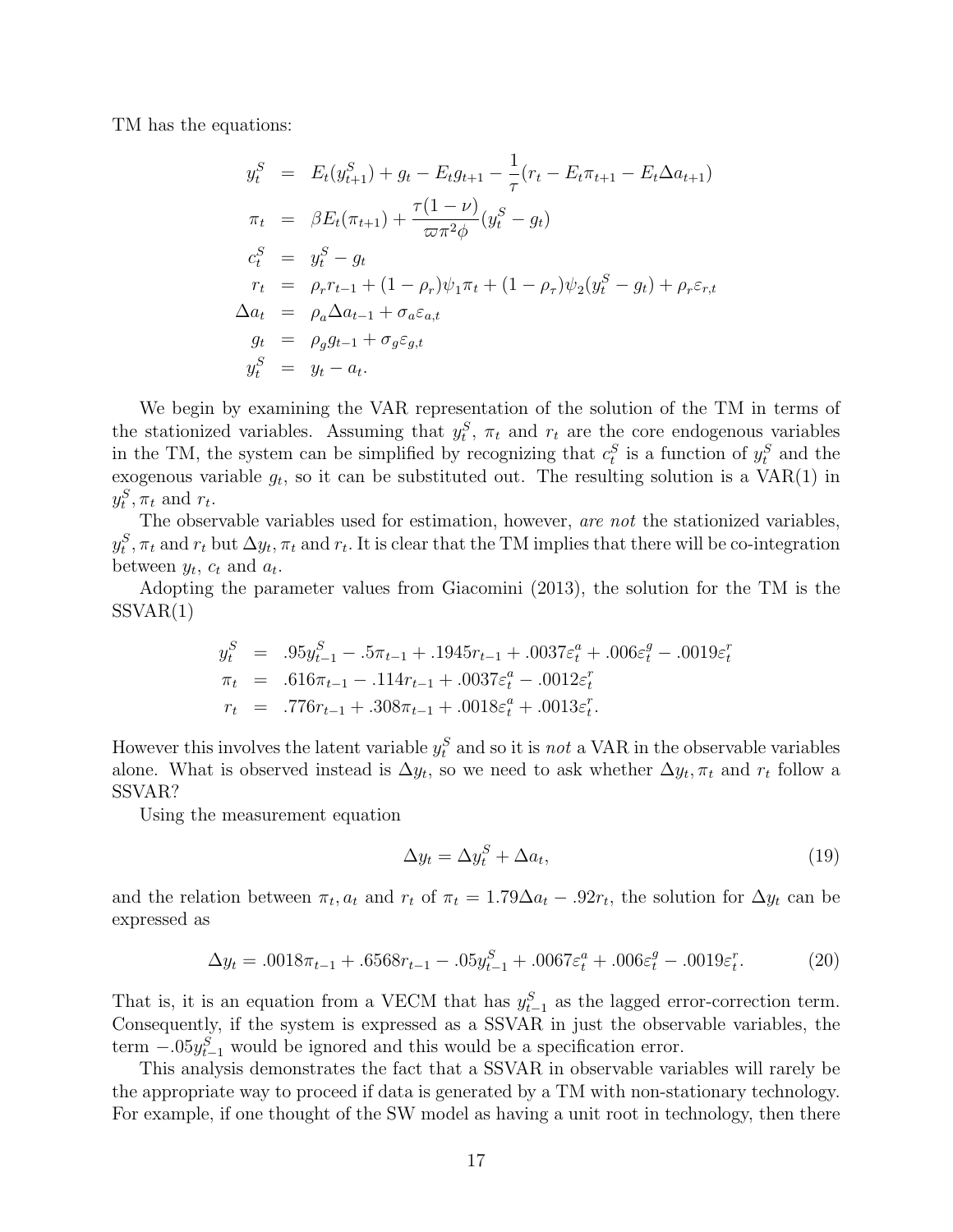would be stationized variables such as  $(y_t - a_t)$ ,  $(c_t - a_t)$ ,  $(i_t - a_t)$  etc..<sup>11</sup> These could be transformed to  $(c_t - y_t)$ ,  $(i_t - y_t)$  and  $(y_t - a_t)$ , but there will always be one unobservable EC term that would be missing from an observable-variable VECM.<sup>12</sup>

How important is the specification error of ignoring the EC term represented by  $y_{t-1}^S$ ? In this case it will depend on the relative variances of  $-.05y_{t-1}^S$  and  $.0067\varepsilon_t^a + .006\varepsilon_t^g - .0019\varepsilon_t^r$ . The latter is some ten times the former and so we might expect that there will only be a small difference between the impulse responses from the observable-variables SSVAR and those from the TM. If one fits a MA(1) to the equation that has  $\Delta y_t$  as dependent variable and  $\Delta y_{t-1}, r_{t-1}$  and  $\pi_{t-1}$  as independent variables the MA coefficient is -.06, showing that there is only a small degree of serial correlation in the residuals of the SSVAR(1) equation for  $\Delta y_t$ . Consequently, if a SSVAR(2) is fitted to the observable variables this could be expected to capture quite accurately what MA error there is in the equation. Figure 9 demonstrates this is the case. It shows the cumulative impact of a technology shock upon the level of output for both the TM and  $SSVAR^{obs}(2)$  models. It is only when the horizon is very long that one sees small differences.<sup>13</sup>

The underlying logic is that a small coefficient on the error-correction term means that one can omit that regressor from the  $\Delta y_t$  equation with little effect and so the SSVAR in observable variables alone will be close to the correct representation.<sup>14</sup> Accordingly, a reasonable rule of thumb is that when the EC term coefficient is small we can work with a VAR in differences for the  $I(1)$  variables and get a good approximation to the impulse responses.

Essentially we are dealing with a SSVECM model which has  $y_t - a_t$  as an error-correction term. Its omission in the observable-variables SSVAR is a misspecification, which might be avoided by fitting a finite-order latent factor VECM which includes  $y_{t-1}^S$  in the  $\Delta y_t$  equation. In order to estimate such a system all that is required is a *statistical assumption* about the exogenous variable  $\Delta a_t$ , akin to that in the TM.

## 3.3 Illustration: The Poskitt and Yao (2017) Model

A RBC model with technology following an I(1) process is taken as the TM by Poskitt and Yao (2017).<sup>15</sup> They have two core observed variables - output,  $y_t$ , and hours,  $h_t$  – as well as a latent variable, the capital stock. The capital stock, however, can be substituted out using the production function, the observed variables and the exogenous technology process,  $a_t$ . Consequently, the only core endogenous latent variable is stationized output,  $y_t^S$ .

The TM is a SSVAR(1) in  $y_t^S$  and  $h_t$ , as was found for the An and Schorfheide (2007) model. When expressed in terms of the observable variables,  $\Delta y_t$  and  $h_t$ , a latent variable  $SSVECM(1)$  is obtained with the form

$$
\Delta y_t = -0.01h_{t-1} - 0.18y_{t-1}^S - 1.56\varepsilon_t^h + 0.96\varepsilon_t^a \tag{21}
$$

$$
h_t = .93h_{t-1} - .24y_{t-1}^S - 2.4\varepsilon_t^h + .48\varepsilon_t^a. \tag{22}
$$

 $11$ Such a model was considered by Del Negro, Schorfheide, Smets and Wouters (2007).

<sup>&</sup>lt;sup>12</sup>The presence of an unobserved EC term was also discussed in Liu, Pagan and Robinson (2018) in the context of the Rees, Hall and Smith (2016) model.

<sup>&</sup>lt;sup>13</sup>As in the previous models monetary policy impacts on inflation are close for both models.

<sup>&</sup>lt;sup>14</sup>The EC term does not appear in the other two equations.

<sup>15</sup>Ravenna (2007) studies the same TM.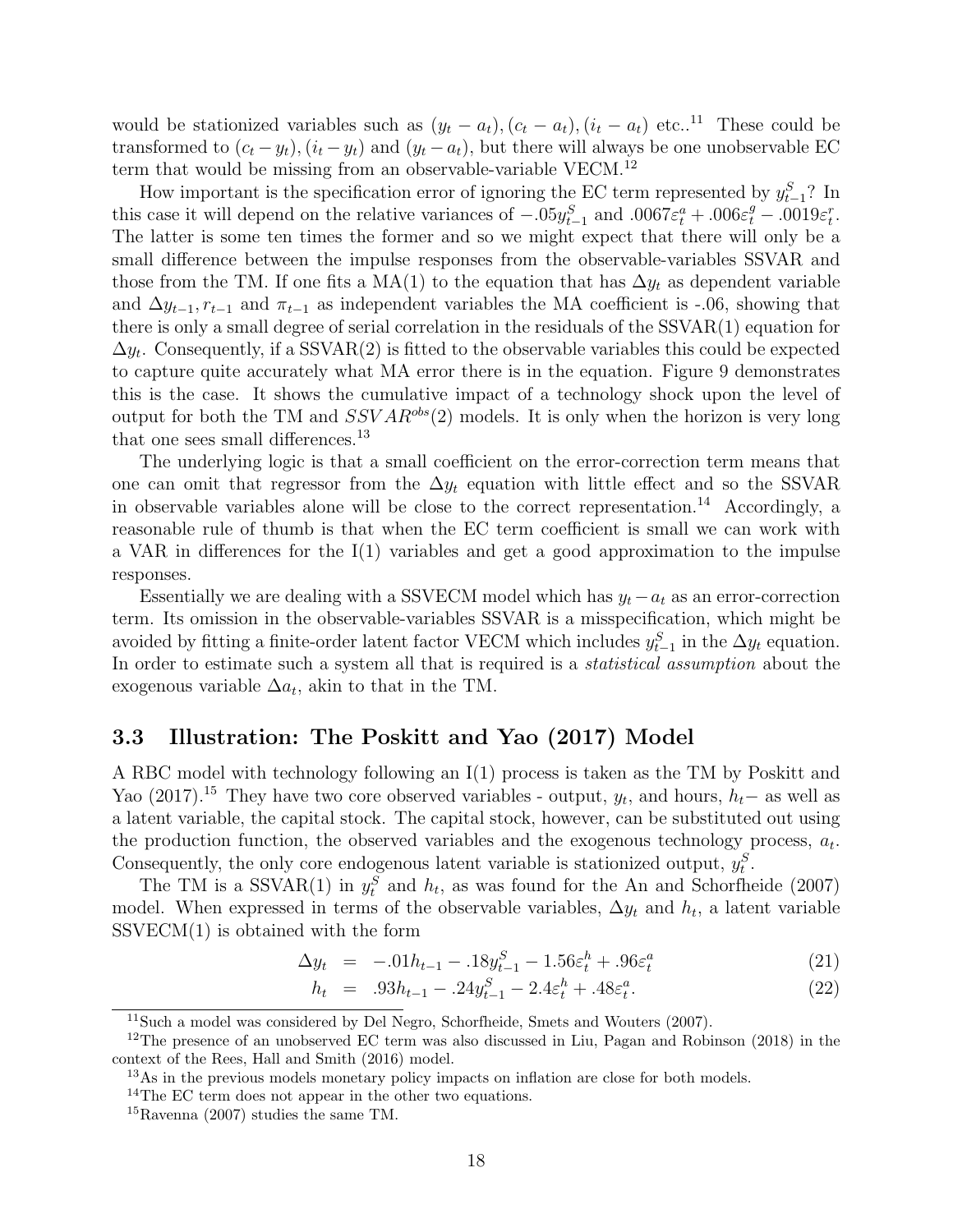

Figure 9: Cumulative Responses of Level of Output to a Technolgy Shock for the An-Schorfheide Model for the Observable-Variable SVAR(2) and DSGE Model

Again, a SSVAR in the observable variables alone, omitting  $y_{t-1}^S$ , would be misspecified.

To judge the consequences of the misspecification, just as for the An and Shorfheide (2007) model we compare the relative variances of -.18 $y_{t-1}^S$  and  $(-1.56\varepsilon_t^h + .96\varepsilon_t^a)$  in Equation (21). The ratio is .33, rather than 9.6 for the An and Schorfheide model, and therefore we would expect a larger bias in the estimated dynamic coefficients in the Poskitt-Yao model.

We can further analyse this bias. Regressing  $y_t^S$  upon  $\{h_{t-j}, \Delta y_{t-j}\}_{j=1}^M$  in the Poskitt and Yao case we find an  $R^2$  of .7 when  $M = 2$ . A higher number of lags, namely  $M = 50$ , is needed in order to be able to reconstruct the latent variable from the observable variables. As there is a high correlation between  $h_{t-1}$  and  $y_{t-1}^S$ , there will be a bias in the estimates of the coefficient on  $h_{t-1}$ . Omitting  $y_{t-1}^S$  from Equation (21) yields an estimate of .097 (compared with  $-0.01$ ), while for Equation  $(22)$  it produces  $.83$ . Since it is the magnitudes of the estimated coefficients that matter for the impulse responses, the impact of shocks on  $\Delta y_t$  will die out very quickly, even when there is a bias in the estimates, whereas for  $h_t$  the difference in the parameter values in Equation (22) for  $h_{t-1}$  (.93 and .83) results in a substantial difference in the persistence. The impulse responses are shown in Figures 10 and 11.<sup>16</sup>

Figure 10 is much the same as in Poskitt and Yao (2017). The difference between the responses is due to bias in the  $h_{t-1}$  coefficient estimate.<sup>17</sup> However, Figure 11 is very different to what Poskitt and Yao (2017) report. The reason seems to be a computational problem in their graphical output. In their graph there is a big difference between the impulse responses when the latent variable is present and when it is absent, whereas Figure 11 shows that there is almost no difference.

<sup>&</sup>lt;sup>16</sup>When we fit a VAR(2) in  $\Delta y_t$  and  $h_t$  the equation for  $h_t$  has coefficients of .94 and -.1 and so for the first few impulse responses there is little difference between the two sets of impulse responses.

<sup>&</sup>lt;sup>17</sup>To see this, note that after 20 periods ahead we find that the ratio of  $(.93/.83)^{20}$  is around 12, which agrees with the figure.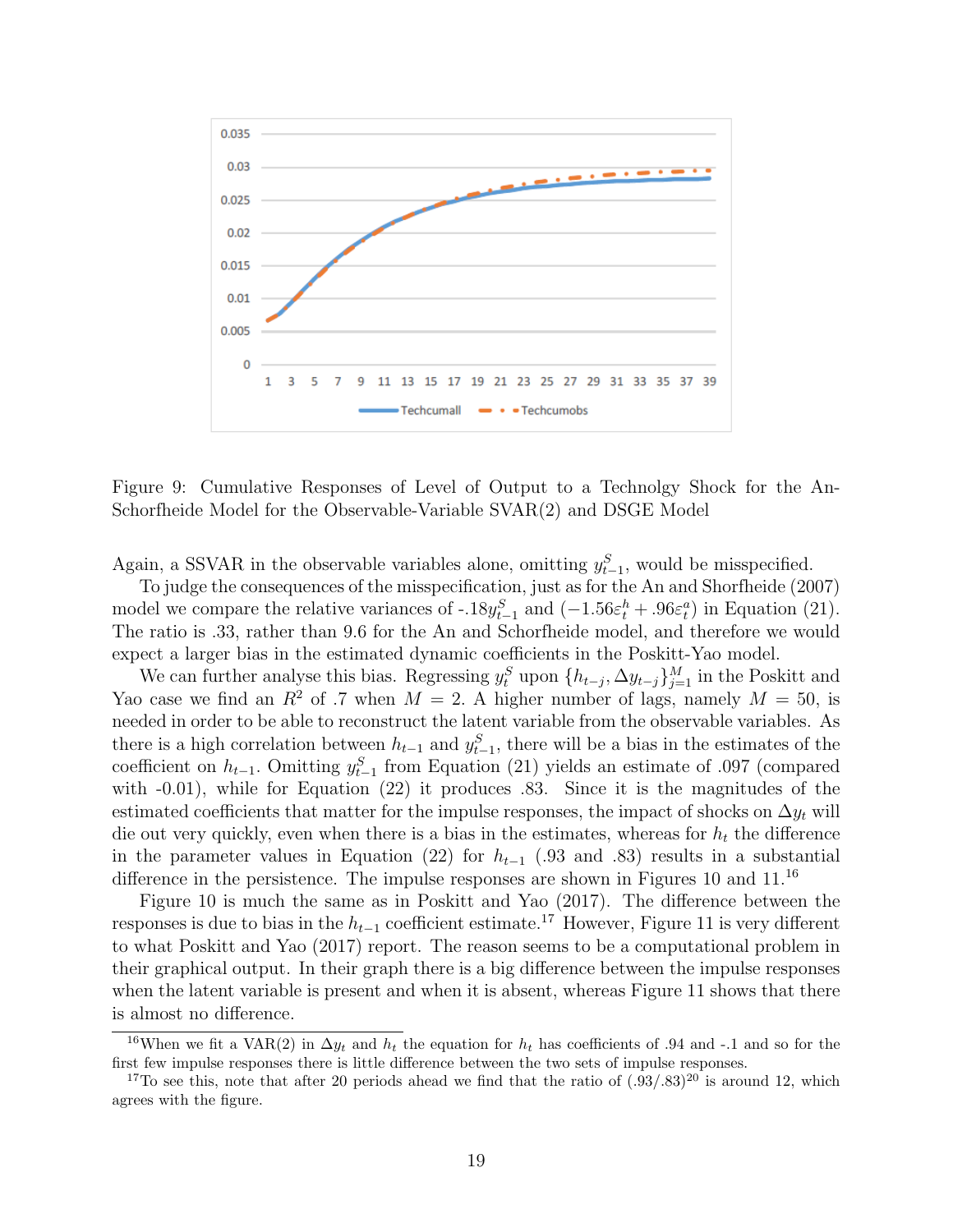

Figure 10: Impulse Response of Hours to a Technology Shock Using the TM of Poskitt and Yao and a VAR(2) in the Observable Variables



Figure 11: Impulse Response of Growth in Output to a Technology Shock Using the TM of Poskitt and Yao and a VAR(2) in the Observable Variables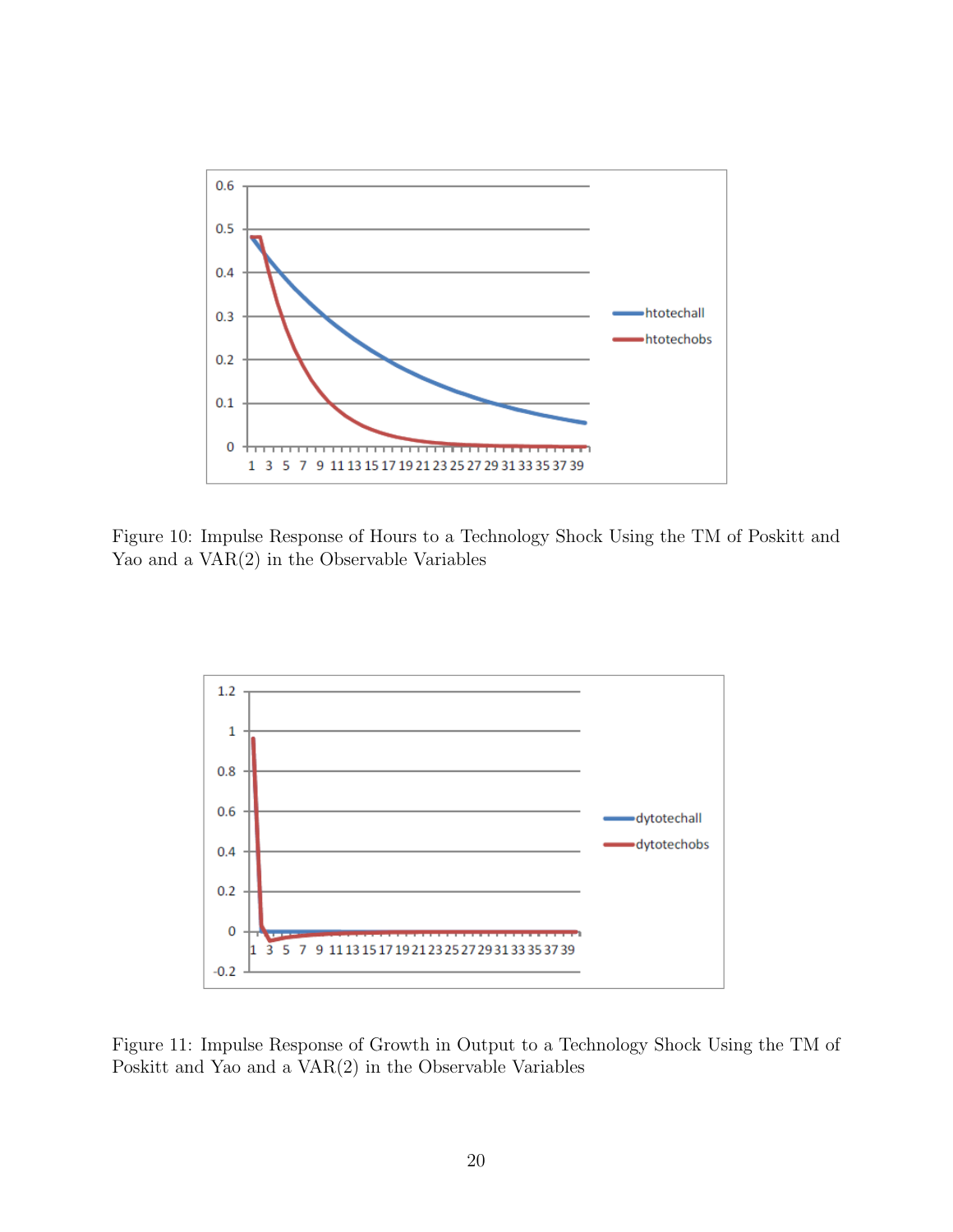### 3.4 Illustration: The Erceg et. al (2005) Model

Erceg et al. (2005) study the ability of VAR models to match the impulse responses for technology shocks from a DSGE model. They consider two different DSGE models, both containing a permanent technology shock. The first is referred to as the RBC version and in this case they find that the VAR representation exhibits very little truncation error. In the second case nominal rigidities are introduced, amongst other changes, and in this case truncation error occurs.

A four variable VAR is fitted to data simulated from the RBC model and Erceg et al. find a good approximation to the DSGE model impulse responses to a technology shock, which is their main interest. There are four structural shocks and four observable variables - labour productivity  $lp_t$ , the log of the consumption to income ratio  $cy_t$ , the log of the investment to income ratio  $iy_t$ , and hours worked  $h_t$ . The model has a unit root in technology so  $lp_t$ is stationized, yielding  $lp_t^S \equiv lp_t - a_t$ . The VAR implied by the DSGE model has the exact form<sup>18</sup>

$$
lp_t^S = 1.045lp_{t-1}^S - .04cy_{t-1} + .034iy_{t-1} - .011h_{t-1}
$$
\n(23)

$$
cy_t = .08lp_{t-1}^S - .926cy_{t-1} + .039iy_{t-1} - .02h_{t-1}
$$
\n(24)

$$
iy_t = -22lp_{t-1}^S - 0.143cy_{t-1} + 0.875iy_{t-1} - 0.05h_{t-1}
$$
\n(25)

$$
h_t = -.173lp_{t-1}^S + .116cy_{t-1} - .075iy_{t-1} + 1.033h_{t-1}.
$$
\n(26)

So a SSVAR(1) in  $lp_t^S, cy_t, iy_t$  and  $h_t$  fits exactly. Stationized labour productivity, however, is not observable; the observable-variables SSVAR is in terms of  $\Delta lp_t, cy_t, iy_t$  and  $h_t$ . Since the error-correction terms appear to be small we would expect that a SVAR(2) in the observable variables could capture the impulse responses quite well, and any differences would only show up in the impulse responses at long horizons. Once again the capital stock (or services from capital) can be substituted out from the production function, and therefore it does not appear in the core endogenous variables. Figures 12 and 13 demonstrates that a  $SSVAR(2)$  in observable variables does indeed make a match for moderate horizons.<sup>19</sup>

The second model that Erceg et al. (2005) study has nominal rigidities, but also modifies the production function. In particular, capital services now are the product of a utilization rate and the capital stock  $k_{t-1}^S$ . This means that  $k_{t-1}^S$  will be a latent core variable, whereas in the first model it could be eliminated. Thus we have two potential sources of problems which may prevent the VAR from giving accurate estimates of the impulse responses. The first is that  $lp_t^S$  is not observable, while the second is that the capital stock is also latent. Furthermore, another problem is that there is an additional shock - monetary policy - so there are now five shocks in the model but only the same four observable variables as were used for the RBC model. As the new shock is for monetary policy one might have expected the interest rate  $r_t$  to have been added to the VAR as an observable variable. The reason this matters can be seen by comparing the labour productivity VAR equation for this model, Equation (27), to its equivalent for the RBC variant, Equation (23)

<sup>18</sup>The shocks have been omitted from the identities for simplicity.

<sup>&</sup>lt;sup>19</sup>Because we only work with four decimal places, and the impulse responses are small, this makes for the jagged responses that are seen in the graph.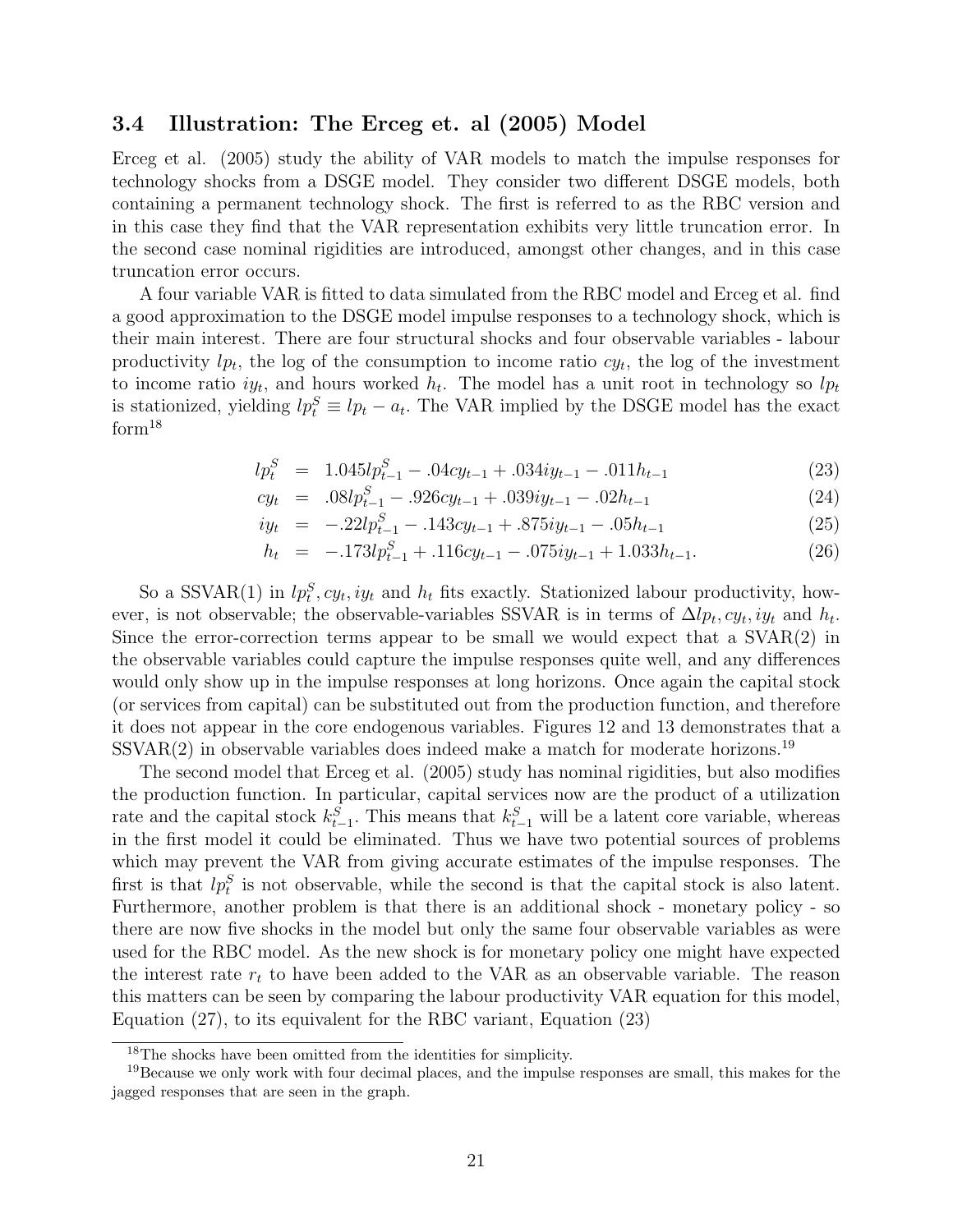

Figure 12: Cumulated Response of Log of Output to a Technology Shock for SVARs Fitted to the Erceg et al RBC Model with All and with just Observed Variables



Figure 13: Response of Log of Consumption/Output Ratio to a Labour Supply Shock for VARs Fitted to the Erceg et al RBC Model with All and with just Observed Variables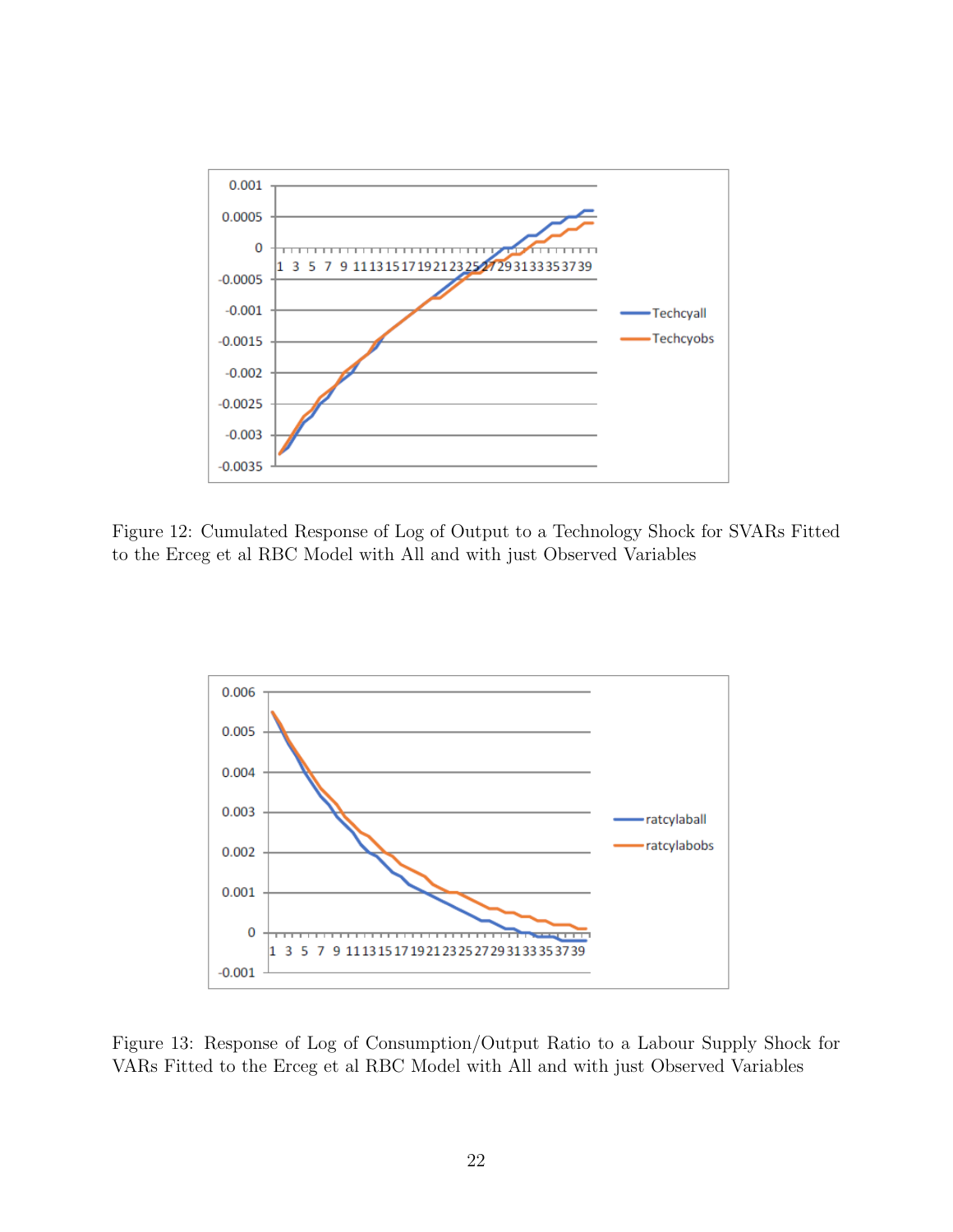

Figure 14: Response of Log of Consumption Output Ratio to a Domestic Technology Shock for SVARs Fitted to Erceg et al Model Output with All, The Erceg et al Observable Variables, and the latter Extended to Include the Interest Rate

$$
lp_t^S = 1.16lp_{t-1}^S - .34lp_{t-2}^S + 1.17cy_{t-1} + .12cy_{t-2} - .05iy_{t-1} + .05iy_{t-2} - .2h_{t-1} + .17h_{t-2} + .0009k_{t-1}^S - .36r_{t-1}.
$$
\n(27)

The key difference is that in Equation (27)  $r_{t-1}$  cannot be substituted out and, since it is unobserved, there is no longer a finite-order VAR representation in terms of the stationized variable  $lp_i^S$ , even if it were observed. This is what Erceg et al. (2005) find. As before there is also the specification error that comes from replacing  $lp_t^S$  with  $\Delta lp_t$  in the VAR. Figure 14 shows the impact of technology shocks upon the log of the consumption output ratio for the DSGE model as well as for an SSVAR(2) fitted with and without the interest rate being treated as an observed variable. It is apparent that much of the truncation error in the long horizon comes from the interest rate being unobserved - for the first three years there is little truncation error.

# 4 Estimating the Contemporaneous Impulse Responses

### 4.1 Analysis

We now turn to the second element of making a match between the models, namely the contemporaneous responses. More precisely, we analyse how closely  $C_0^{SVAR}$  relates to  $C_0^{TM}$ . This is a key element in determining the levels of the impulse responses and it is here that structural information needs to be used. Put another way, it is an SVAR that has to be estimated now rather than just a VAR. In the previous section we set the contemporaneous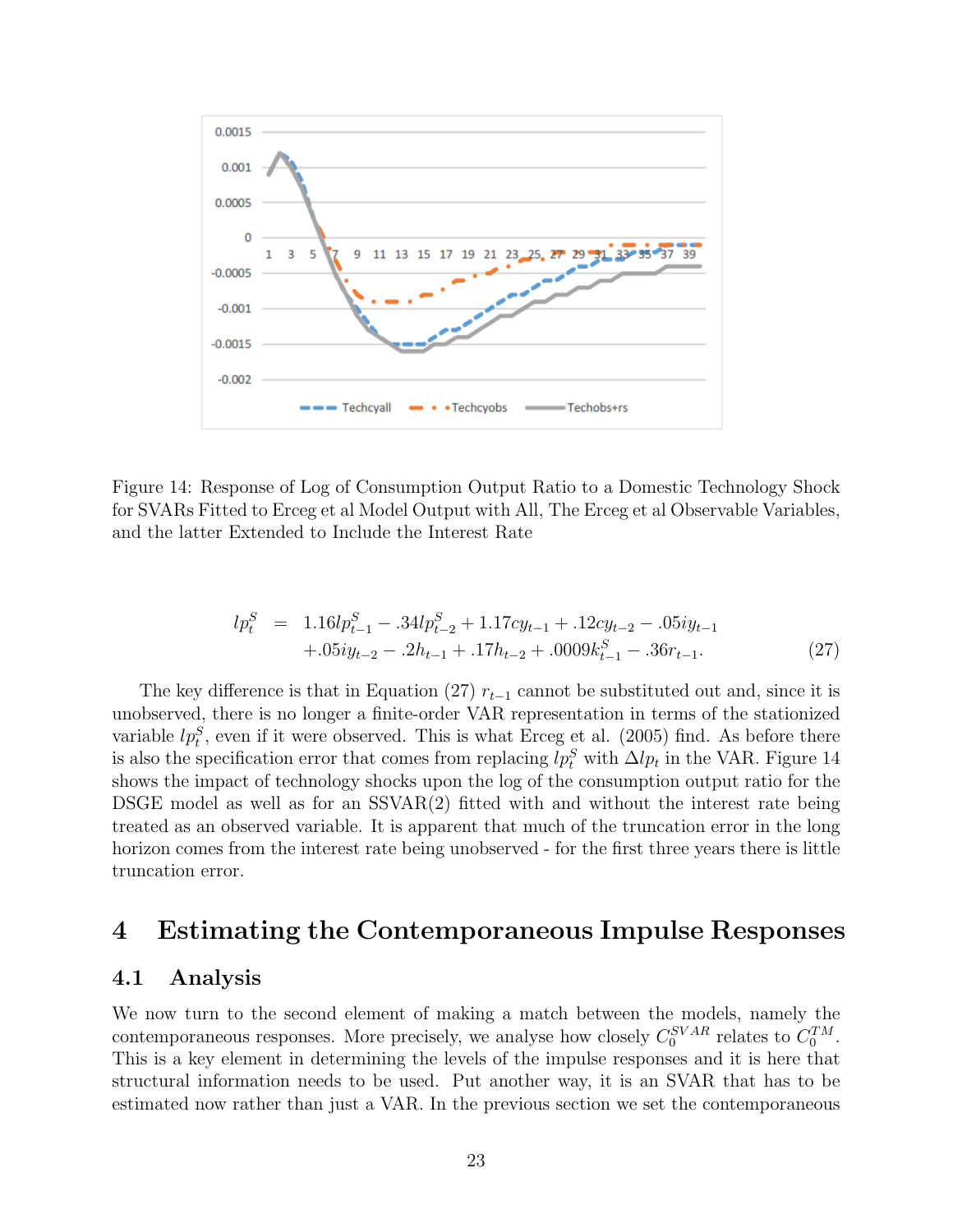responses of the shocks equal to that for the TM. If they are not equal, then the responses would originate at different points, even though they would retain the same shape (as that comes from the dynamics, namely the  $B_j$  in Equation 3).

To isolate the parameter estimates of the TM which will influence the contemporaneous responses, recall that TMs have the general form of Equation 1, which has Equation 2 as its solution. The latter is an incomplete VAR as the process for the shocks,  $u_t$ , has not been specified. For simplicity, let us assume that the shocks are equal to their innovations,  $\epsilon_t$ . The complete VAR then is

$$
z_t = B_1 z_{t-1} + C_0 \epsilon_t,
$$

where  $B_1 = D$  and  $C_0 = G$ . So the contemporaneous impulse responses are G. Furthermore, from the complete VAR (the reduced form) the expectations in the TM can be computed, namely  $\xi_t = E_t(z_{t+1}) = B_1 z_t$ .  $B_1$  can be obtained from the reduced-form VAR. Thus the original representation of the TM in (1) can be re-expressed as

$$
A_0 z_{1t} = A_1 z_{t-1} + C\xi_t + \epsilon_t.
$$
\n(28)

This expression treats the expectations as an extra endogenous variable. It is apparent from this formulation that the matrix which will influence the contemporaneous responses is  $A_0 + C$ . This matrix, together with the  $B_1$  from the reduced form, determine G in the solution to the TM.

Assessing the ability to make a match with a SVAR to the contemporaneous impulse responses in the TM is essentially asking whether it is possible to estimate  $A_0 + C$ . To do this it will often be necessary to adopt assumptions used in the TM that are generally not found in SVAR work. In what follows we focus on whether a match can be made given an infinite sample of observations, thereby abstracting from problems arising from the small size of the samples typical in macroeconomic applications. Doing so helps an understanding of what the limits are for a SVAR approach to recover the structural shocks. A recent small New-Keynesian model from the literature is used to illustrate the issues, namely the external sector of the multi-sector model (MSM) of Rees et al.  $(2016)$ .

Basically the question that needs to be answered is whether there are enough good instruments for estimating the parameters in the structural equations of the SVAR (akin to Equation 28) which define the shocks. The SVAR will need to use information from the TM to get these instruments and these will involve three types of restrictions.

- 1. Exclusion restrictions coming from the structural relations of the TM.
- 2. Uncorrelated shock assumptions made in the TM.
- 3. Common factors among the dynamics of the TM.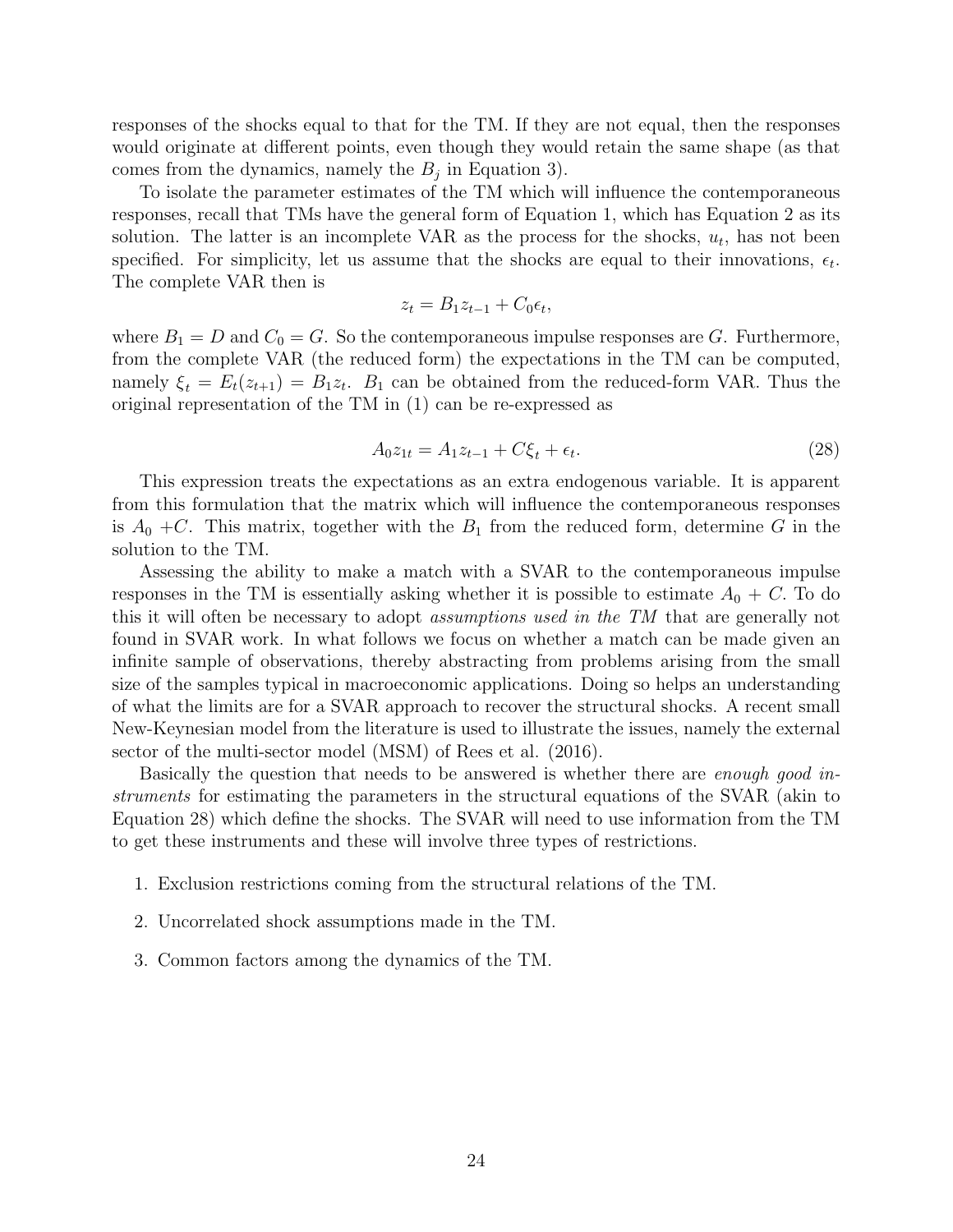# 4.2 Illustration: The External Sector of Rees et.al.'s Multi-Sector Model (MSM)

This is a small New-Keynesian (NK) model of the form

$$
y_t = E_t(y_{t+1}) - (r_t - E_t(\pi_{t+1})) + u_{yt}
$$
\n(29)

$$
\pi_t = \beta E_t(\pi_{t+1}) + \kappa y_t + u_{\pi t} \tag{30}
$$

$$
r_t = \rho_r r_{t-1} + (1 - \rho_r)(\gamma_y y_t + \gamma_\pi \pi_t) + \delta \Delta y_t + \varepsilon_{rt}, \tag{31}
$$

where  $u_{yt}$  and  $u_{\pi t}$  follow AR(1) processes

$$
u_{yt} = \rho_y u_{yt-1} + \varepsilon_{yt}
$$
  

$$
u_{\pi t} = \rho_{\pi} u_{\pi t-1} + \varepsilon_{\pi t},
$$

with  $\varepsilon_{yt}, \varepsilon_{r\pi}$  and  $\varepsilon_{rt}$  being white noise processes that are uncorrelated with each other. We assume that  $\pi_t$  and  $r_t$  are observed.  $y_t$  is actually a stationized variable, however, we will initially abstract from that complication and think of  $y_t$  as being an  $I(0)$  observable output gap, so as to initially focus on the problems of estimating the SVAR derived  $C_0$  and matching that of the TM. Later we return to the case where the output gap is actually  $y_t^S = y_t - a_t$ , where  $a_t$  is the log of technology which follows an I(1) process.<sup>20</sup>

The NK model in (29)-(31) solves to gives a VAR(1) in  $y_t$ ,  $\pi_t$  and  $r_t$ . Using the parameter values in Rees et al., the SSVAR equation for  $\pi_t$  is

$$
\pi_t = .108y_{t-1} + .269\pi_{t-1} + .123r_{t-1} + .0006\varepsilon_{yt} + .013\varepsilon_{\pi t} - .009\varepsilon_{rt}.
$$

As discussed above, this provides an expression for expected inflation, namely  $\xi_{\pi t} \equiv E_t \pi_{t+1} =$ .108 $y_t$  + .269 $\pi_t$  + .123 $r_t$ . In large samples we can recover the expectation by regressing  $\pi_{t+1}$ on  $y_t, \pi_t$  and  $r_t$ <sup>21</sup>

### 4.2.1 Using COMFAC Restrictions from the TM in the SVAR

Consider the estimation of the New-Keynesian Phillips Curve, Equation (30). It can be converted to an equation (which has innovations as shocks) by multiplying through by a polynomial in the lag operator  $(1-\rho_{\pi}L)$  to give

$$
(1 - \rho_{\pi}L)\pi_t = \beta(1 - \rho_{\pi}L)\xi_{\pi t} + \kappa(1 - \rho_{\pi}L)y_t + \varepsilon_{\pi, t}.
$$
\n(32)

It is evident that the coefficients on  $\pi_{t-1}, y_{t-1}$  and  $\xi_{\pi t-1}$  all involve the same parameter  $\rho_{\pi}$ . Consequently, there is a *common factor*  $(1 - \rho_{\pi}L)$  in the three separate lag polynomials. This COMFAC structure was investigated by Hendry and Mizon (1978).

<sup>&</sup>lt;sup>20</sup>We are also avoiding the problem that in many TMs there are unobservable variables so they would be left out of any structural equation specified by an SVAR, and this is likely to make it harder to make a match. Because it so context dependent we assume that all variables are observable until later when we deal with I(1) variables, where there is only partial observability, but of a from that is not context dependent.

<sup>&</sup>lt;sup>21</sup>With 10,000 simulated observations from the MSM we obtain  $.26$ ,  $.11$  and  $.12$  instead of  $.27$ ,  $.12$  and .11. Even with 200 observations the estimates are accurate; they are .24, .13 and .02.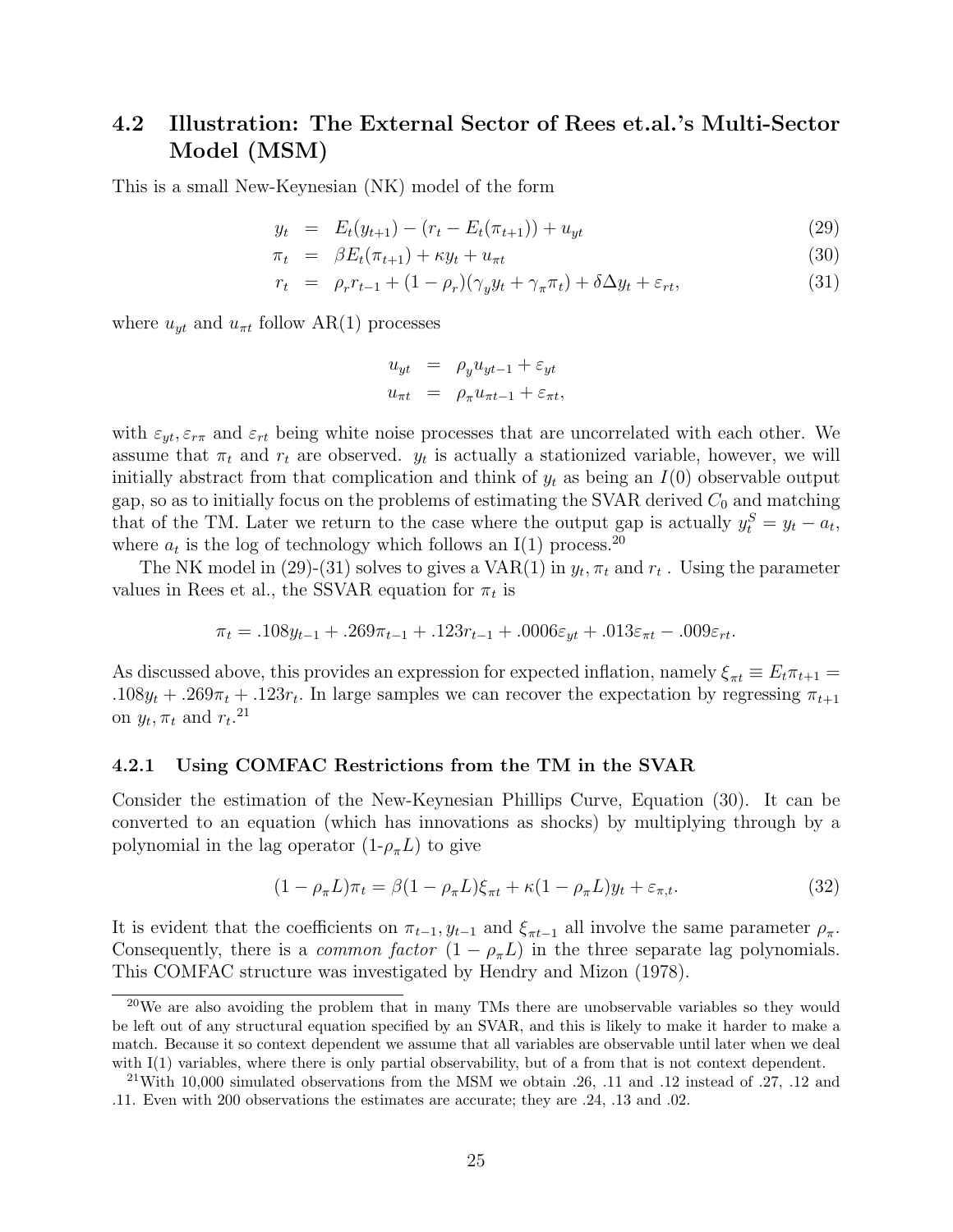Now a standard SVAR equation for inflation would be

$$
\pi_t = a_{21}^0 y_t + a_{23}^0 r_t + a_{22}^1 \pi_{t-1} + a_{21}^1 y_{t-1} + a_{23}^1 r_{t-1} + \varepsilon_{\pi t}.
$$
\n(33)

Here there are five parameters to be estimated but only three instruments  $y_{t-1}, r_{t-1}$  and  $\pi_{t-1}$ . However, when COMFAC restrictions are applied this can be written as

$$
\pi_t = a_{21}^0 y_t + a_{23}^0 r_t + \rho_\pi u_{\pi t - 1} + \varepsilon_{\pi t}.
$$
\n(34)

Using  $\beta = 0.9996$ ,  $\kappa = .036$  and  $\rho_{\pi} = .31$  from Rees et al. (2016) we would find that the SVAR equation implied by MSM would have coefficient values of

$$
a_{21}^{0} = \frac{(.9996 \times .108) + .036}{1 - (.269 \times .9996)1} = .197,
$$
  

$$
a_{23}^{0} = \frac{.123}{.731} = .169.
$$

Estimating Equation (34) using simulated values from the MSM (10,000 observations) and instruments  $\pi_{t-1}, y_{t-1}, r_{t-1}$ , we would get

$$
\pi_t = .192y_t + .164r_t + .31u_{\pi t - 1} + \varepsilon_{\pi t},
$$

which is an excellent match, enabling the recovery of the MSM shock  $\varepsilon_{\pi t}$ .

Thinking about this from a conventional SVAR perspective for estimating  $C_0$ , Equation (33) could not be estimated, and one action that is often taken is to make the system recursive. This would require at least  $a_{23}^0 = 0$ . Is this reasonable? It is true that  $r_t$  is absent from the MSM's Phillips curve, but it should appear in the SVAR equation for inflation because of expectations and it is that which gives  $a_{23}^0 = .169$ . So the COMFAC assumption in the MSM would need to be used to estimate the parameters.

In a similar vein the output equation in the SVAR implied by the MSM model (and parameter values) has the form

$$
y_t = .77\pi_t - 29.4r_t + .95u_{yt-1}.\tag{35}
$$

The COMFAC restriction deliver enough instruments to estimate this equation, producing

$$
y_t = .56\pi_t - 22.33r_t + .952u_{yt-1} + \varepsilon_{yt},
$$

which is a reasonable match to what the MSM model predicts this equation would be, as seen in Equation (35).

The COMFAC restriction used in the MSM model (and TMs more generally) does not come from the microeconomic foundations of the model. It is simply a statistical assumption about the nature of shocks, in particular their autocorrelation, so it could be equally used in an SVAR framework.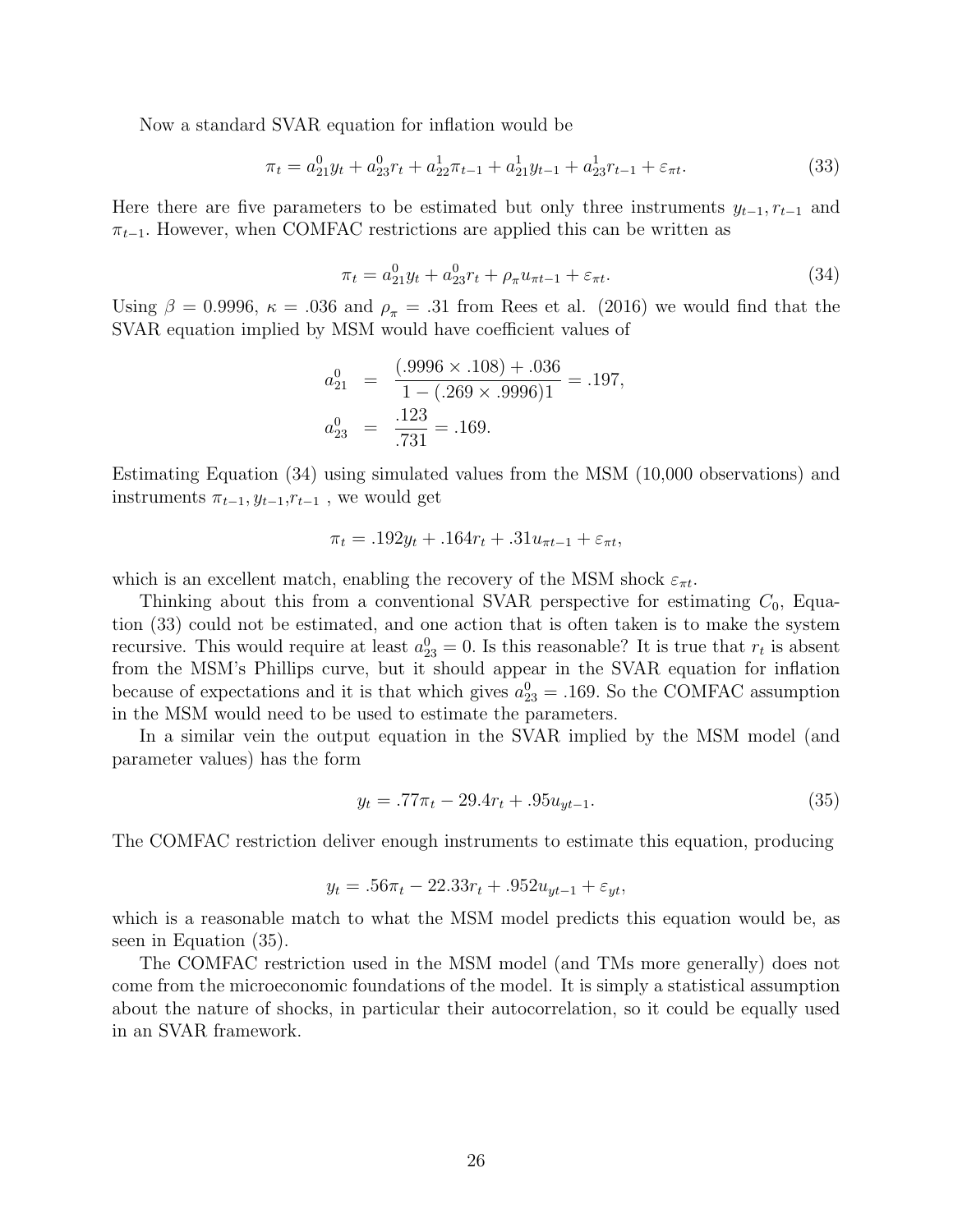#### 4.2.2 Other Restrictions from the TM

Because we can calculate  $\xi_{\pi t}$  in (32) from a VAR we might instead formulate the SVAR equation as

$$
\pi_t - .9996\xi_{\pi t} = \kappa y_t + \rho_\pi u_{\pi, t-1} + \varepsilon_{\pi, t},
$$

since  $\beta = .9996$  is prescribed by Rees et al. (2016), rather than being estimated - a very common approach in DSGE models. If that is done then there are two parameters to estimate and three instruments and we would get

$$
\pi_t - .9996\xi_{\pi t} = .032y_t + .31u_{\pi, t-1} + \varepsilon_{\pi, t}.
$$

This is a good match to the true values. We could add one extra regressor in to the SVAR equation and the answers do not change much. Hence the shock  $\varepsilon_{\pi,t}$  can be estimated and impulse response functions found.<sup>22</sup> Thus we don't need to set the parameters on all three lags to zero.

Turning to the final equation in the MSM external system the SVAR equation for  $r_t$ implied by the MSM is

$$
r_t = .928r_{t-1} + .154y_t - .139y_{t-1} + .107\pi_t.
$$

Now this equation could be estimated using the three available instruments  $y_{t-1}, r_{t-1}$  and  $\pi_{t-1}$ . But, even with 10,000 observations, the point estimates are very bad, because  $r_{t-1}$  is not a good instrument. There are no COMFAC restrictions for this equation as monetary shocks are white noise. However, SVARs do use the assumption of TMs that the structural shocks are uncorrelated with one another, meaning that  $\varepsilon_{\pi t}$  and  $\varepsilon_{yt}$  can be used as extra instruments, if they can be constructed. To do so apply the restrictions discussed above (COMFAC plus parametric) to the SVAR inflation and output equations and compute the residuals  $\hat{\varepsilon}_{\pi t}$  and  $\hat{\varepsilon}_{yt}$ . Using these as extra instruments produces

$$
r_t = .928r_{t-1} + .150y_t - .135y_{t-1} + .105\pi_t,
$$

which agrees very closely with that implied by the MSM structural equation. When only 200 observations are used the parameter estimates become

$$
r_t = .942r_{t-1} + .14y_t - .116y_{t-1} + .078\pi_t,
$$

which still represents a good match. Again we could allow for  $\pi_{t-1}$  to appear with little effect.

#### 4.2.3 Issues with I(1) Variables in TMs and SVARs

When there are  $I(1)$  variables in the TM then there must be permanent, as well as transitory, shocks. Generally, the log level technology is a permanent shock. This mixture of shocks poses more substantial difficulties in making a SVAR match to the  $C_0$  from the TM.

<sup>&</sup>lt;sup>22</sup>Once a structural shock such as  $\varepsilon_{\pi,t}$  is found impulse responses of the k'th variable to it can be found by regressing the VAR residuals  $\hat{e}_{kt}$  against  $\hat{\varepsilon}_{\pi,t}$ . This is because it is uncorrelated with the other shocks and thus these can be omitted from the regression.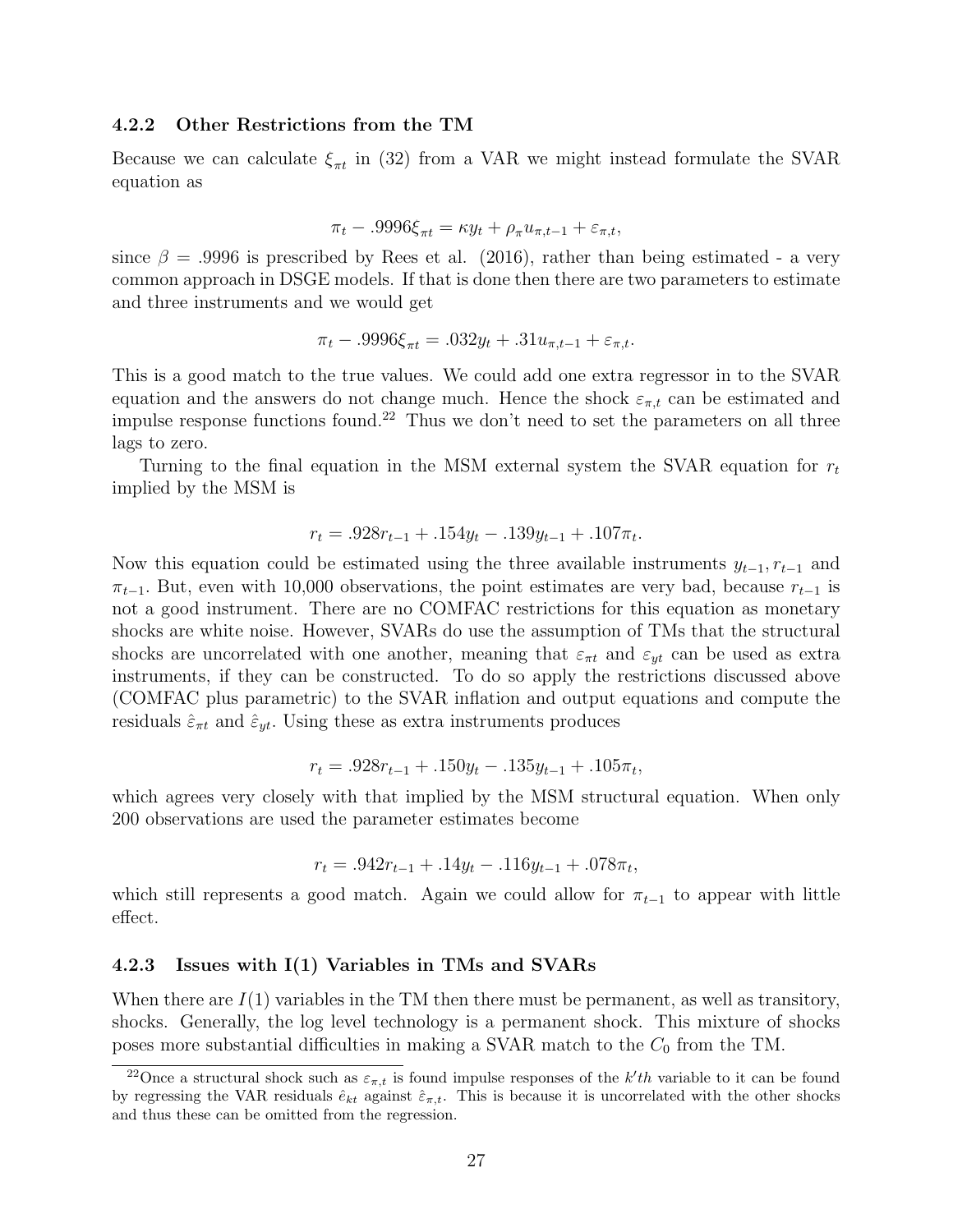One method for dealing with a mixture of shocks is that due to Shapiro and Watson (1988). They showed that one could separate permanent and transitory shocks by working with some modified equations in the SVAR. As an example, we look at the An and Schorfheide (2007) model, where there is a permanent shock on output from technology while the other shocks two shocks have transitory effects. The following equation for output growth is the Shapiro-Watson formulation and is the SSVAR identity

$$
\Delta y_t = -0.05 y_{t-1}^S + 0.17 \Delta r_t + 1.58 \Delta \pi_t + \xi_t, \tag{36}
$$

where  $\xi_t = .0006\epsilon_{at} - .0002\epsilon_{rt} + .006\epsilon_{gt}$ .  $\xi_t$  will be a permanent shock.<sup>23</sup> The equation can be estimated using  $r_{t-1}$ ,  $\pi_{t-1}$  and  $y_{t-1}^S$  as instruments. This produces

$$
\Delta y_t = -.05y_{t-1}^S + .15\Delta r_t + 1.57\Delta \pi_t + \xi_t, \tag{37}
$$

which is a very good match. So the permanent shock  $\xi_t$  can be estimated.

Now we need to have all the SVAR equation shocks being uncorrelated in order to be able to compute impulse responses to  $\xi_t$ . We therefore look at the inflation equation. It obeys the identity

$$
\pi_t = 1.05y_t^S - 1.0y_{t-1}^S - .117r_t + 1.18\pi_{t-1} + 0.0001\varepsilon_{rt} - .0063\varepsilon_{gt}
$$

From this, it is immediately apparent that  $\xi_t$  will be correlated with the shock in the inflation equation of the SVAR. When the latter equation is estimated (omitting  $\varepsilon_{rt}$  and  $\varepsilon_{gt}$ ) with  $\hat{\xi}_t, \pi_{t-1}, y_{t-1}^S$  and  $r_{t-1}$  as instruments we get

$$
\pi_t = .065y_t^S - .063y_{t-1}^S - .13r_t + .61\pi_{t-1},
$$

which is a very poor match. This arises because of the correlation of the innovations for the  $\Delta y_t$  and  $\pi_t$  SVAR equations. To see that effect suppose we used  $\varepsilon_t^a$  as the instrument in place of  $\hat{\xi}_t$ . Then the estimated equation would be

$$
\pi_t = -.05y_t^S - 1.0y_{t-1}^S - .12r_t + 1.17\pi_{t-1},
$$

and there is now no bias. To separate these shocks one would need to estimate the system, not just this equation. In work such as Gali (1999) impulse responses  $\xi_t$  are found by this method. But while  $\xi_t$  is a permanent shock it is not equal to the technology shock  $\epsilon_{at}$ . So it should not be surprising that the impulse responses to  $\varepsilon_t^a$  from a DSGE model may be different to that for  $\xi_t$  from an SVAR.

Now the difficulties with I(1) variables are more complex than above, since we do not observe  $y_{t-1}^S$ , only  $\Delta y_{t-1}$ . Re-estimating Equation (37) with  $y_{t-1}^S$  replaced by  $\Delta y_{t-1}$  gives

$$
\Delta y_t = -.016 \Delta y_{t-1} + .20 \Delta r_t + 1.71 \Delta \pi_t.
$$

In this instance the consequence for the estimates of not knowing  $y_{t-1}^S$  does not appear to be great.

To check this more carefully let us look at the SVAR for the Phillips curve in the MSM above. There are now two issues. First,  $E_t(\pi_{t+1})$  involves the latent variable  $y_t^S$  and observed

 $^{23}$ Pagan and Pesaran (2008) extended this to handle co-integrated variables.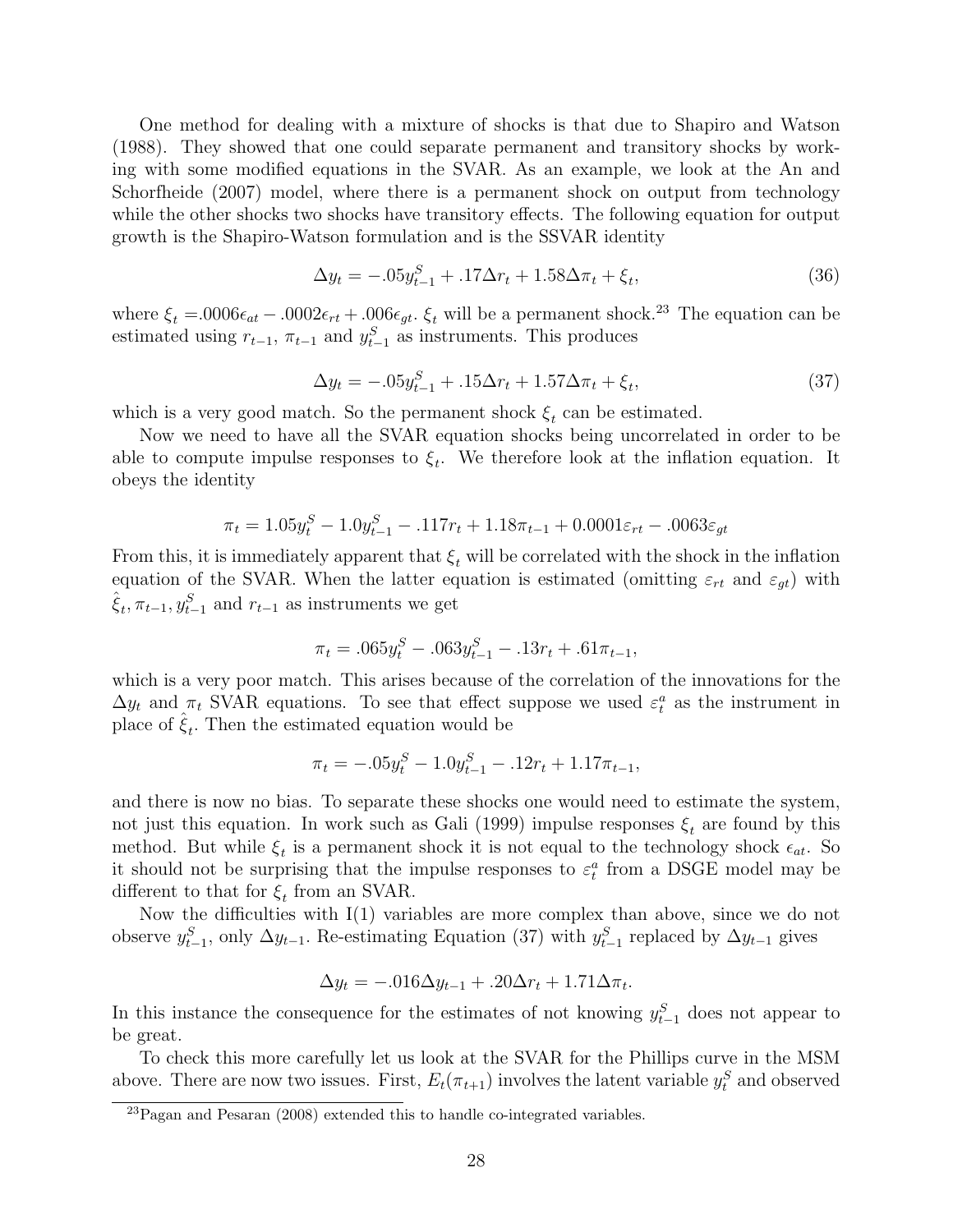expectations,  $\xi_t^o$  $t<sub>t</sub>$ , generated from a VAR(2) in the observable variables alone - excludes this. Nevertheless,  $\xi_t^o$ <sup>o</sup> and  $E_t(\pi_{t+1})$  have a correlation of .91. Second, we need to replace  $y_t^S$  with  $\Delta y_t$ . To assess the implications of the second factor, we constrain  $\beta$  to its true value, and estimate using the observable variables as instruments, namely  $(\pi_{t-1} - .9996\xi_{t-1}^{MSM})$ ,  $\{\Delta y_{t-j},$  $\pi_{t-j}, r_{t-j}$ }<sup>2</sup><sub>j=1</sub>. This produces

$$
\pi_t - .9996 \xi_t^{MSM} = -0.0005 \Delta y_t + 0.28 u_{\pi, t-1} + \epsilon_{\pi, t}.
$$
\n(38)

So, even if expectations are correctly formed, there will be a bias. If we used the incorrect expectations, based on the observed variables, we would obtain

$$
\pi_t - .9996\xi_t^o = -0.0006\Delta y_t + 0.28u_{\pi, t-1} + \epsilon_{\pi, t}.
$$
\n(39)

These estimates are very similar to Equation (38), demonstrating the relative importance replacing  $y_t^S$  with  $\Delta y_t$ . Finally, using  $y_t^S$  we obtain

$$
\pi_t - .9996\xi_t^o = -0.01y_t^S + 0.26u_{\pi, t-1} + \epsilon_{\pi, t}.
$$
\n(40)

### 4.3 Implications

The analysis and illustration shows the difficulties that a SVAR can experience in capturing the  $C_0$  from a DSGE model often stem from the fact that the traditional estimation of SVAR models seeks to avoid imposing statistical restrictions (such as COMFAC), exclusion restrictions (in the interest rate equation  $\pi_{t-1}$  does not appear), and other constraints where coefficients are prescribed (for example on  $E_t(y_{t+1})$  in the output equation).

In many ways SVARs are about assembling information concerning the dynamics and contemporaneous interactions between variables in the macroeconomy in such a way which, while identified, impose less structure than is included in DSGE models. Traditionally this flexibility has been achieved by using exactly-identified SVARs rather than the over-identified structural equations of the DSGE approach. There are, of course, common restrictions between the two approaches, such as the assumption that the structural shocks are uncorrelated.<sup>24</sup> Alternatively, a criticism of the SVAR approach may be that some of the restrictions frequently used, such as making the system recursive, are driven by convenience, rather than being based on good institutional or economic information.

# 5 Conclusion

This paper has examined what influences the ability of a SVAR to make a match with the impulse responses of economy-wide models, such as DSGE models. As the latter typically include variables that are not observed in estimation, we have looked at when these unobserved variables can be expressed as a function of the observable variables. Provided the weights on the higher-order lags of the observable variables are low it may be possible to approximate the responses well with a finite-order VAR, which was demonstrated by a simple RBC model.

<sup>24</sup>Note, however, that as DSGE models are often over-identified the estimated structural shocks will not necessarily be uncorrelated - see Liu et al 2018.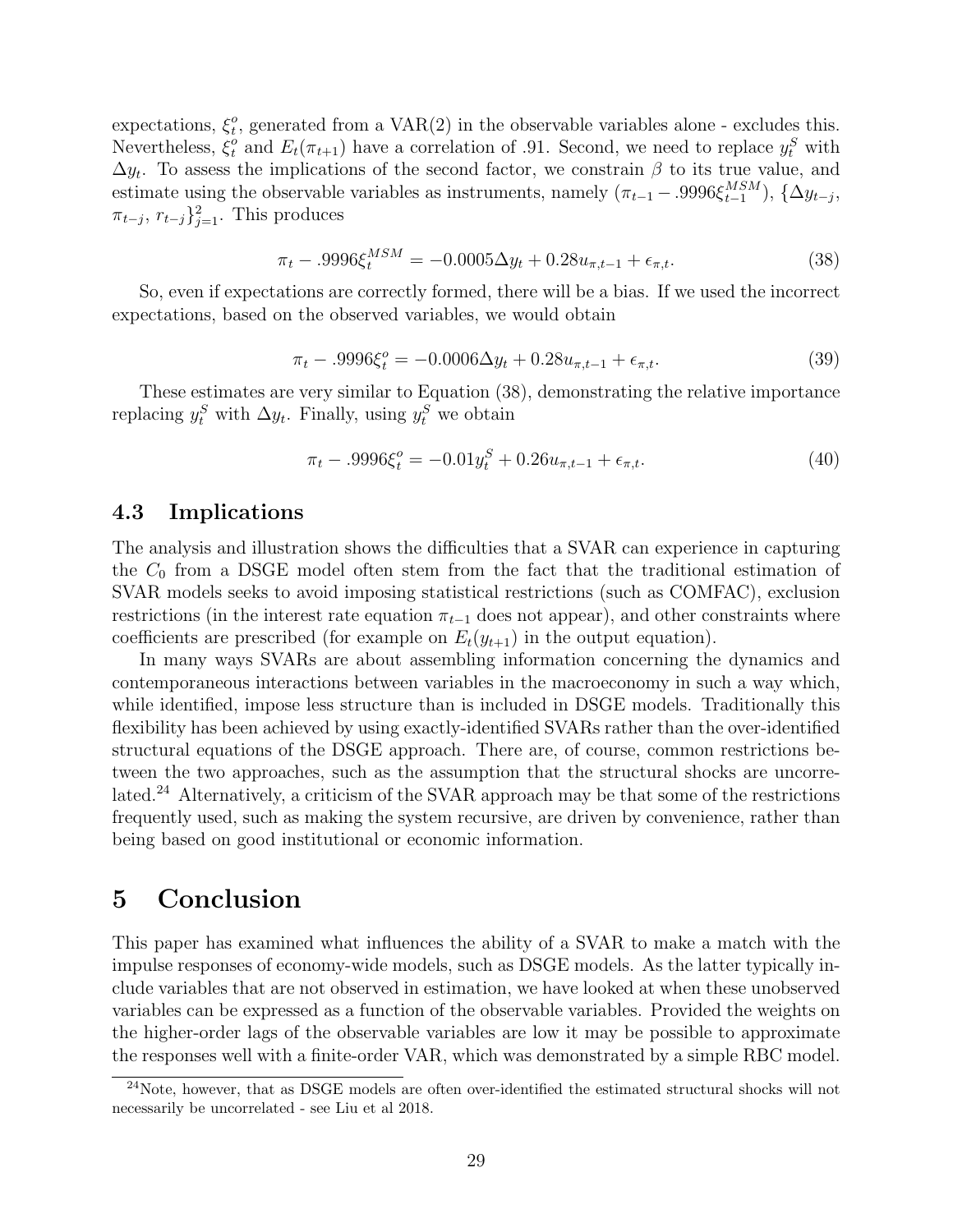Stock variables, which are typically included as latent variables in DSGE models but are not included in SVAR models, emerged as a potentially important factor influence the extent of truncation bias. A small-open economy model showed that the omission of the stock of foreign debt from a VAR could result in truncation biases for real shocks, although even then this was an issue only at longer horizon responses.

DSGE models today often include permanent shocks, such as technology. It was found that in these models truncation biases potentially came from a misspecification. The actual generating process is a latent-factor VECM and not a VAR in terms of observed quantities such as the growth in I(1) variables. Such a model often is relatively easy to estimate and can be implemented so as to safeguard against truncation bias, although in the models studied even a relatively low-order SVAR could overcome this. Nevertheless, such a strategy does not overcome the potential problems that arise from the omission of the stock variables.

Analysis of the well-known Smets Wouters (2007) model found that the major source of the truncation problem was the assumption that the interest rate rule depended on the flexprice output gap and related terms. While theoretically appealing, frequently in applied work log-linearized output and output growth are used instead. Modifying the interest rate in that way mitigated much of the truncation bias. In all, it appears that the extent of truncation bias, while model dependent, often is not substantial and can lessened by strategies such as working with a latent-factor VECM and careful choice of the observed variables.

The second dimension to making a match is how well the SVAR can capture the initial impulse responses rather than the dynamics. It was shown some of the identification in DSGE models is from COMFAC restrictions which are statistical, rather than economic, in nature. Using these, together with other information from the DSGE model, such as exclusion restrictions, may well make a close match between the contemporaneous impulse responses possible. Such restrictions, however, are not commonly adopted in the SVAR literature. Adopting the strong identifying assumptions included in DSGE models would take away a key attractive feature of the SVAR approach, which is the use of as few assumptions as possible in order to produce data-based evidence on the behaviour of the macroeconomy.

# References

An, S. and F. Schorfheide (2007), "Bayesian Analysis of DSGE Models," Econometric Reviews, 26, 113-172.

Binder, M. and M. H. Pesaran (1995), "Multivariate Rational Expectations Models and Macroeconomic Modelling: A Review and Some New Results" in M.H. Pesaran and M Wickens (eds) Handbook of Applied Econometrics: Macroeconomics, Basil Blackwell, Oxford.

Blanchard, O. J. and Kahn, C. M. (1980), "The Solution of Linear Difference Models under Rational Expectations", Econometrica, 48, 5, 1305-1311.

Brayton, F. T. Laubach and D. Reifschneider (2014), "The FRB/US Model: A Tool for Macroeconomic Analysis", FEDS Notes.

Chari, V. V., P.J. Kehoe and E.R. McGrattan (2005), "A Critique of Structural VARs Using Business Cycle Theory", Federal Reserve Bank of Minneapolis Working Paper, 631.

Christiano, L.J., M. Eichenbaum and Robert Vigfusson (2007), "Assessing Structural VARs," in D. Acemoglu, K. Rogoff and M. Woodford (eds) NBER Macroeconomics Annual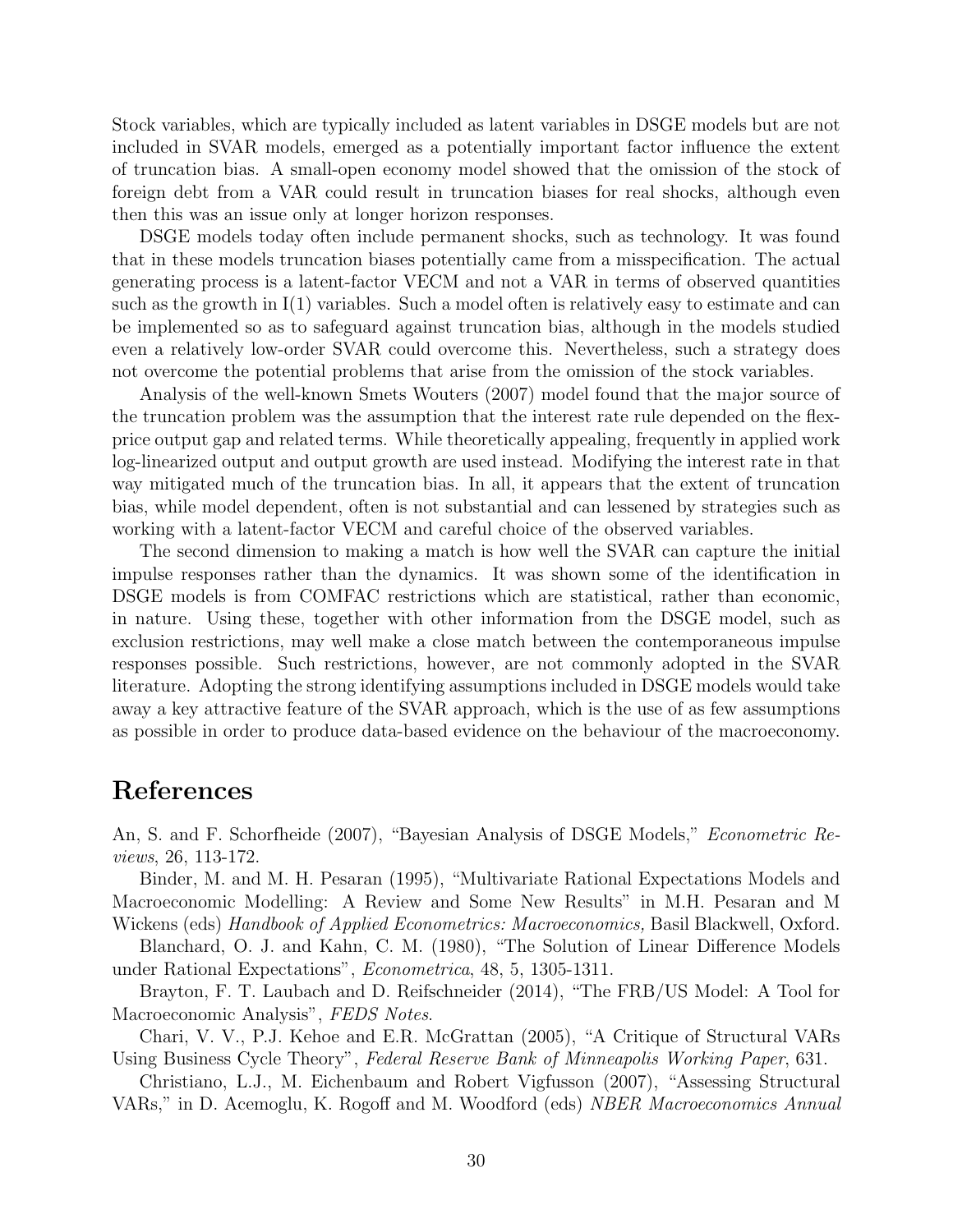2006, 21, 1-106.

Christiano, L. J., M. Eichenbaum and C. L. Evans (2005), "Nominal Rigidities and the Dynamic Effects of a Shock to Monetary Policy", Journal of Political Economy, 113,1, 1-45.

Del Negro, Schorfhiede, Smets and Wouters (2007), "On the Fit of New Keynesian Models", Journal of Business and Economic Statistics, 25, 2, 123-143.

Erceg, C. J., L. Guerrieri and C. Gust ( 2005), "Can Long-Run Restrictions Identify Technology Shocks?", Journal of the European Economic Association, 3, 1237-1278.

Fernández-Villaverde, J., J. F. Rubio-Ramírez, T. J. Sargent and M. W. Watson (2007), "ABCs (and Ds) of Understanding VARs," American Economic Review, 97, 1021-1026.

Franchi, M. and A. Vidotto (2013), "A Check for Finite Order VAR Representations of DSGE Models," Economics Letters, Elsevier, vol. 120(1), pages 100-103.

Fisher, L. A., H. Huh and A. R. Pagan (2016), "Econometric Methods for Modelling Systems With a Mixture of I(1) and I(0) Variables", Journal of Applied Econometrics, 31, 5, 892-911.

Gali. J. (1999), "Technology, Employment, and the Business Cycle: Do Technology Shocks Explain Aggregate Fluctuations?", The American Economic Review, 89, 249-271.

Giacomini, R. (2013), "The Relationship Between VAR and DSGE Models", in T. B. Fomby, L. Kilian and A. Murphy (eds) VAR Models in Macroeconomics – New Developments and Applications: Essays in Honor of Christopher A. Sims, Advances in Econometrics, 32, 1-25.

Hendry, D. F. and G. Mizon (1978), "Serial Correlation as a Convenient Simplification, Not a Nuisance: A Comment on a Study of the Demand for Money by the Bank of England," Economic Journal, 88, 549-63.

Justiniano, A. and B. Preston (2010), "Can Structural Small Open-Economy Models Account for the Influence of Foreign Distrurbances?" Journal of International Economics, 81, 61-74.

Kapetanios, G., A.R. Pagan and A. Scott (2007), "Making a Match: Combining Theory and Evidence in Policy-oriented Macroeconomic Modeling", Journal of Econometrics, 136, 505-594.

Liu, P. and T. Konstantinos (2012), "DSGE Model Restrictions for Structural VAR Identification," International Journal of Central Banking, 8, 61-95.

Liu, X., A. R. Pagan and T. Robinson (2018), "Critically Assessing Estimated DSGE Models: A Case Study of a Multi-sector Model", Centre for Applied Macroeconomic Analysis Working Paper, Australian National University, 2018-04.

Morris, S.D. (2016), "VARMA Representation of DSGE Models", *Economics Letters*, 138, 30-33.

Morris, S.D. (2017), "DSGE Pileups", Journal of Economic Dynamics and Control, 74, 56-86.

Pagan, A. R. (2017) "Some Consequences of Using 'Measurement Error Shocks' When Estimating Time Series Models", Centre for Applied Macroeconomic Analysis Working Paper, Australian National University, 2017-12.

Pagan, A. R. and M. H. Pesaran (2008) "Econometric Analysis of Structural Systems with Permanent and Transitory Shocks", Journal of Economic Dynamics and Control, 32, 10, 3376-3395.